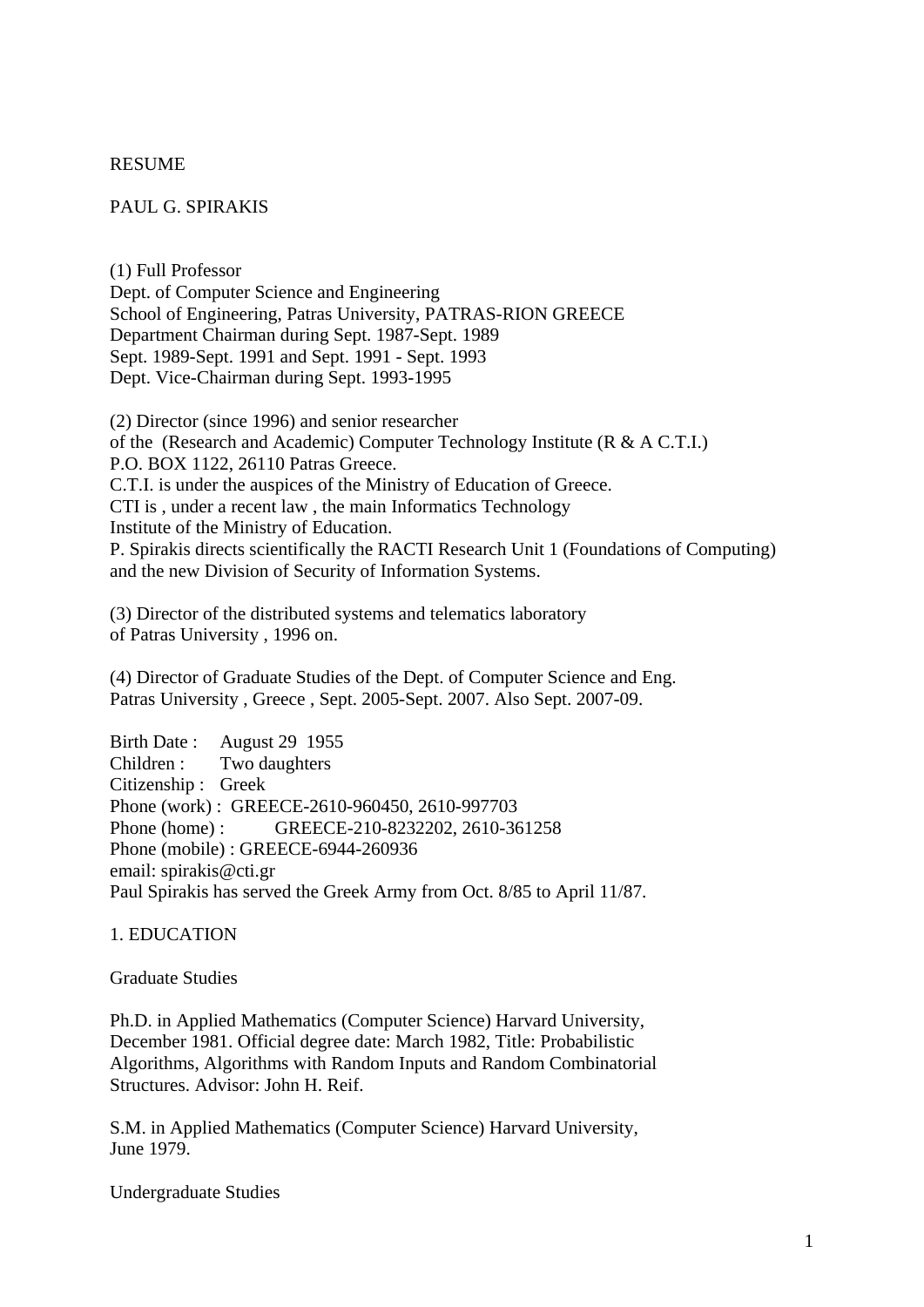Electrical Engineering Diploma. (National Tech. University of Athens) Grade: Excellent Athens, Greece, June 1978.

## 2. HONORS

1. Fifth (among 50 competitors) in the Postdoctoral and junior faculty research competition in Mathematical Research, IBM Math. Sci. Dept. March 82).

2. The First Prize (among students of all over Greece), Greek Mathematics Society, May 1973.

3. Elected unanimously as Member of the Board of the European Association for Theoretical Computer Science (EATCS) in July 1997 in Bologna Italy.

4. Appointed as a Distinguished Visiting Scientist of Max Planck Informatik (MPI) in Germany , for the Fall of 2001.

5. Awardee of a prize for the Keynote speech in the 2001 High Performance Computing Conference , Hyderabad India Dec 2001.

6. Elected unanimously as one of the two vice -Presidents of the Council of the European Association for Theoretical Computer Science (EATCS), in July 2002 in the ICALP that took place in Malaga Spain. Re-elected in the same position unanimously , in ICALP 04 , in the ICALP that took place in Turku , Finland. Re-elected in the same position unanimously , in ICALP 2006 , which took place in Venice , Italy.

7. Co-author of a distinguished paper in EUROPAR 2003.

8. Appointed Member of ISTAG ( Information Society Technologies Advisory Group) , which is a honorary group of 40 experts from Europe , aiming at designing future European Research in Information Technology. Since Jan 03.

9. Best presentation co-awardee of the Poster " A software tool for Distributed Intrusion Detection in Computer Networks" with T. Komninos , Y.C. Stamatiou, E. Valeontis and H. Yannakopoulos , in the 2004 ACM PODC Conference.

10. Acknowledged between the top 50 scientists worldwide in Computer Science with respect to "The best Nurturers in Computer Science Research" , published by B. Kumar and Y.N. Srikant , SIAM Data Mining , 05.

11. Scientific Chair of the 2005 ACM Conference "Symposium on Parallelism in Algorithms and Architectures (SPAA) ". SPAA is the top Conference in Foundations of parallelism.

12. Scientific Chair of IPDPS 06.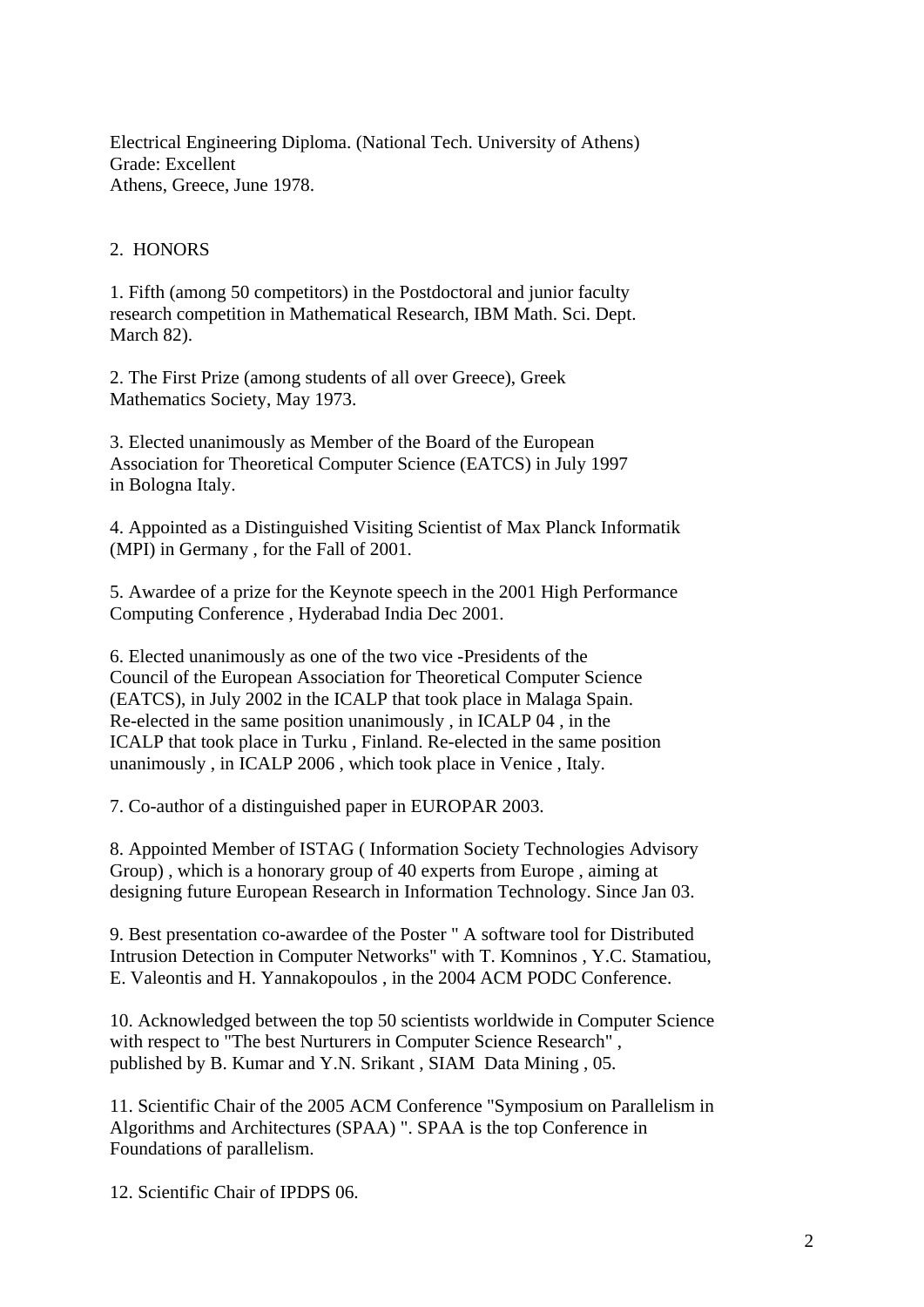13. Scientific Chair of the 2nd International Workshop on Internet and Network Economics (WINE 2006).

14. Honoured by the local Patras Magazine press as the most popular scientist of the U. Patras , March 2008.

15. Scientific Leader of the project PNYKA for e-voting. The main result of the project was a new , secure and robust open-source e-voting system that got the First Prize in the Pan-European Competition of Open Source non-commercial e-voting systems , conducted by the Internet Foundation of Austria (IFA) - Competence Center for e-voting and participation. Aug 2008.

16. Member of the ACM Europe Task Force , since Fall 2008. The ACM Europe task force is now the ACM Europe Council.

17. Member of the ERC/IDEAS Panel of evaluations for Computer Science , 2009-10.

# 3. GRANTS & PROJECTS FUNDED

1. National Science Foundation Grant (August 20 1985-Dec. 31 1988) for the project "Innovative Techniques for Concurrency Control in Database Systems" (Computer Research) Grant No DCR-8503497, amount \$ 150.000. P. Spirakis was the principal (and the only) investigator of this grant.

2. National Science Foundation Grant (July 15 1983-Dec. 31 1985) for the project "Distributed Systems, Parallel Graph Algorithms and Performance of Concurrency Control (Computer Research)" Grant No. MCS-8300630, Amount \$ 50.833. P. Spirakis was the principal (and the only) investigator of this grant.

3. New York University Award (Young Scholars) August 31 84 to August 31 85, for the project: "Development of Educational Software for a Personal Microcomputer Based Interactive Videodisc System", amount \$ 12.890. P. Spirakis was the principal investigator of this grant.

4. Paul Spirakis was a member of the research team of the USA National Science Foundation Grant of the CER (Coordinated Experimental Research) program, given to New York University. The project aimed in creating a large research laboratory in Robotics.

5. P. Spirakis was the principal Investigator and the director (in CTI) of the project SED (SETL Experimentation and Demonstrator) No. 1227 (1271) of ESPRIT I (EEC), 2 MECU (from July 15/86 to July 15/88). A cartography data base and a performance monitor for UNIX were developed in this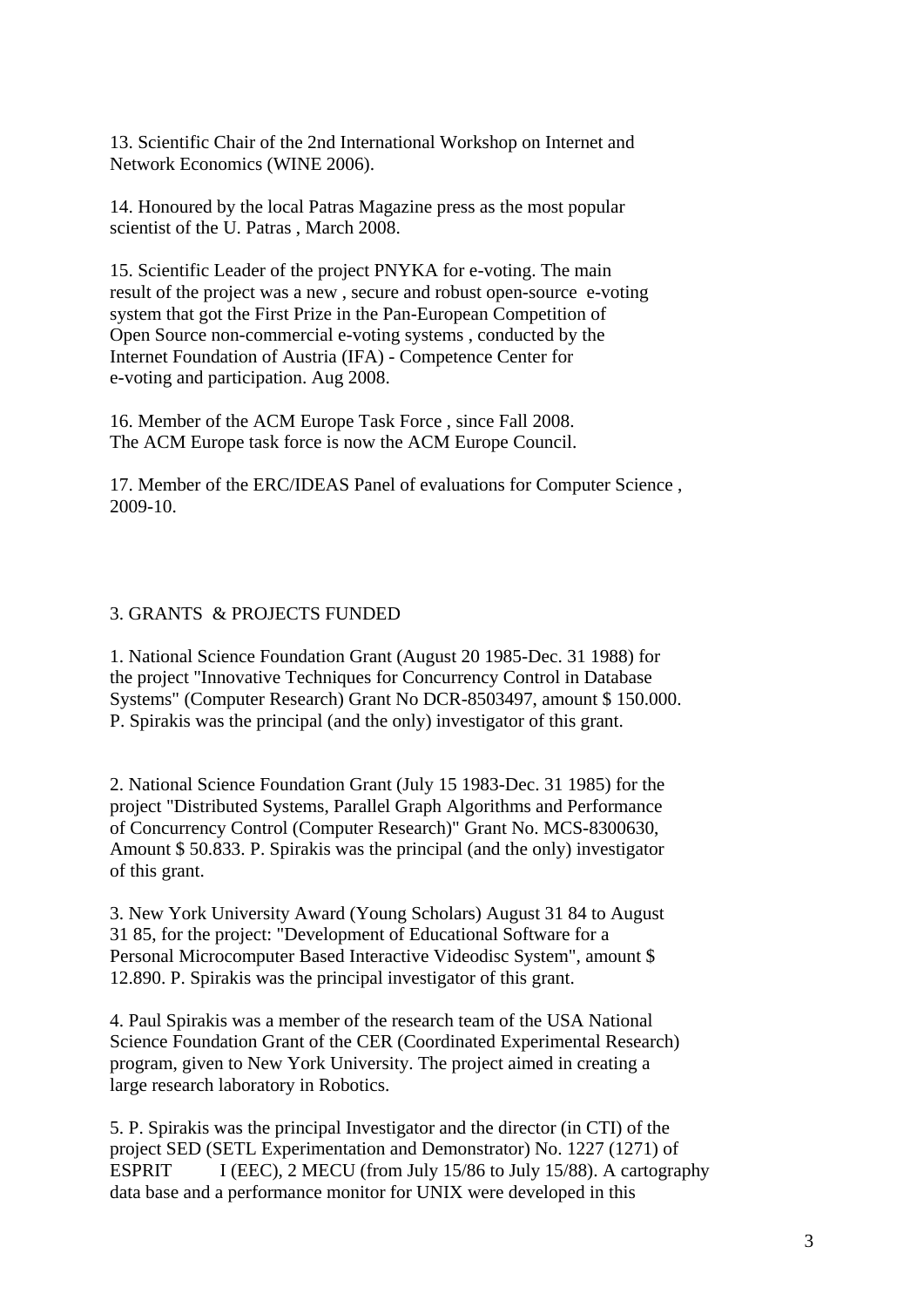project. The project was succesfully completed.

6. P. Spirakis was the scientific director of the greek team of the project ALCOM (ALGORITHMS & COMPLEXITY) of the ESPRIT Basic Research Actions. (Amount is 2.1 MECU, from May 27/89 to April 27/92). The project was succesfully completed.

7. P. Spirakis was co-principal investigator of the TELEMED project (Telecommunications in Medicine) of RACE (Subcontract to DETECON of FRG) from March 1/89 to March 1/1992. The team lead by P Spirakis is developing protocols for medical image transfer in non-local area networks. The project was succesfully completed.

8. P. Spirakis was the scientific director of the cooperation with Ilmenan University of Germany whose goal is to build the necessary hardware and Expect System for Bioimpedance measurements, for the therapy of diabetes.The project was succesfully completed.

9. P. Spirakis directed the Scientific Cooperation with Humboldt University, Berlin, Germany, on Parallel Algorithms (88-91 with H Jung). This cooperation has succesfully ended.

10. P. Spirakis was the scientific director of the Greek Basic Research program (PENED) on Efficeient Techniques for AI problems , from June 91 to June 93 . The project has been completed with success.

11. P. Spirakis was the scientific director in CTI of the project REX of ESPRIT II (subcontract to Intracom) Apr 1990 - May 1992 The project has been succesfully ended.

12. P.Spirakis was the scientific director in the RACE II programme SECURENET . The programme is concerned with viruses and security of open broadband networks and has been succesfully ended.

13. P. Spirakis is the scientific director of the CSE Dept of Patras University in the STRIDE project "Manufacturing automation of the Greek Textile industry" from jan 1 92 to jan 1 94 . The total project funding is 2.1 MECU . The project ended succesfully.

14. P. Spirakis is the scientific director of CTI in the project of the STRIDE programme "Helios" , concerning X.400 services in the Greek wide area networks. The project lasts from Jan 1 92 to Jan 1 94 and its funding is 0.661 MECU. The project ended succesfully.

15. P. Spirakis is the scientific director of the CTI team in the ESPRIT BASR (Basic Research) project ALCOM II (Algorithms and Complexity) from April 2 92 to April 2 95. The project funding is at 1.8 MECU. The project ended succesfully.

16. P. Spirakis is the scientific director of the CTI team in the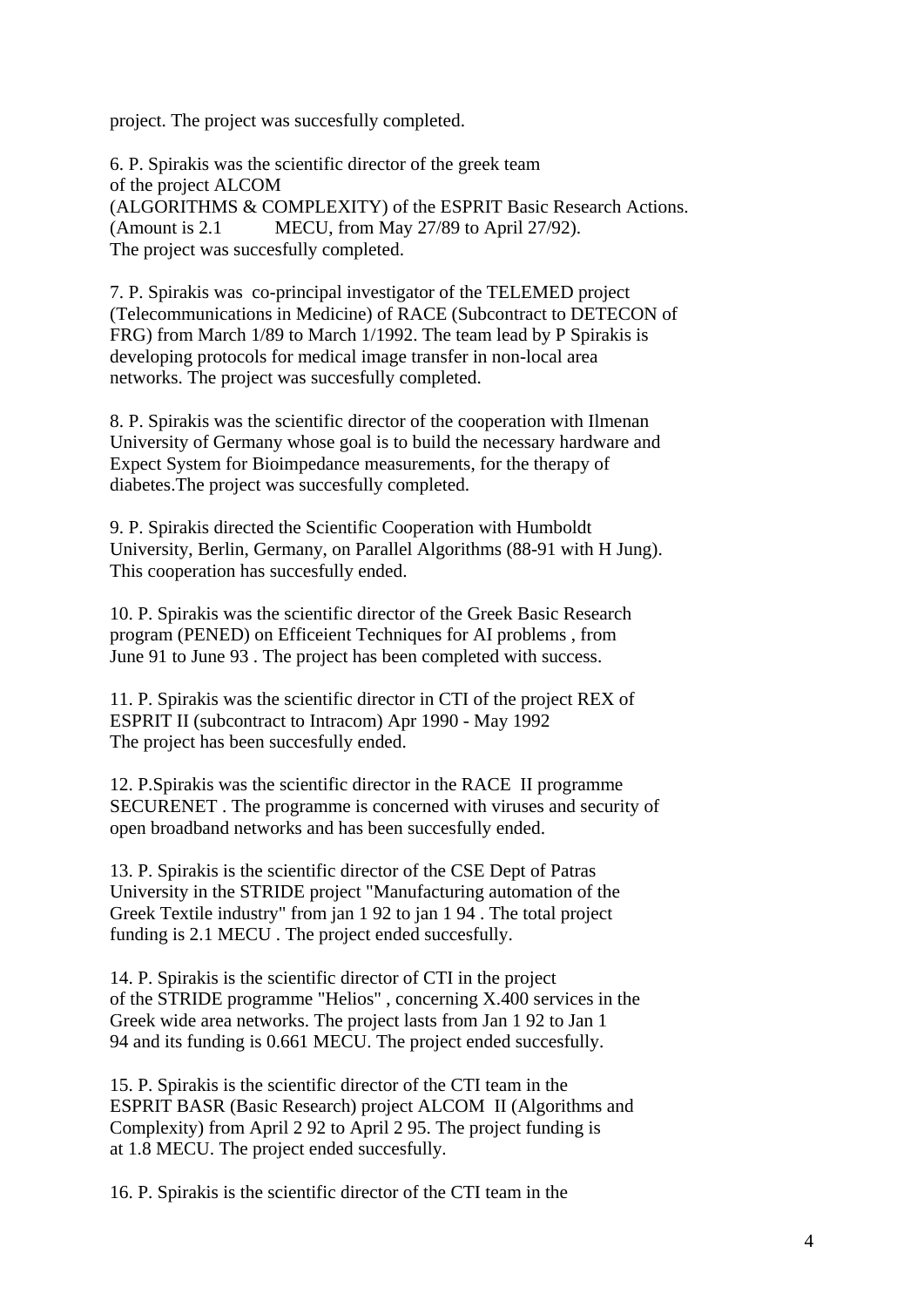ESPRIT Basic Research project GEPPCOM (General Purpose Parallel Computing) from Oct 1 1993 to Oct 1 1996. The project funding is at 1.8 MECU . the project ended succesfully.

17. P. Spirakis is the scientific director of the CTI team in the ESPRIT Special Actions project DELTA-CIM (Delta Industrial Automation) from July 1993 to July 1996. The project funding is at 1 MECU. The project ended succesfully.

18. P. Spirakis is the scientific director in the EC RACE II project SECURENET II (malicious attacks over open networks and their detection) , from Dec 93 to Dec 95. The project ended succesfully.

19. P.Spirakis is the scientific direcctor of the CTI team in the IT Basic Research project "ALCOM-IT" , conecrning algorithms and complexity. The program starts Nov 1 1995 , for 36 months , and the approximate budget is 2 million ECU. The project ended succesfully.

20. P. Spirakis is the scientific director of the CTI team in the project "TRENDS" of Telematics of the EU. The program concerns the use of novel network protocols in the Internet for remote training of educators (of high schools) in 7 European countries. The program starts on Jan 1 1996 and lasts 30 months. The approximate budget is about 2 million ECU. The project ended succesfully.

21. P. Spirakis is the project leader of the Informatization of the Greek Health System of the Ministry of Health. The project is funded by the EU and its budget is approx. 30M ECU.

22. P. Spirakis is the scientific director of the project YPER of the Greek Secr of Technology , titled "Distributed Simulation" of approx. budget 100 KECU. The project ended with success and produced also a PhD in the subject.

23. P Spirakis is the scientific director of the project of technical consultancy of the Ministry of Naval commerce.

24. P Spirakis directs the Patras Univ part of the GUNET (Greek Universities Network ) project and is in the 4-member board of GUNET. He also directs the Patras Univ poject of the Integrated Voice Data Network.

25. P Spirakis directs the project of secure electronic lotteries (funded by Intralot)

26. p Spirakis co-directs the project of IP over ATM , funded by the Greek Public Telecom (OTE) (R&D Division)

27. Paul Spirakis is the scientific responsible on behalf of CTI for the EU IST project ASPIS , dealing with encryption of DVD. The project started on Jan 2000 and lasts 36 months.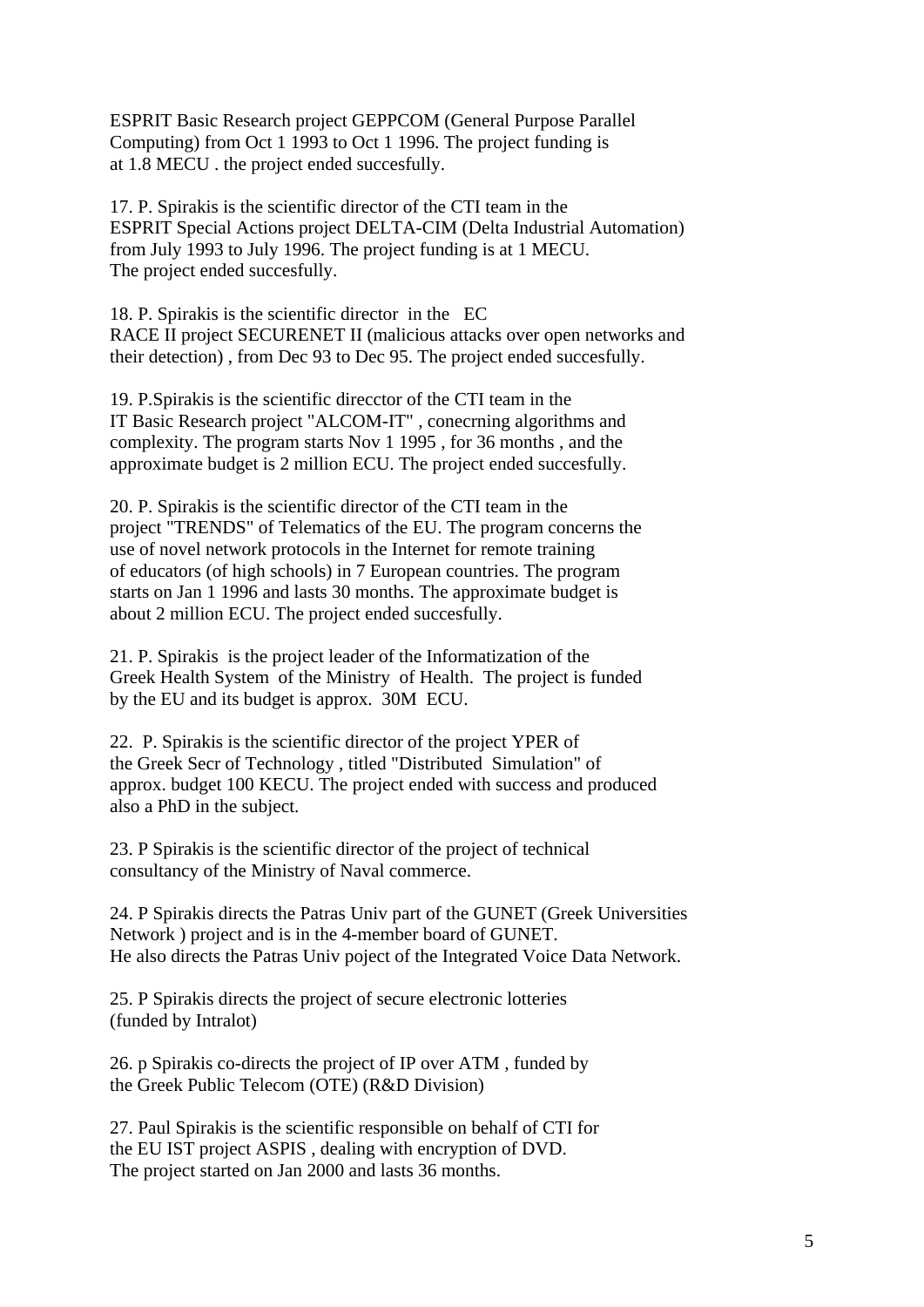28. Paul Spirakis is the scientific responsible on behalf of CTI for the EU FET IST programme ALCOM -FT (Algorithms and Complexity) The project started on Feb 2000 and lasts 30 months.

29. Paul Spirakis is the scientific director of the research programme "Mobile Computing : Algorithmic issues" funded by the Greek Secr of Research and Technology (PENED) 2000-on.

30. Paul Spirakis is the scientific director of the research programme FLAGS (Foundational aspects of global computing systems) , of the EU FET Proactive scheme (global computing). The project starts on Jan 02 and lasts 3 years. The project aims in the algorithmic aspects of integration of mobile computing and ad-hoc networks and will examine the communication and stability issues of such systems as well as antagonism issues between the entities involved.

31. Paul Spirakis is the CTI scientific leader in the EU FET Proactive programme CRESSCO , starting Jan 02. The project lasts 3 years and addresses major algorithmic/technology issues of state of art networking.

32. Paul Spirakis is the CTI scientific leader of the EU DG Research network of training COMBSTRU (Combinatorial Structures) , started Sept. 2002.

33. Paul Spirakis is the CTI scientific leader of the Integrated project DELIS (dynamically evolving large scale information systems) of EU/FET in the 6th framework. The project lasts 5 years starting January 04.

34. Paul Spirakis is the CTI scientific leader of the Integrated project AEOLUS , of EU/FET Global Computing II , approved and starting on Sept 1 2005.

35. Paul Spirakis leads the PENED/GGET/Greece scientific project on Algorithmic game theory , approved July 05, for 3 years.

36. Paul Spirakis leads the research lab infrastructure project

IRON (GGET-Research Labs) started Sept 2005.

37. Paul Spirakis leads the RACTI participation (with Th. Komninos) of the Project of the Southern Greece Innovation Peripheral Pole. The project started on Feb. 2007.

38. Paul Spirakis leads the Greek GGET research project PNYKA which does the first secure e-vote scheme in Greece.

39. Paul Spirakis leads the FP7 EU FET Proactive project FRONTS , which starts on Feb. 2008. The project will last 3 years and is about Foundations of Adaptive Networks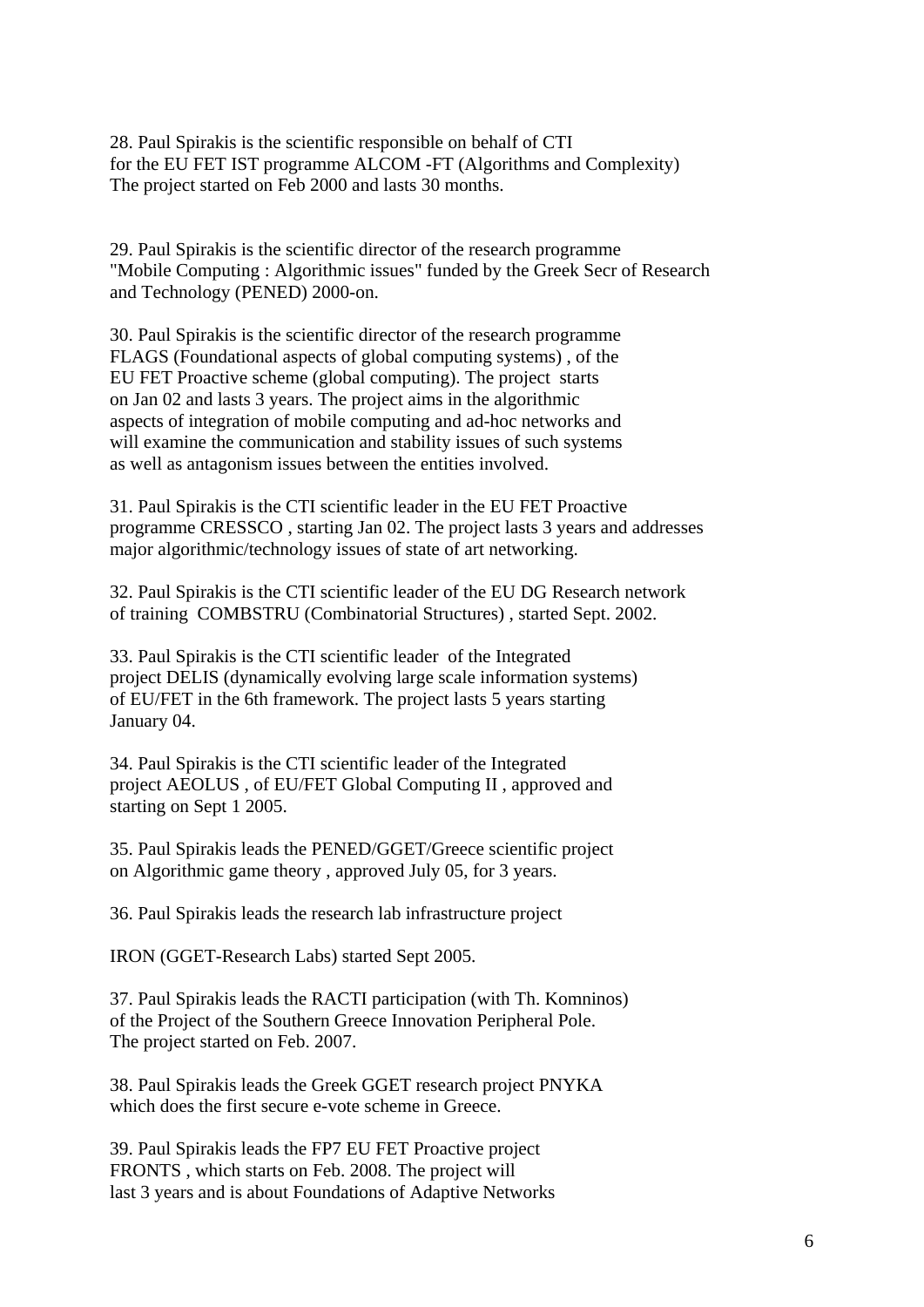of Tiny Artefacts.

90. Paul Spirakis is hosting Professor for the IDEAS Grant RIMACO , where D. Achlioptas is the Principal Invetsigator.

# 4. RESEARCH INTERESTS

# ALGORITHMS & COMPLEXITY

Probabilistic methods in algorithms,combinatorial optimization, average case analysis of algorithms, parallel algorithms , algorithms and protocols for distributed systems , algorithms and complexity of graph theoretic problems, parallel complexity , approximations to hard problems. Recently , research on Foundational issues of algorithmic game theory.

# COMPUTER SYSTEMS AND NETWORKS

Design and applications of network protocols , security in computer networks , telematics problems and services. Telematics in Education. Performance Analysis of Computer Systems, Performance and algorithms for Databases, Distributed Systems Design , Queueing Theory.

#### 5. PROFESSIONAL EXPERIENCE

# 5.1 RESEARCH

Senior Researcher of the Computer Technology Institute of Greece from July 1985 up to now. Associate Professor (tenured) of the Computer Science and Engineering Dept. of Patras University, Greece, from July 1985 to October 1990.

Full Professor of the same University from October 1990 to today.

Research in algorithmic and complexity issues of Game Theory. Research in Applications of Cryptography and Security. Research in parallel algorithms, complexity of parallel computation, probabilistic algorithms and algorithms with random inputs, concurrency control in databases, synchronization in distributed systems, random graphs, performance analysis of computer systems , telematics applications, efficient approximations to hard problems.

Assistant Professor in the Courant Inst. of Math. Sciences, New York University, from September 1982 up to 1987 , tenure track position. Paul Spirakis passed succesfully the 3rd year tenure review process.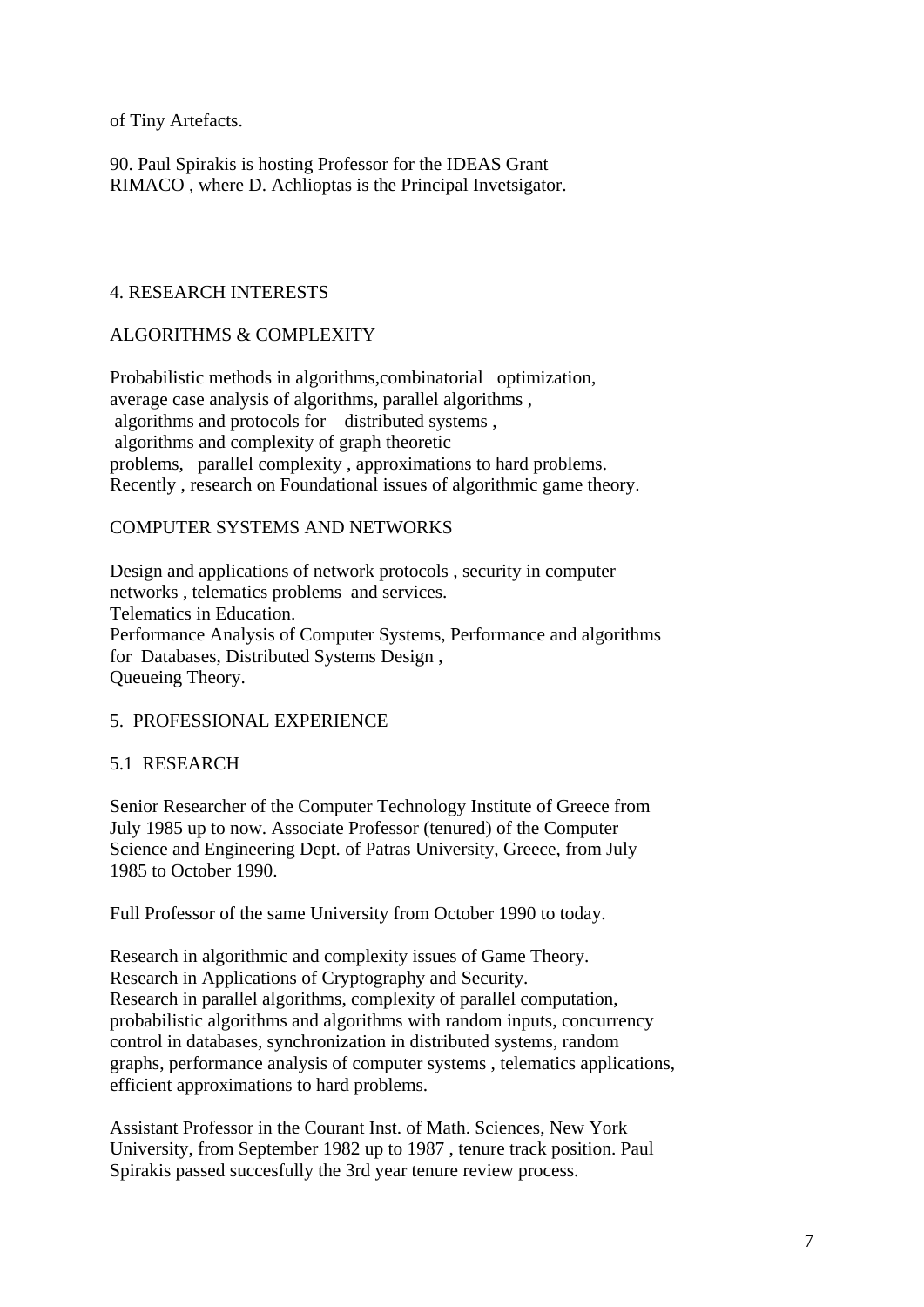Research in probabilistic algorithms, parallel algorithms, synchronization in distributed systems, performance analysis of computer systems, concurrency control in databases, and theory of Robot motions.

Post-doctoral Fellow at Harvard University, (Feb. 82 to Sept. 82). Research in distributed systems, probabilistic algorithms, parallel algorithms and performance of database concurrency control.

Research Assistant, Harvard Univ., June 81-June 82. Research in probabilistic algorithms, probabilistic methods in combinatorics, distributed systems, synchronization.

Research Assistant, Harvard Univ., June 80-June 81. Research in distributed systems, graph theory, performance of database concurrency control, computer networks.

Research Assistant, Harvard Univ., June 79-June 80. Research in efficient algorithms with random inputs, queueing theory.

# 5.2 TEACHING

(a) Full Professor at the Computer Science and Engineering Dept. of Patras University.

## Teaches

spring 09 : Approximation Algorithms (graduate course) Fall 08 : Game Theory , Economics and Algorithms , co-taught with L. Kirousis. Fall 08 : Advanced Algorithms , co-taught with C. Zaroliagis. Spring 08 : Approximation Algorithms (Graduate Course) Fall 07: Advanced Algorithms , co-taught with C. Zaroliagis. Fall 07 : Game Theory , Economics and Algorithms, co-taught with L. Kirousis. Spring 07 : Approximation Algorithms (Graduate course) Fall 06: Advanced Algorithms , co-taught with C. Zaroliagis. Fall 06: Game Theory , Economics and Algorithms , co-taught with L. Kirousis Spring 06 : Lectures in Game Theory and Algorithmics in the Graduate Course of the Dept. of Mathematics , Patras Univ. , on Mathematics for Decision Making. Spring 06 : Approximation Algorithms (Graduate course). Fall 05 : Game Theory , Economics and Algorithms, co-taught with L. Kirousis Fall 05 : Advanced Algorithms , co-taught with C. Zaroliagis Spring 05 : Invited Lecturer for game theory in the joint Graduate programme of Patras Univ. between the departments of Mathematics and Computer Engineering. Spring 05 : Approximation Algorithms (graduate course) Fall 04: Game Theory , Economics and Algorithms , co-taught with L. Kirousis. Fall 04: Advanced Algorithms. Spring 04 : Invited lecturer for game theory in the joint Graduate programme of Patras Univ. between the Depts of Mathematics and Computer Engineering. Spring 04 : Approximation Algorithms , graduate course. Fall 03: Game Theory , Economics and Algorithms, co-taught with L Kirousis , (Graduate course in the joint program of Mathematics and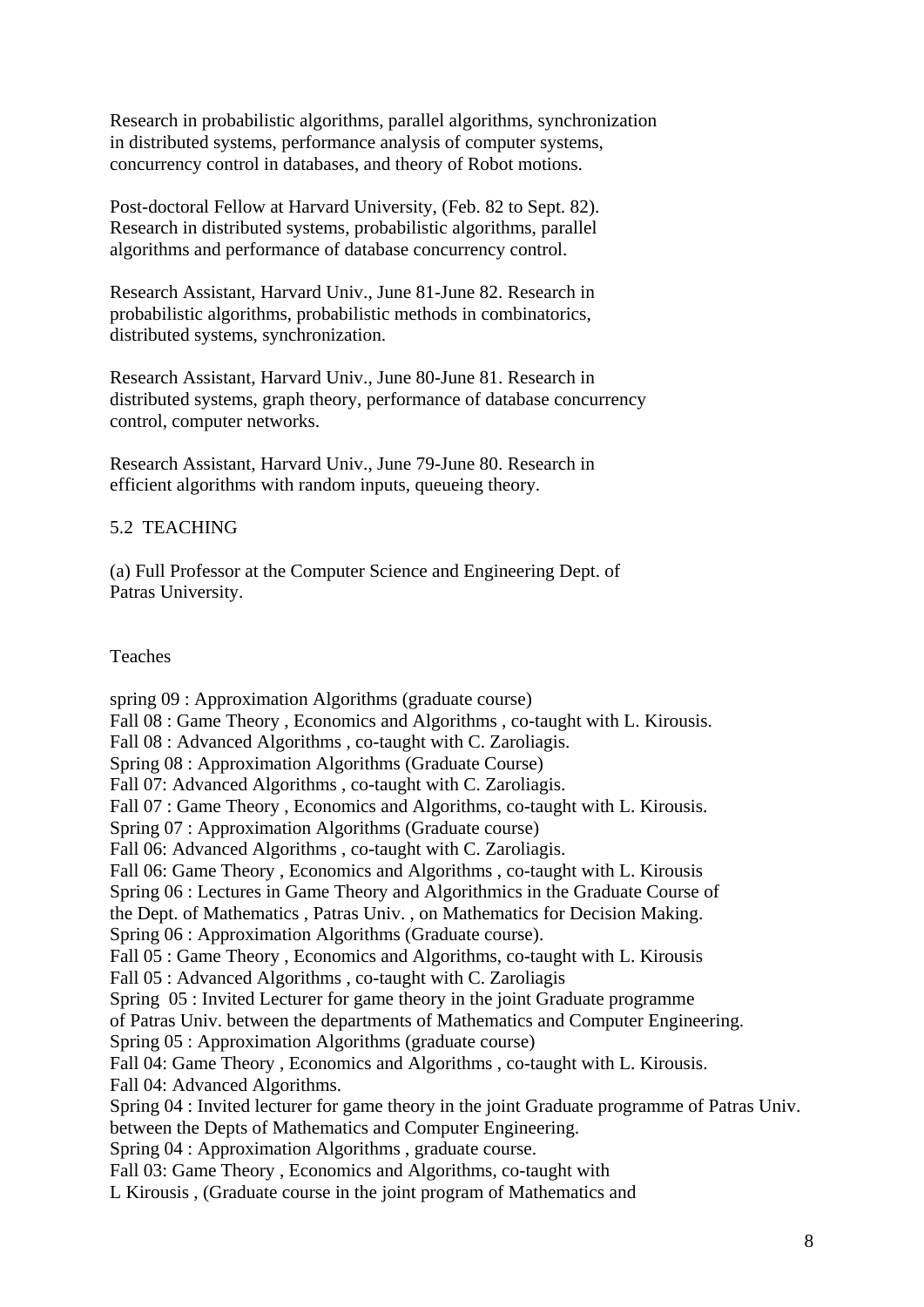Computer Science , Patras U. , also advanced elective in the program of the Computer Eng. and Informatics dept. Fall 02: Operating Systems Principles , Advanced Algorithms Spring 03: Approximation Algorithms (Graduate course) Fall 00 ; Operating systems , advanced algorithms Spring 01: Operating systems II , approximation algorithms to hard problems (graduate course) Fall 01: On leave in Max Planck Informatik Spring 02: Operating Systems II , approximation algorithms. Spring 00 : Cryptography , Operating Systems II , approximation algorithms to hard problems (graduate course) Fall 99 : Operating Systems , Advanced algorithms. Spring 99 : Cryptography , Approximations of hard problems (grad course) Fall 98 : Operating Ssytems I , Probability , Probabilistic techniques in Algorithms (graduate course) Spring 98 : Operating Systems II , Probabilistic Techniques in Algorithms (grad course) Fall 97 : Operating systems I , Advanced Algorithms Spring 97 : Operating systems II , Parallel algorithms (grad course) Fall 96 : Operating Systems I. Advanced Algorithms , Telematics I Spring 96 : Operating Systems II , Parallel Algorithms (graduate course). Fall 95 : Operating Systems I, Telematics I, Distributed computing, Advanced algorithms , Intro to Computer Science. Fall 94 : Operating Systems I , Parallel Algorithms (graduate course) , Advanced Topics in Algorithms , Intro. to Computation Spring 94 : Operating Systems II , Parallel Algorithms (graduate course) Fall 94 : Operating Systems I, Advanced Topics in algorithms. Fall 93: Operating Systems I , Advanced Topics in Algorithms , Intro. to Computer Science . Spring 93: Operating Systems II , Foundations of Computer Science. Spring 92: Operating Systems II , Foundations of Computer Science (graduate course ) , Probability Fall 91: Operating Systems I , Advanced Topics in Algorithms, Comp. Systems I Spring 91: Operating Systems II , Probability Fall 90 : Operating Systems I, Intro. to Computer Sci. ,Advanced Algorithms Spring 90 : Operating Systems II, Probability Fall 87,88,89 : Operating Systems I Spring 87,88,89 : Theory of Computation, Operating Systems II Fall 86 : Discrete Mathematics, Operating Systems I Spring 86 : Theory of Computation, Operating Systems II Fall 85 : Operating Systems I, Computer Systems Architectures.

(b) Assistant Professor, Courant Institute of Mathematical Sciences, New York University, Computer Science Dept.

Taught

Spring 85 : Operating Systems Design II (graduate course) Fall 84 : Performance analysis of Computer Systems (Graduate Course) and Basic Algorithms (undergraduate course-honors section).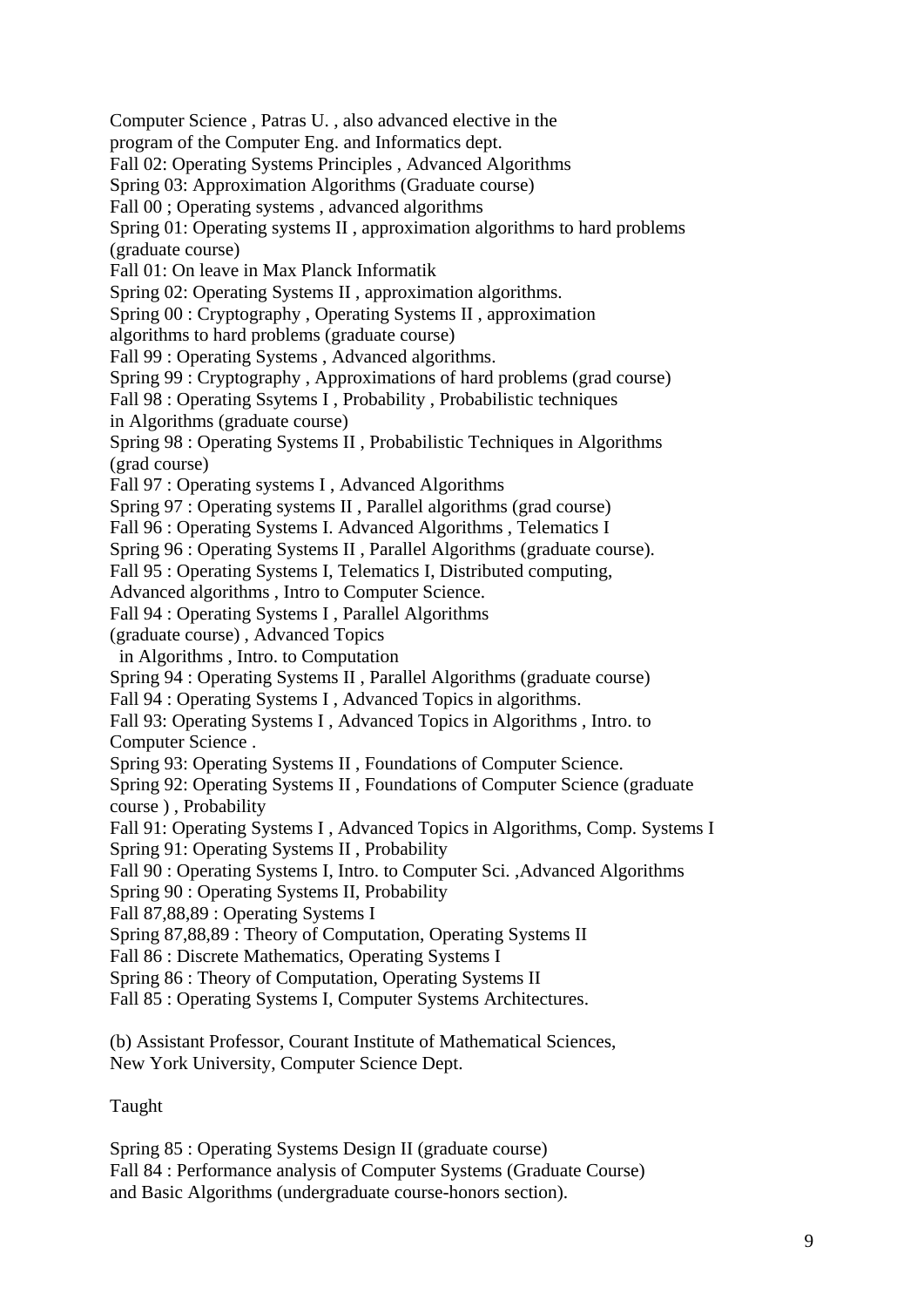Spring 84 : VLSI Design & Theory (graduate course) and Data Structures (undergraduate course) Fall 83 : Advanced database design (graduate course) Spring 83 : Operating Systems II, (graduate course) Fall 82 : Data Structures (undergraduate course) and Performance Analysis of Computer Systems (graduate course).

(c) Teaching Fellow at Harvard University

#### Taught

Fall 81 : Automatic Computing (AS10), undergraduate course. Spring 81 : AM251b, Operating Systems Optimization, (Graduate course) Fall 80 : Operating Systems Architecture, Graduate course Fall 79 : Efficient Algorithms, Graduate course Fall 78 : Introduction to Formal Systems (undergraduate course).

5.3 Consulting and Programming

-Evaluator and Panel Member of the ERC IDEAS Programme 2009 on. -Evaluator of research infrastructures for a majour Greek University , fall 2008. -Projects Reviewer of the ISF (Israel Science Foundation) Spring 2007. -Independent Expert for the security of mobile telecommunications , June 2006 on. -Senior Consultant of the Greek Lottery Organization (OPAP AE), 1999-on. -Member of the IST (Information Society Technologies) management commitee of the CEC from Jan 1999 to Jan 2004. -Consultant of the Greek State in Informatics in Education , Health , Commercial Naval applications, Information Society. -Consultant of the major Greek firms. -Member of the Executive Council of the State Firm "National Network of Research and Technology SA " , under auspices of the Ministry of Industry , Sept 98 to June 99. -Evaluator of Research Programmes in the Greek Secr of Reserach and Technology (1990 up to now in various programmes) -EU FET Proposals evaluator 2003-2004. -IT CEC Auditor in HPCN (1995-1998) -IT CEC Evaluator in Long Term Research , Spring 97 , Fall 96 -NATO Research evaluator , Spring 96 -IT CEC Evaluator in Long Term Research , Fall 1995 -IT CEC Evaluator in Long Term Research , Spring 1995 -CEC Telematics and Applications National Representative , 1995 on. -Esprit III auditor in High Performance Computing (Fall 94) -Esprit III evaluator in High Performance Computing (Spring 93) -Esprit III evaluator in Basic Research (Spring 93) - NSF 1993 Evaluator - CEC DG XVI Telematics for Greece evaluator (1993) - CEC DG XVI Expert in the Telematique Programme (Feb 92 on) - CEC Brite/Euram Tech. Auditor 1992-95 - Esprit III evaluator in High Performance Computing (IPSS) October and November 1991 - Esprit III evaluator in Esprit Basic Research (Oct - Nov 91)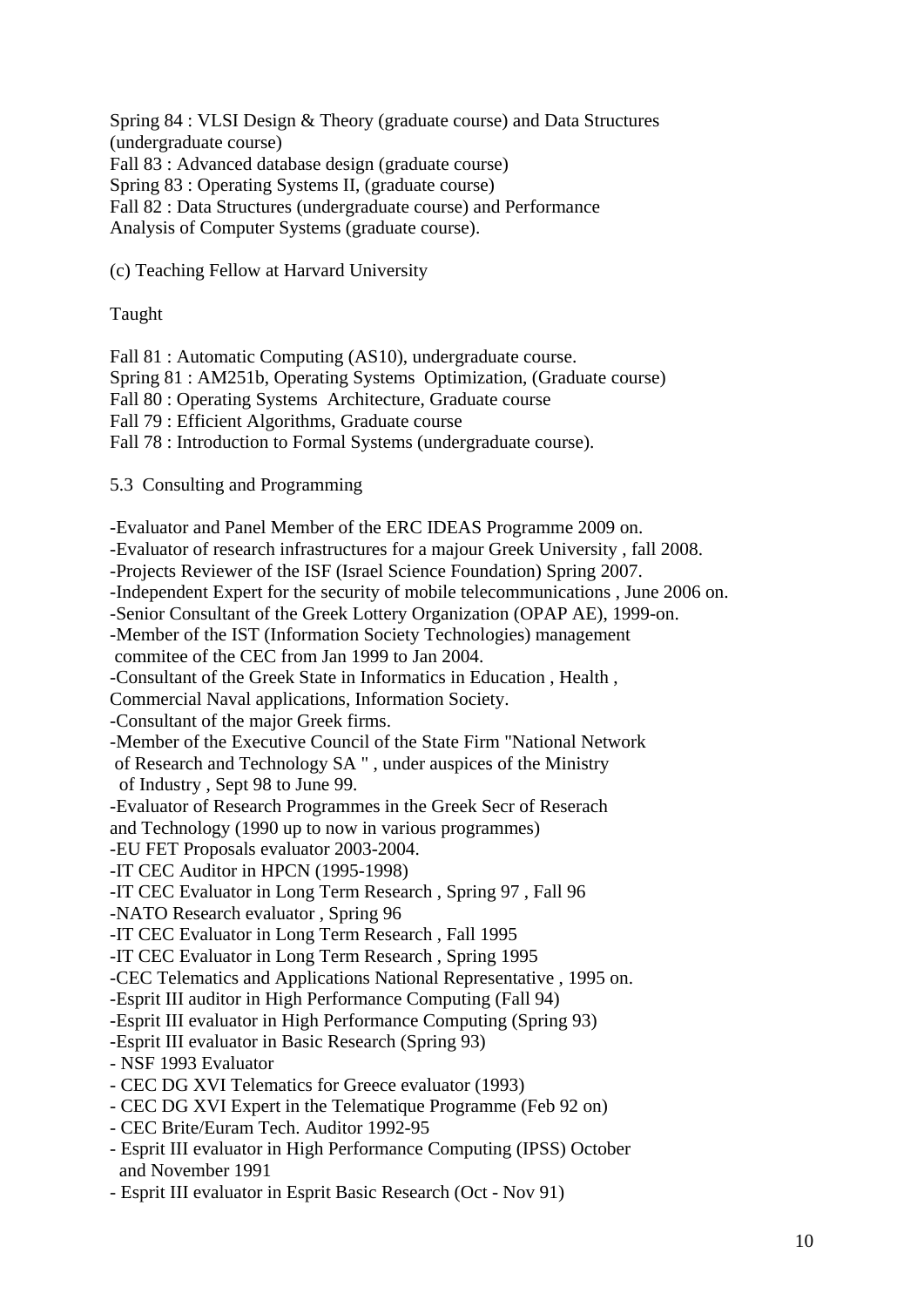- Research Visiting Member , IBM Yorktown (Hawthorne), August and September 1991, Sept 1992 ,Sept 93

- Esprit Basic Research evaluator , Oct-Nov 1991

-Evaluator of the Greek Basic Research Program , Fall 1991

- Technical Expert of the EEC for the Mediterranean Integrated Program

in Informatics in the Databases subject, July 89 to March 90

- ESPRIT II Evaluator, January 90.

- Consultant of the Expertnet Consulting firm (Jan 1991 - now)

- Member of Executive Council of the ELSYP S.A. and Consultant in ELSYP

S.A. (Fall 88 to 91) in the R&D section and the Cartography section

- Member of the Scientific Board of Ergodata SA Fall 87-Fall 91

- Author of the study for the Greek Computerized ID system (Ministry of Interior, 1987)

- Author of the study for the safety of personal information (Ministry of Interior, working Group, Nov. 1989 to Jan. 1990).

- Design of the MIS for the Technical body of the Greek Army (Spring 86 - Spring 87)

- Study for the adaptation of UNIX in Greece (Ministry of Industry, Energy & Technology, Fall 86)

- Management Strategies Inc., Boston MA, Consultant during Summer 79 - Fall 79

- Tri Companies, Boston MA, Applications Programmer (Summers of 80, 81, 82 and Fall 1980). Design of a Relational data base in PDP 11/70, VAX 11/780 (RSTS/G and VMS). Design of a report generator.

5.4 Greek Government , European Union Management Work

Member of the Advisory Board of the Region of Western Greece for Research and Innovation , Jan 2009 on.

Member of the Faculty Selection Commitee , Open Univ. Cyprus , Nicosia , June 2007.

Member of the Ministry of Education Commitee on the design of the Ministry's proposal for the 7th EU Framework , May 2006 on.

Member of the evaluation commitees for the large scale informatization of the Greek customs , the Greek Post-offices and the Command and Control system of the Ministry of Naval Commerce. Also , member of the strategic design commitees for the informatization of the greek law and justice , and for the Informatics in Education.

President of the Ministry of Justice Commitee for the monitoring and delivery of the Digital Central Criminal Records Commitee. From Jan 03 to today.

Greek representative in the Information Society Research Programme (IST) from Jan 99 till June 02.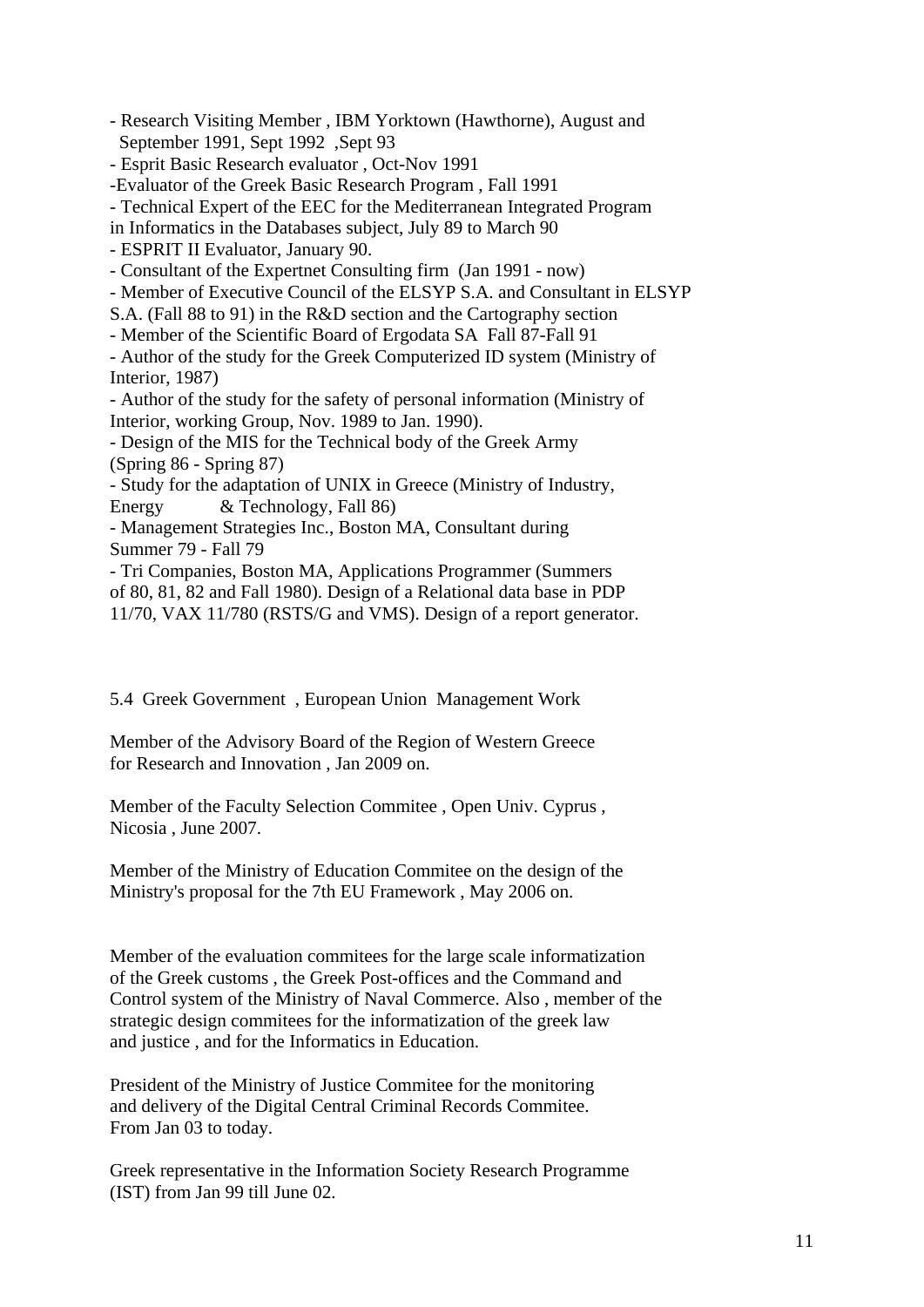Member of the Info Society Technologies Advisory Group (ISTAG) , a prestigeous body of about 40 individuals advising EU for research policy , from Jan 03 to Jan 05.

Member of the Prime Minister commitee for the Prime Minister Office Archivals , Spring 1998 Member of the Parliament Dept for Citizens Privacy (Sengen) since Sept 1997 to Sept 1999. Member of Special Group of Minister of Industry for Informatics Research from Spring 1995 to Dec 2004. EU DG XVI Expert 1992 to 1993. Head of the Greek State Commitee on Informatics and Education (Ministry of Education) Jan 94 to Jan 1997. Greek task force on Telematics (Bangemann Commitee) 1994 . Executive Counsil Member of the Computer Tech. Institute (CTI) (Sept. 88 to today) Research and Development Coordinator of CTI (Sept 93 to 96) Chairman of the CSE Dept. of Patras Univ., (Sept. 87 to Sept. 93) Vice-Chair of the CSE Dept of Patras Univ. (Sept 93-95) Member of the Patras Univ. Senate (87-89 , 91-93 and 94-96 ) Member of Executive Counsil of ELSYP SA ( 1986 - 1990 ) Vice-chair of the Counsil of the Informatics Development Bureaugh (Ministry of the Presidency) April 89 to 91.

5.5 Activity in Professional Societies

A. Program Commitee Membership and Chairmanship

Member of the PC of DISC 2010.

Member of the PC in Algorithms of IPDPS 2010

Chair of the PC of track A for ICALP 2010

PC Member of SAGT 2009.

Chair of the Steering Body of SAGT 2009.

PC Member of e-democracy 2009.

PC Member of SAGA 2009.

PC Member of WADS 2009

PC Member of SECRYPT 2009

PC Member of FCT 2009

Conference chair of ICALP 2009.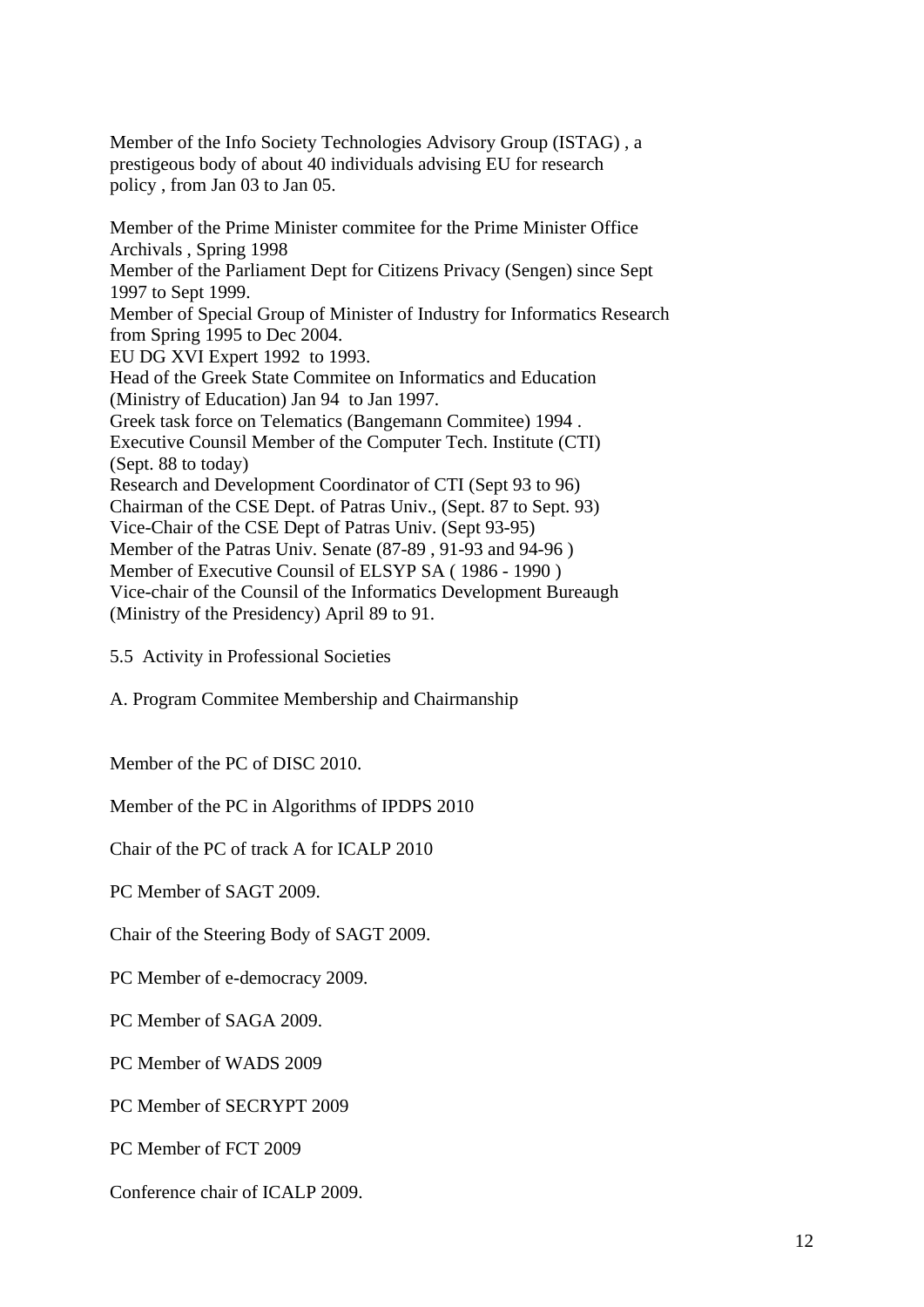PC Member of ICALP 2009 Track A (Algorithms)

- PC Member of ALGOSENSORS 2009.
- PC Member of COMPLEX'09.
- PC Member of WINE 2008
- PC Member of SAGT 2008 (Symposium on Algorithmic Game Theory)
- PC Member of DCOSS 2008
- PC Member of WINE 2007
- PC Member of TGC 2007
- PC Member of OPODIS 2007
- PC Member of ALGOSENSORS 2007
- PC Member of NETECON-IBC 07
- PC Member of PCI 2007
- PC Member of CAI 2007 (Conference on algebraic Informatics)
- PC Member of AAIM 2007
- PC Member of DISC 2007 (Distributed Computing Conference)
- Co-Chair of the ECCS 2006 Workshop : Optimization in Complex Nets.
- PC member HiPS 2006
- PC member OPODIS 2006
- PC member TGC (Trustworthy Global Computing) 2006
- PC Chair of WINE (Workshop on Internet and Network Economics) 2006
- PC Member of the 2nd European Conference on Complex Systems , ECCS 2006.
- PC member of Algosensors (ICALP workshop) 2006.
- General Co-Chair IPDPS 06
- PC member of AAIM 2006.
- Steering Commitee Member of IBC 06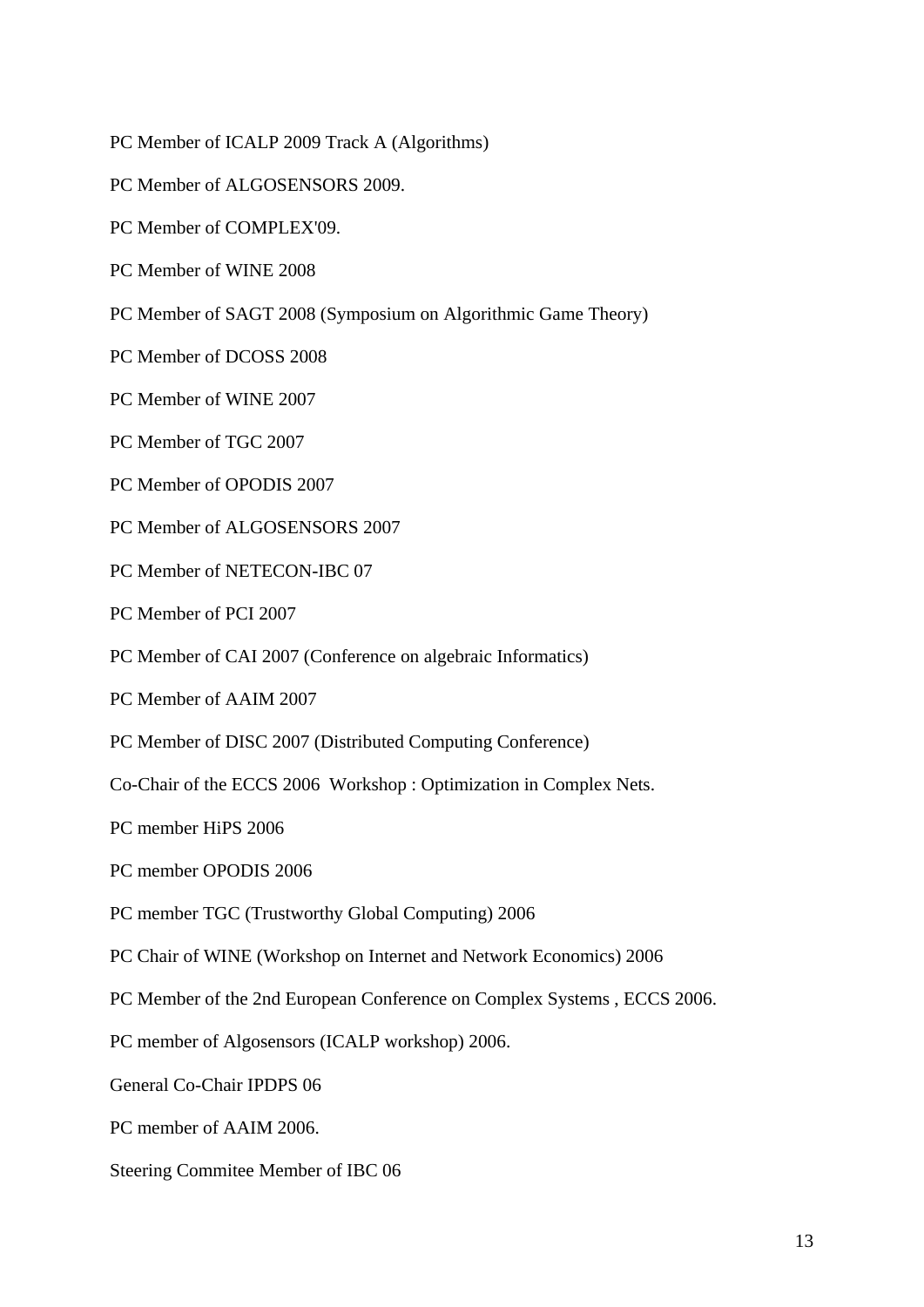PC member of RANDOM 2006

PC Algorithms Chair of DCOSS 05 (Distributed Computing and Sensor Systems)

PC member and steering commitee member of IBC 05 (Incentives based Computing).

PC member WEA 2006

PC member WINE 2005

PC member SOFSEM 2006

PC member of the European Conference on Complex Systems , ECCS 2005.

PC member of Algebraic Informatics , 2005.

PC member in EPY 05 (The hellenic CS yearly conference)

Algorithms PC Chair in DCOSS 05.

PC Chair of ACM SPAA 05.

Program Commitee member of WEA 05.

PC member of HCW 05 (Heterogeneous Computing Workshop)

General Co-Chair of IPDPS 06.

Program Commitee member of DISC 04

Program Commitee member of ALGOSENSORS 2004

Program Commitee member of WEA 2004

Program commitee member of MFCS 2004

Program commitee member of Panhellenic Logic Symposium ,PLS 2003.

Program Chair of the 1st Balkan Conference on informatics 2004

Vice Chair of IPDPS 04

Program commitee member of MFCS 2003

Program commitee member of FCT 2003

program commitee member of WADS 2003

program commitee member of RANDOM 2002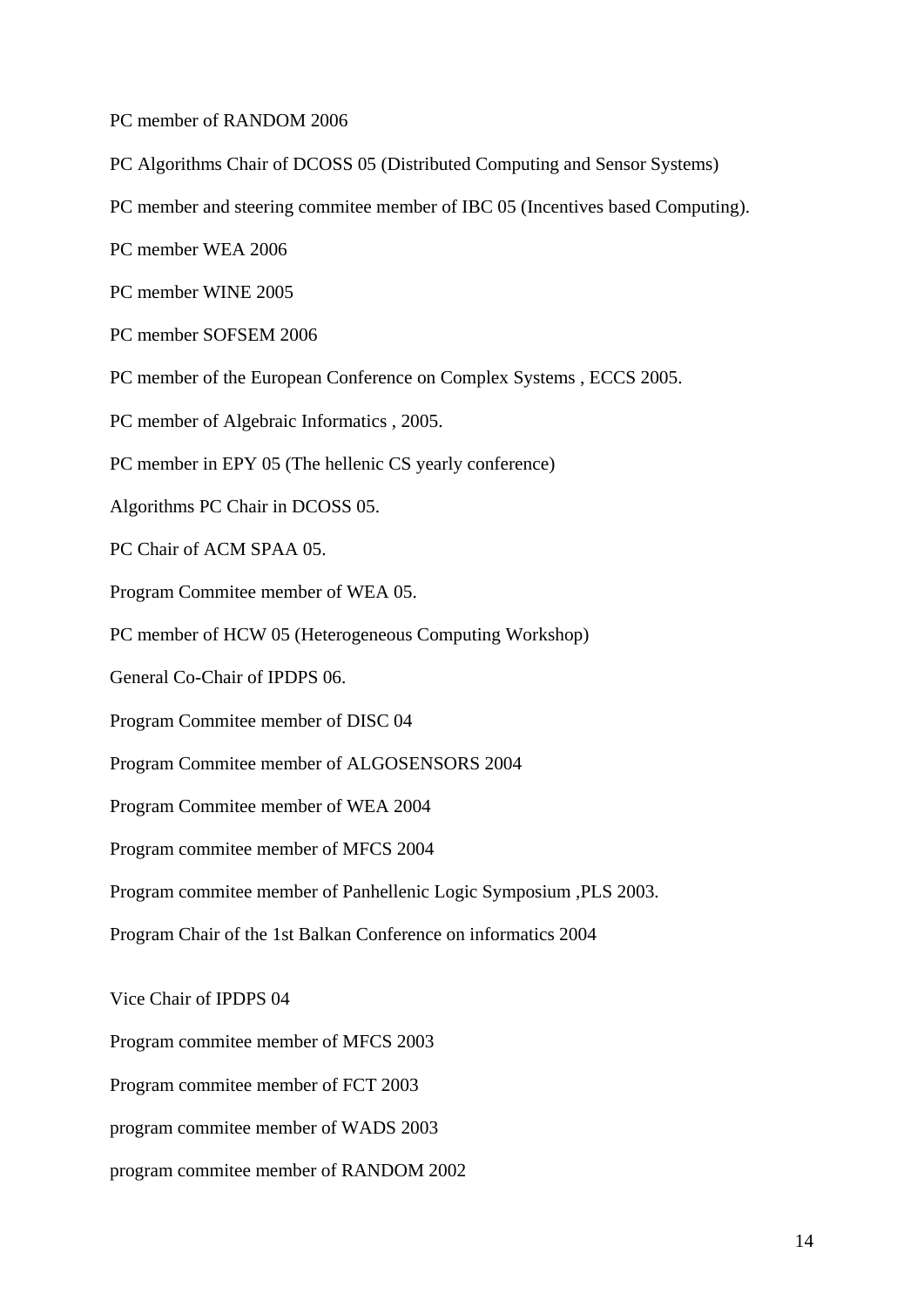program commitee member of COCOON 2002

Program Commitee member of ACM STOC 2002

Program Commitee member of IFIP TCS 2002

Chair of EUROPAR 2002 in Mobile Computing.

Program Commitee member of CCS 2000

Program Commitee member of IDPDS 2000

Conferences Chair of ACM STOC 2001 and ICALP 2001

Program Commitee member in the ACM SPAA 2000 conference

Program Commitee member in the ACM PODC 2000 conference

Program Commitee Chair in SIROCCO 2000.

Program Commitee member in EUROPAR 2000.

Program Commitee member in WOPC 2000.

Program Commitee member in IS&N 2000 (Intelligent Services in Networks).

Steering Commitee member in the RANDOM conference

Program Commitee member in WADS 1999

Program Commitee member in ICALP 1999

Program Commitee member in ISAAC 98

Program Commitee member in DISC (formerly WDAG) 98

Program Commitee member in EUROPAR 98

Program Commitee member in COCOON 98

Steering commitee member in EUROPAR 98

Program Commitee member in FTC 97

Program Commitee member in WADS 97

Program Commitee member in HPCS 97

Program Commitee member in EUROPAR 97

Steering Commitee member in EUROPAR 97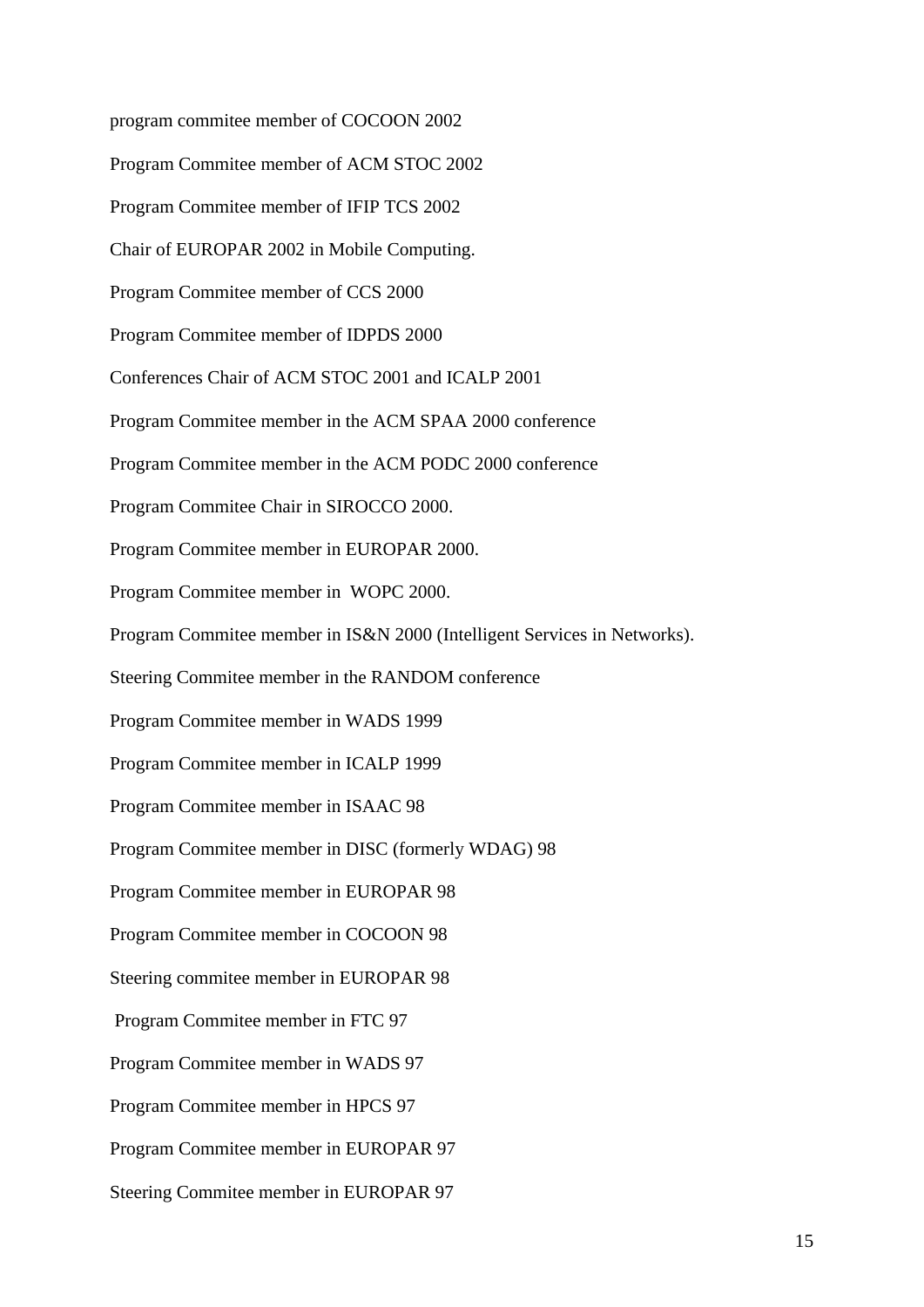Program Commitee member in Irregular 97

Program Commitee member in WRPC 97

Program Commitee member in WDAG 97

Co-Chair of the 1996 SCIROCCO conference on network structure and communication

Program Commitee member of the European Symposium on Algorithms (ESA) 1996

Program Commitee member of ICALP 1996 Conference

Program Commitee Chair of the European Symposium on Algorithms (ESA 95)

Program Commitee member of the 1995 WG (Graph Theoretic Concepts in Computer Science) Conference

Steering Commitee Member of ESA (1994-1997)

Program Commitee member of the SCIROCCO 1995 Conference.

Program commitee member of EUROPAR 1995

Program Commitee member in the 94 WG (Graph Theoretic Concepts in Computer Science) Conference

Program Commitee member in the DEXA 94 Conference (Databases and Expert System applications)

Program Commitee member in the PARLE 94 Conference (Parallel Languages Europe)

Program Commitee member in the 7th International Workshop on Distributed Algorithms (WDAG 93)

Program Commitee member in the 1994 Italian Conference on Algorithms (CIAC 1994)

Program Commitee member in the First Annual European Symposium on Algorithms (ESA 93)

Program Commitee member in the 1993 Workshop on Graph Theoretic Concepts in Computer Science (WG 93)

Program Commitee member in the 6th International Workshop on Distributed Algorithms (WDAG 92)

Program Commitee Co-chair in the 5th International Workshop on Distributed Algorithms (WDAG 91) Oct 1991.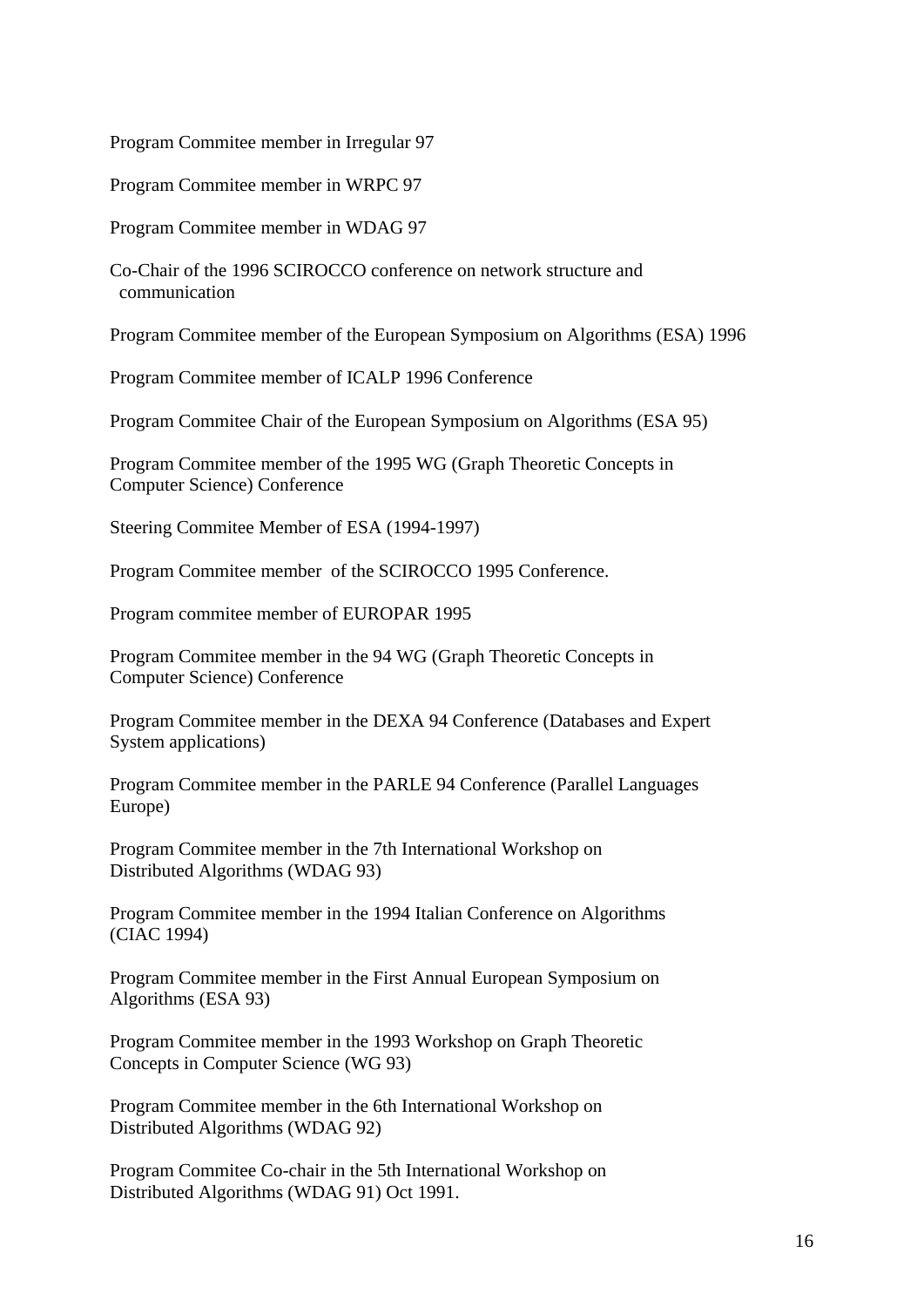Program Commitee Member in the Mathematics and AI Conference , Fall 91

Program Commitee Member in the 4th International Workshop on Distributed Algorithms (WDAG 90) Oct 1990.

Steering Commitee Member in the International Workshop on Distributed Algorithms (WDAG) since Oct 1990.

Program Commitee Member in the 3rd Informatics Conference of the Greek Informatics Society, June 1991.

Program Commitee Member in 2nd ACM Symposium on Parallel Algorithms and Architectures (SPAA), July 1990.

Steering Commitee Member in ACM Symposium on Parallel Algorithms and Architectures since Fall 1988.

Program Commitee Member in 14th and 16th ICALP (International Colloquium on Automata, Languages and Programming) of the European Association for Theoretical Computer Science, (July 89 and July 87).

Program Commitee Member in 5th STACS (Symposium on Theoretical Aspects of Computer Science), sponsored by GI, AFCET, EATCS, Feb. 1989.

Program Commitee Member in 1st International Conference on Supercomputing (ICS), Athens, 1987, June.

Program Commitee Member in 2nd Aegean Workshop on Computing (AWOC'88) VLSI and Parallel Algorithms, July 1988.

Co-Chair of Conference and PC member in 1st Aegean Workshop on Computing (AWOC), VLSI and Parallel Algorithms, 1986.

Program Commitee member in PARCELLA 88 (Parallel Algorithms and Cellular Automata), Academy of Sciences GDR, Berlin.

Program Commitee member in International Symposium on Optimal Algorithms, Varna, Bulgaria, 1989.

Program Commitee Member in 5th IEEE International Conference on Distributed Computing Systems, 1984.

B. Chairing of Conference Sessions

Session Chair in Algorithms and Complexity Sessions of

ICALP 2009 , IPDPS 09 , WINE 2008 ,ICALP 2008 , WINE 2007 , MFCS 07, WINE 2006 , ICALP 06 , SPAA 06 , IPDPS 06 , WINE 05 , ISAAC 05,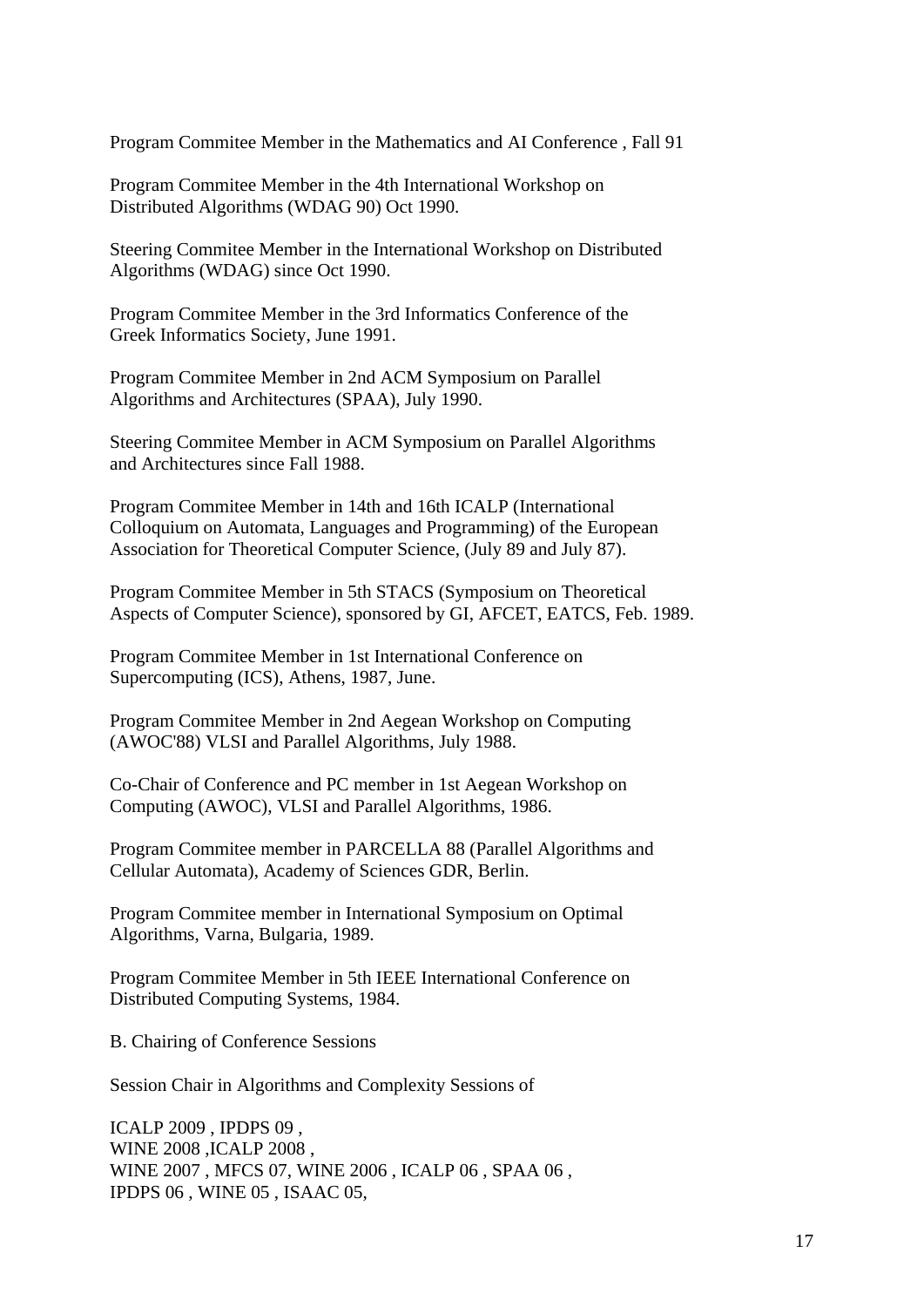Algebraic Informatics 05 ,ICALP 05, ACM SPAA 05 ,ICALP 04 ,ACM STOC 02 , ACM STOC 2001 , ICALP 2001 , ICALP 99 , Dagstuhl Seminar on Parallel and Distributed algorithms 99, DISC 98,ESA 98 , ESA 97 , ESA 96 WOPA 96 ICALP 96 , ESA 1995 ,ESA 1994 , PARLE 94 , ALCOM II workshop , ICALP 94, ESA 1993 , DIMACS Workshop on Parallel Algorithms Fall 1993, WDAG 1993 , 1992 , 1991 , 1990 , SPAA 1990 ICALP (1987, 1989) , STACS 1989, AWOC (1986, 1988) .

Session Chair in 1983 IASTED International Symposium on Simulation & Modeling.

C. Membership in Scientific Societies

Member of the New York Academy of Sciences since Jan. 1995

Member of the Algorithms & Theory Commitee of IFIP since March 1989.

Voting Member in Association for Computing Machinery. SIGACT (Special Interest Group on Automata and Computation Theory), SIGMETRICS (Special Interest Group on Performance Analysis of Computer Systems), EATCS (European Association for Theoretical Computer Science), AMS (American Mathematical Society) , the MAA ( Math Assoc of America) , the Greek Tech. Chamber and the Greek Computer Society. Voting Member IEEE

D. Refereeing & Reviewing

Member of the Panel of the IDEAS Programme for Computer Science.

Member of the Editorial Board of Computer Science Reviews , 2006 on.

Member of the Scientific Advisory Board of the U. Geneva for Informatics , 2006 .

Reviewer of proposals for the EURYI (European Young Investigators) awards , 2006.

Reviewer of a proposal in the Austrian Research Foundation (FWF) 2005.

Reviewer of proposals in the Israeli Science Foundation , 2007.

Reviewer of the American Mathematical Society Reviews from 04 on.

Reviewer in the book "An Introduction to Database Systems, vol. I" of C. Date, 4th Edition, Addison-Wesley.

Referee in the Journal Applied Mathematics of the Society on Industrial and Applied Mathematics (SIAM) and in the journal of Discrete Applied Mathematics (DAM) .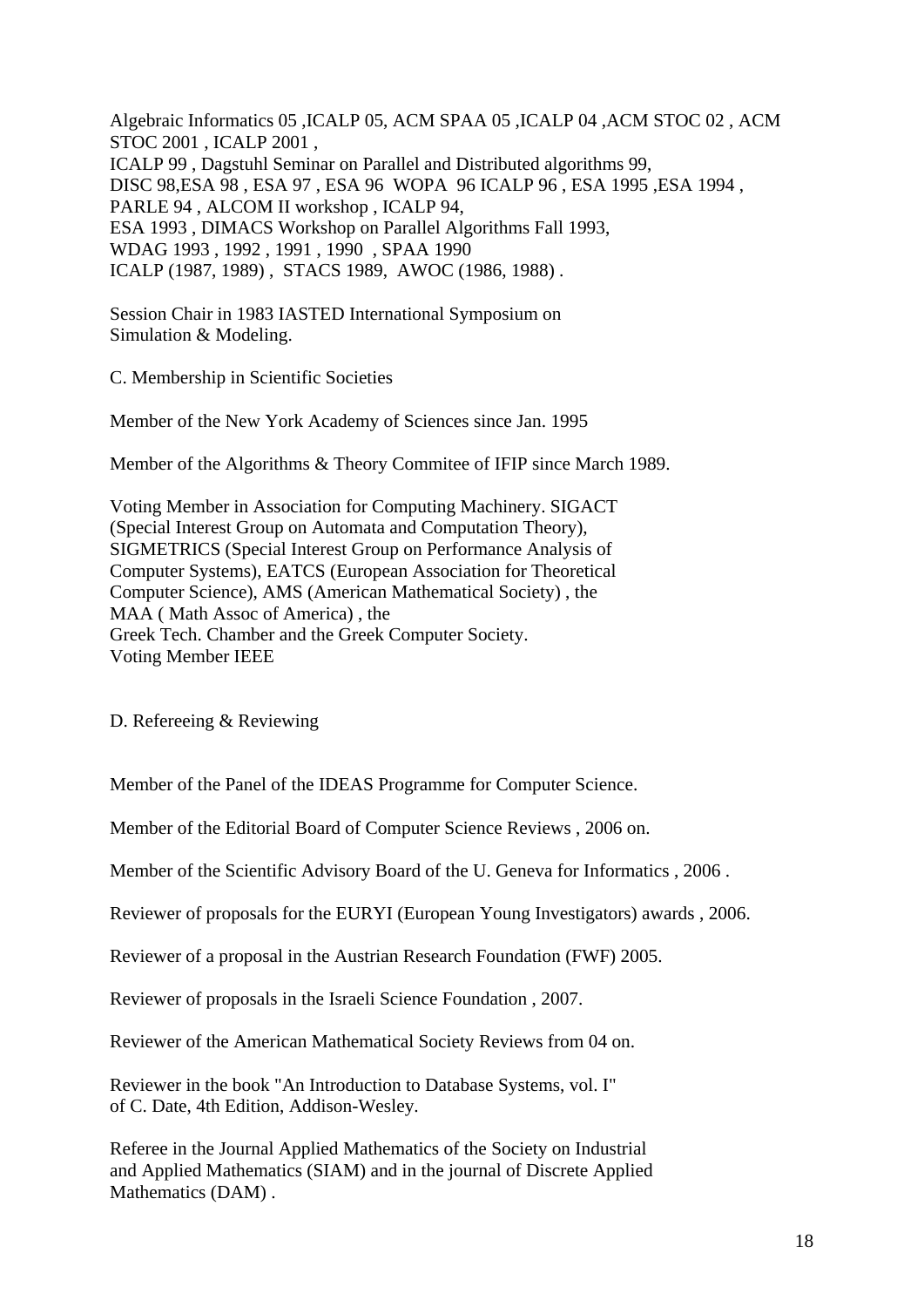Referee in Journals: ACM Transactions on Programming Languages and Systems, J. of Algorithms, Algorithmica, Parallel and Distributed Computing, Theoretical Computer Science, Information Processing Letters, Distributed Computing , Parallel Processing Letters, Random Structures and Algorithms , RAIRO J. Informatics , Discrete Math-Graph Theory (DM-GT) and others.

Referee in STOC , ESA , ICALP , DISC , PODC , SPAA , STACS , MFCS , Complexity , RANDOM and in many other conferences.

Reviewer (monthly) of the American Mathematical Society since March 2004.

Referee in the Performance Evaluation Conference (1992)

Referee in ACM Sigmetrics Conference (84, 85, 87, 88, 89)

Referee in USA NSF proposals (83, 84, 85, 86, 87 89 90 93 94).

Referee in IEEE Transactions on Computers .

Referee in the International Conference on Parallel Processing, 1990.

Referee in EEC ESPRIT Proposals (IPSS , BRA , HPCN , HPCA) (90 91 92 93 96).

Referee in CEC IT LTR Proposals 1997 , 1996 , 1995 , 1994

Referee in EU FET 2001

Referee in NATO Research proposals 1996.

Auditor in the EEC BRITE programme (1992 - 95)

Auditor in the EU ESPRIT programme (1994-1996)

Referee in FET EU 2003 , 2004 (6th framework)

#### 6. PUBLICATIONS

Thesis

"Probabilistic Algorithms, Algorithms with Random Inputs and Random Combinatorial Structures" Ph.D. Thesis, Harvard University, December 1981 Order No 8216206, University Microfilms International, 300 N. Zeeb Road, Ann Arbor, MI 48106.

Books of international circulation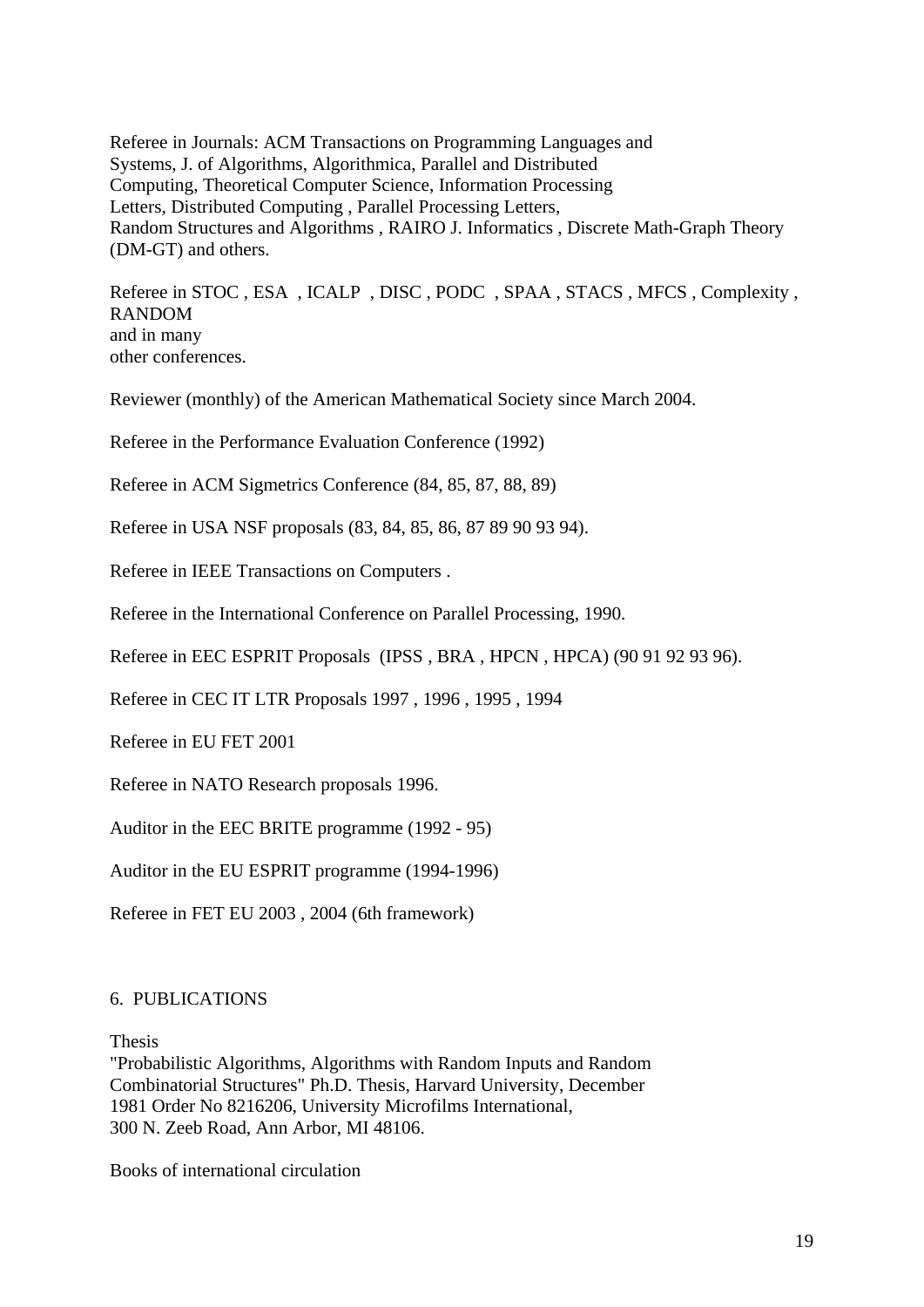Editor & co-author of the book "Lectures on Parallel Computation" In Cambridge University Press ,1993 (with A. Gibbons)

Co-author of the book " Paradigms in Parallel Approximability" with J. Diaz, M. Serna and J. Toran , Cambridge Univ. Press , April 1997.

Chapters in Books of International Circulation

Book : Approximation and Complexity in Numerical Optimization Kluwer , P Pardalos (ed.) 2000, chapter : Machine Partitioning and Scheduling under Fault-Tolerance Constraints with D Fotakis

Book : Handbook on Randomization , Kluwer Chapter: Randomised Techniques for Modeling faults and achieving Robust Computing" Kluwer Acad. Publ. Vol. 1 , pp 313-399 S. Rajasekaran,P. Pardalos and J. Reif (eds) Summer 2001 with S. Nikoletseas

Book: Experimental Algorithmics . Editors R. Fleischer , E. Meineche Schmidt , B. Moret , chapter : 10 . Distributed Algorithms Engineering. with C. Zaroliagis. As an LNCS Volume 2547/2002 pp 197-228.

Book : Current Trends in Theoretical Computer Science (The Challenge of the New Century) Vol. 1 : Algorithms and Complexity Publisher: WorldScientific eds : G. Paun, G. Rosenberg, A. Salomaa Chapter: Distributed Communication Algorithms for Ad-Hoc Mobile Networks Summer 2004 , ISBN 981-238-966-0 , pp 337-372 , 2004. with S. Nikoletseas and Y. Chatzigiannakis

Book : Self-star Properties in Complex Information Systems. Publisher: Springer-Verlag , LNCS volume 3460/2005 Chapter: Evolutionary games : an algorithmic approach To appear : 2005 with : S. Kontogiannis eds : O. Babaoglu , M. Jelasity et al.

Book : Handbook of Algorithms for Wireless Networking and Mobile Computing. Publisher : Chapman & Hall/CRC Chapter: Distributed Algorithms for Some Fundamental Problems in Ad Hoc Mobile Environments. (Ch 7 , Section II , pp 123-164) Published in 2006. with S. Nikoletseas.

Book : New Trends in Parallel and Distributed Computing.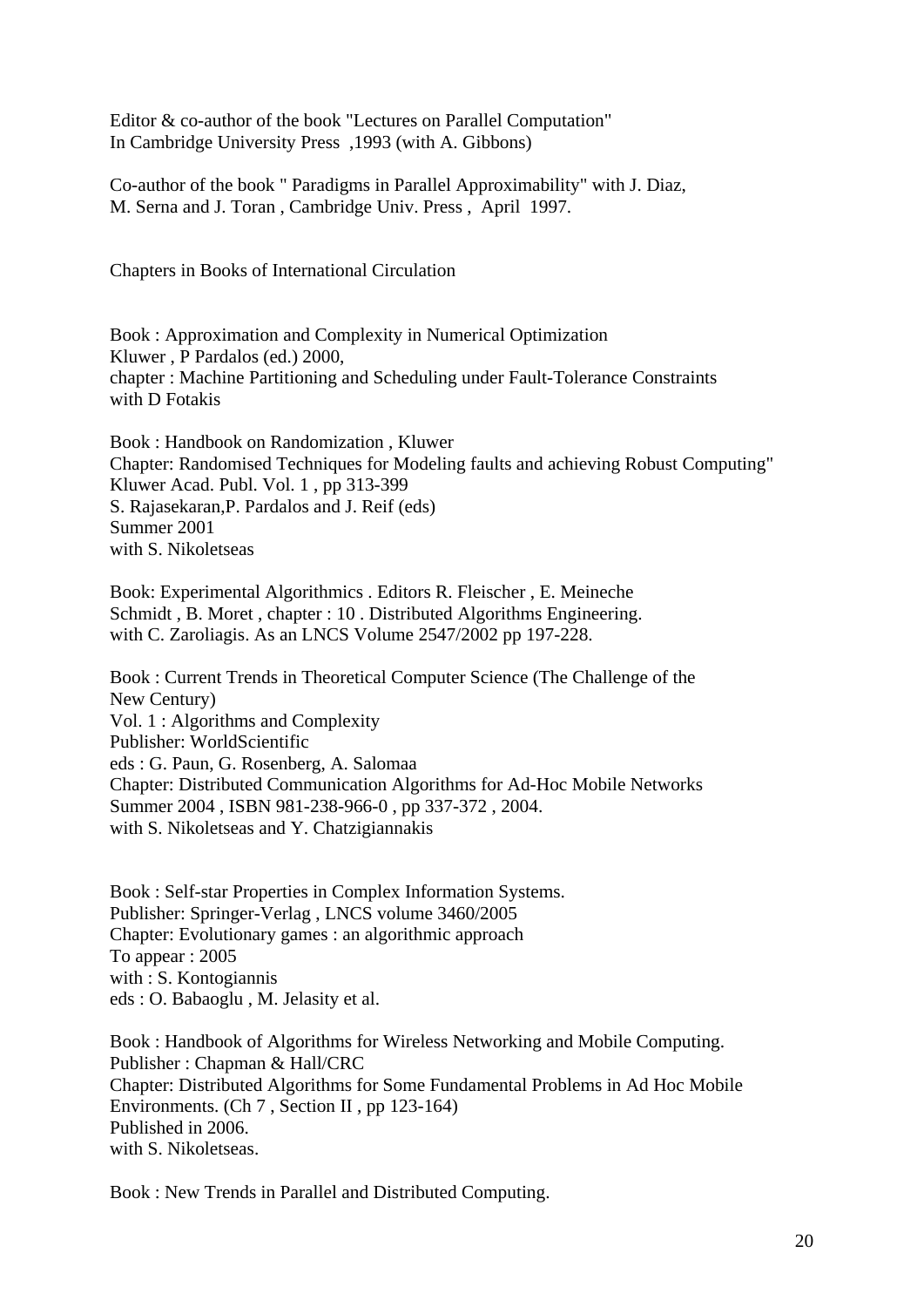Publisher : HNI-VERLAGSSCHRIFTENREIHE , Band 181. Chapter: Algorithmic issues in Coalitional and Dynamic Network Games. (Invited Contributions , pp 25-42) January 2006. with D. Fotakis, S. Kontogiannis, P. Panagopoulou and C. Raptopoulos.

Book : Dagstuhl Volume 05361 "Algorithmic Aspects of Large and Complex Networks" (electronic : http://drops.dagstuhl.de/portals/05361/) chapter : A Cost Mechanism for Fair Pricing of Resource Usage, with M. Mavronicolas and P. Panagopoulou , April 2006.

Book : Handbook of Approximation Algorithms and metaheuristics. Editor : Theofilo Gonzalez. Chapter : Randomized Approximation Algorithms , with S. Nikoletseas. June 2007. Chapman and Hall , CRC.

Book : Handbook of Parallel Computing : Models, Algorithms and Applications. Editor: S. Rajasekaran and J. Reif. Chapter :No 20 . Atomic Selfish Routing in Networks : A survey. coauthor : S. Kontogiannis Chapman and Hall / CRC Computer and Information Science Series. Taylor and Francis , January 2008.

Book : Encyclopedia of Algorithms ( Editor: Prof. Kao , Springer 2009) P. Spirakis is one of the Area Editors and has co-authored several Lemmata also.

Editor in journals and book volumes

Editor in the Computer Science Review (CSR) Journal of Elsevier.

Area Editor in various Lemmata in the Encyclopedia of Algorithms.

Editor of the 2006 WINE (Internet and Network Economics) volume , LNCS Springer.

Editor of the 2006 ACM SPAA Volume.

Co-Editor of the IPDPS 2006 Volume.

Editor of the Lecture Notes in Computer Science Volume 3560/05 : Distributed Computing in Sensor Systems. coEditors: V. Prasanna, S. Iyengar , M. Welsh. ISBN 3-540-26422-1

area Editor in JPDC (J Parallel and Distributed Computing)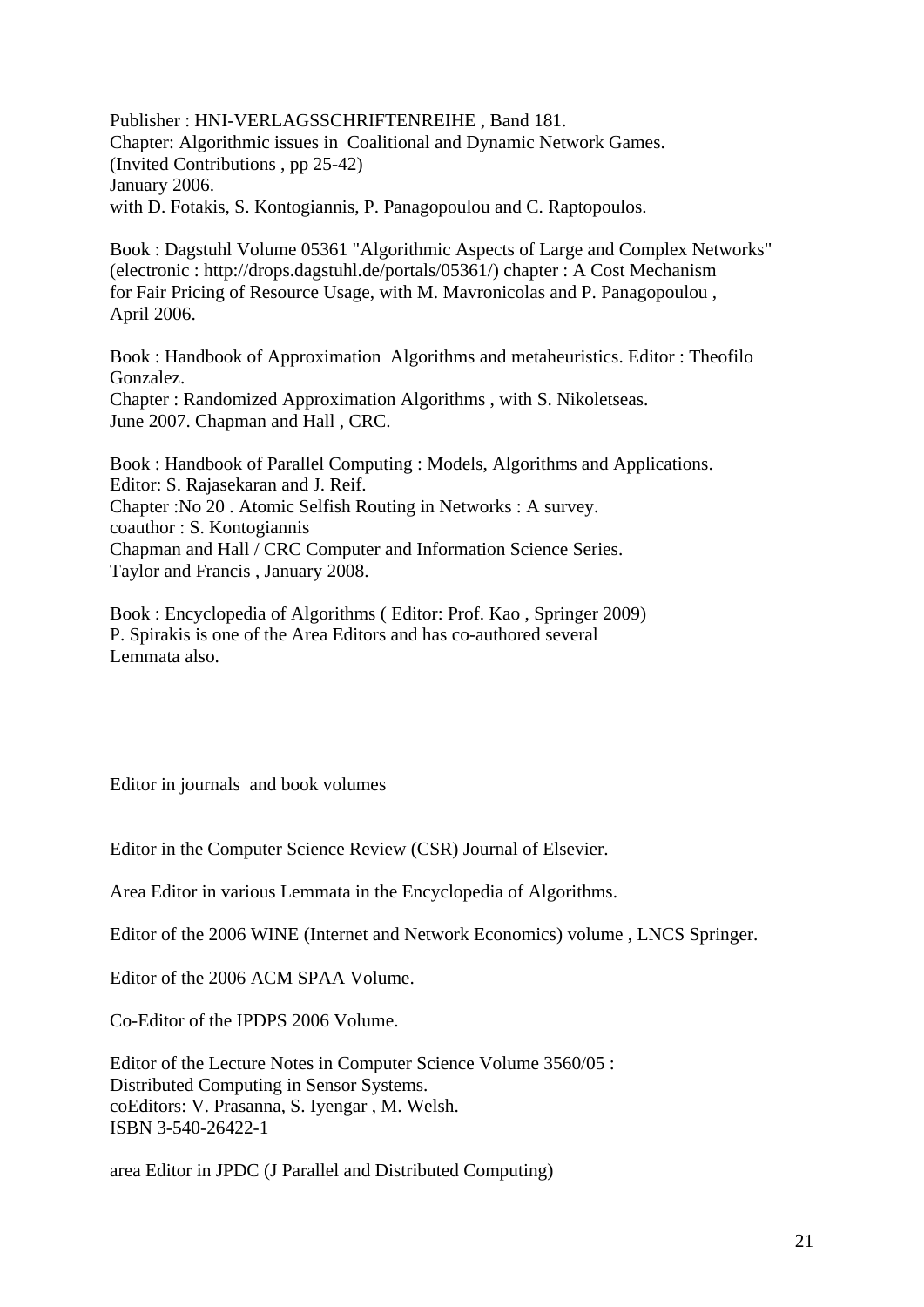Co-editor of TCS 291(1) 2003 with Shay Kutten

Coeditor of the ICALP 2001 volume (LNCS Springer Verlag)

Editor of the Volume 30 ,1 , 1997 of the Theory of Computing Systems Journal , Springer - Verlag

Editor of the Lecture Notes in Computer Science Sept. 1995 "Algorithms" , for the ESA 1995 conference (LNCS Springer Verlag)

Editor of the 1996 SIROCCO volume with N Santoro

Editor of the journal "Theoretical Computer Science"

Editor of volume 277, Lecture Notes in Computer Science, "VLSI Algorithms and Architectures", Springer-Verlag, with F. Makedon, K. Mehlhorn, T. Papatheodorou.

Editor of the volume 579 of Lecture Notes in Computer Science (Springer Verlag) of the proceedings of the 5th international workshop on Distributed Algorithms (WDAG 91) with S. Toueg and L. Kirousis

Editor in the Algorithms Review Journal.

Editor in the Computational Geometry Journal (Theory and Applications) of Elsevier Science Publishers.

Editor of The Parallel Processing Letters (PPL) journal

Editor in the IJ Computing Theory

Editor of the Mathematical Systems Theory (MST) journal now called Theory of Computing Systems (TOCS)

Editor of the volume 865 of TCSA (Theoretical Computer Science Algorithms) of the ESA 95 best papers (1998)

Co-editor of the DISC 98 best papers volume in Theoretical Computer Science (TCS) journal.

Papers published in Scientific Journals

(a) Without co-authors

1. "The parallel complexity of deadlock detection" in Theoretical Computer Science, North Holland Publishing Co, Fall 1987

2. "Optimal Parallel Randomized Algorithms for Sparse Addition and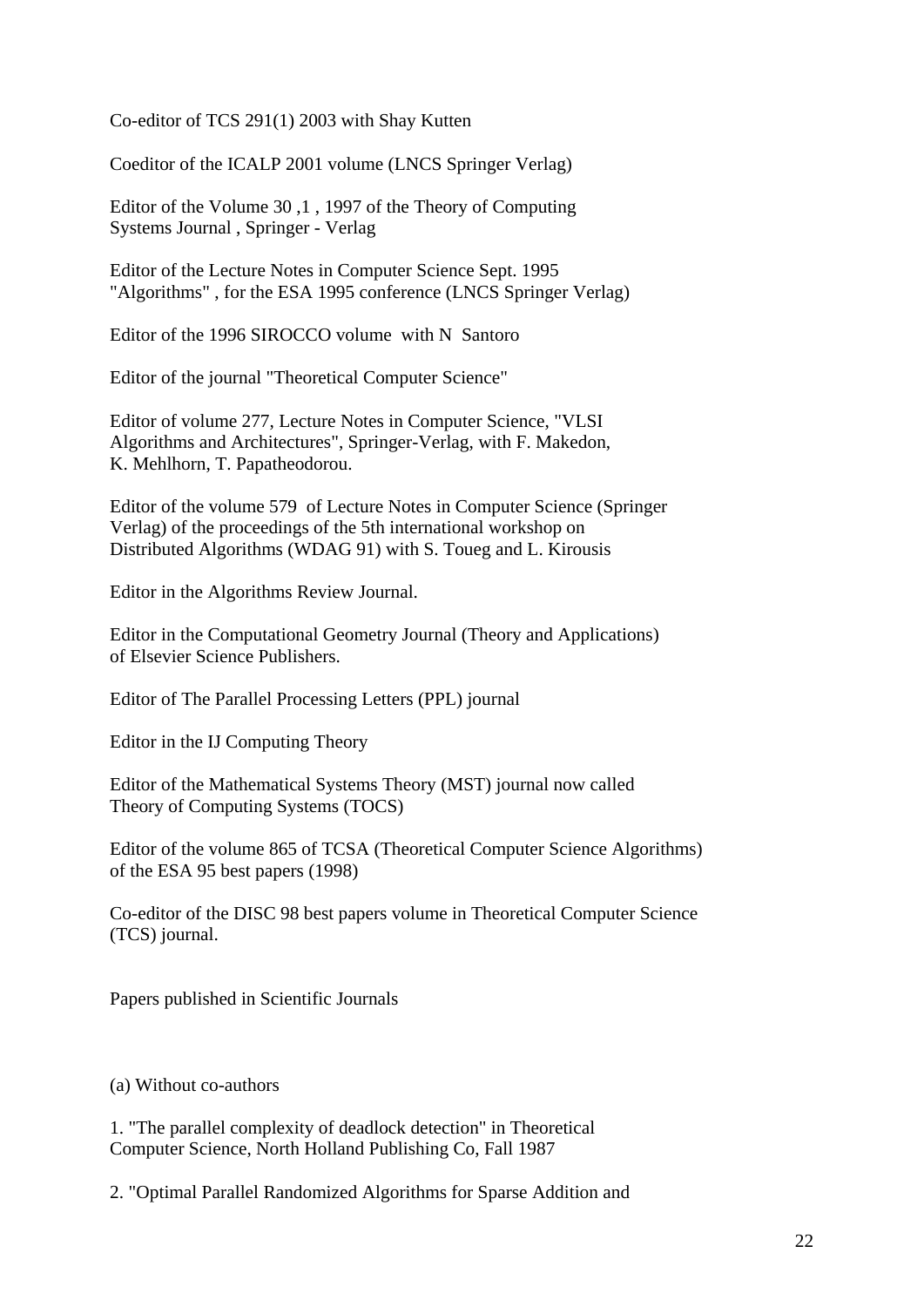Identification" in Information and Computation, Academic Press Inc., Spring 1988.

(b) With co-authors

3. "Real Time Synchronization of Interprocess Communications", with John Reif, in ACM Transactions of Programming Languages and Systems, April, 1984.

4. "Unbounded speed variability in Distributed Systems", with John Reif, in SIAM Journal of Computing, February, 1985.

5. "Performance Analysis of Concurrency Control Methods in Database Systems", with Annie Shum, in Performance '81, F.J. Kylstra (editor), North Holland Publishing Co., 1981.

6. "Strong NP-hardness of moving many disks", with C. Yap, The NP-Completeness Column, edited by D.S. Johnson, Bell Laboratories, 9th edition, Fall 1983. Also, in Information Processing Letters, vol. 19, No. 1, 1984.

7. "Moving Many Pebbles in a Graph is polynomial time", with C. Yap, The NP-Completeness Column, edited by D.S. Johnson, Bell Laboratories, 9th edition, Fall 1983, J. of Algorithms.

8. K-connectivity in random undirected graphs", with J. Reif, in Discrete Mathematics, vol. 54, No. 2, April 1985.

9. "Queueing Delays in Buffered Multistage Interconnection Networks" with C. Bouras, J. Garofalakis and V. Triantafillou, PERFORMANCE EVALUATION REVIEW, vol. 15, No. 1, 1987, ACM Press.

10. "Efficient Distributed Algorithms by Using the Archimedean Time Assumption" with V. Tampakas, RAIRO Journal of Theoretical Informatics and Applications, AFCET, invited paper, Gauthier-Villars, 22(4), 1988 pp. 1-16.

11. "Expected Parallel Time and Sequential Space Complexity of Graph and Digraph Problems" with J. Reif, in the Special Issue of the Journal Algorithmica, on Graph Algorithms, 1992.

12. "Lower bounds and Efficient Algorithms for Multiprocessor Scheduling of Dags with Communication Delays" with H. Jung and L. Kirousis, in the Information and Computation journal, 1992.

13. "The Complexity of the Reliable Connectivity Problem" with D. Kavadias and L. Kirousis , in Information Processing Letters (IPL) , 1991

14. "Efficient Parallel Algorithms for shortest paths in planar graphs"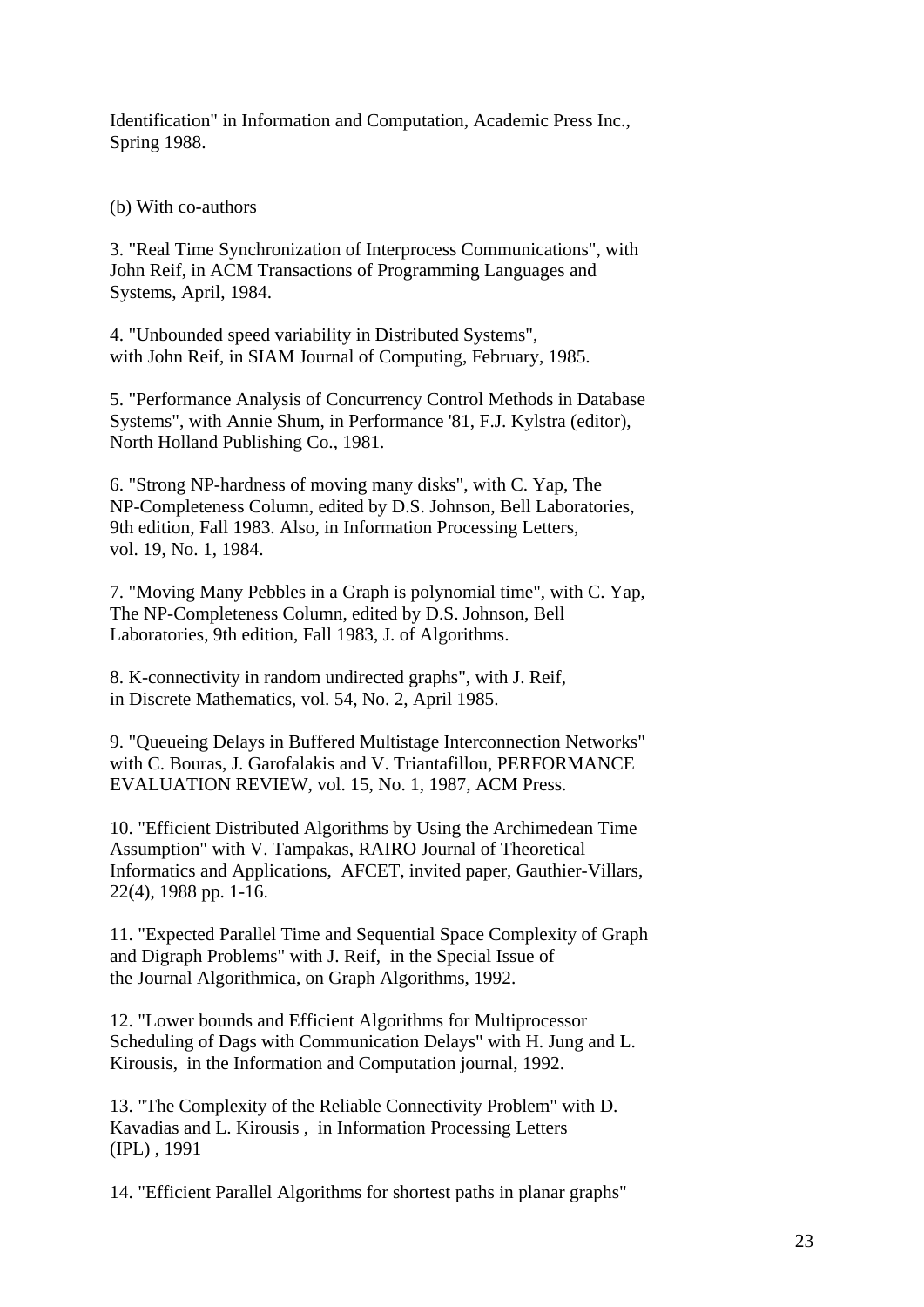with G Pantziou and C Zaroliagis , in the BIT journal , 1992

15. "The Complexity of the Connected Subgraph Problem" with L Kirousis and M Serna , in the SIAM J. of Computing ,June 1993

16. " Tentative and Definite Distributed

Computations : An optimistic approach to network synchronization" with J. Garofalakis , S. Rajsbaum and B. Tampakas , special isuue on Robust Computations , Theoretical Computer Science (TCS) journal , 1994

17. "Reading many variables in one atomic operation : Solutions with Linear or Sublinear Complexity " with L. Kirousis and P. Tsigas , IEEE journal on Parallel and Distributed Systems July 1994

18. "Network security performance issues" with M.Denault , D. Karagiannis and D. Gritzalis , Computers and Security Journal , 1994

19. "Tail bounds for occupancy and the Satisfiability Threshold Conjecture" with A. Kamath , R. Motwani and K. Palem , in the journal of Random Structures and Algorithms ,1995.

20. " The fourth moment in Luby's distribution" , with C. Zaroliagis, T. Pantziou , in the journal of Theoretical Computer Science (TCS) A (Algorithms, automata, complexity and games), vol.148, Sept.1995 (TCS 2015)

21. "Simple Atomic Snapshots: A Linear Complexity Solution with Unbounded Time Stamps" with L. Kirousis and F. Tsigas , in the Information Processing Letters (IPL) Journal, Vol 58 , No 1, April 1996.

22. " Hammocks on Ears decomposition " with D. Kavvadias , G. Pantziou , C. Zaroliagis , in the Theoretical Computer Science journal, 1996. Vol 168 , 121 -154 , 1996

23. "Architectural Aspects of an Intelligent DSS for Flow Shop Production Control" with I. Hadjiligeroudis, D. Sofotasios,N. Dendris, A. Tsakalidis , in Advanced Manufacturing Forum Vol 1, 1996 , pp 75-84 Scitec Publ.

24. " Performance modeling of distributed timestamp ordering : Perfect and imperfect clocks" with C. Bouras , in the journal Performance Evaluation , 25 , 1996 , 105-130

25. " Average Case Analysis of Pure Greedy Hot Potato Routing in O(nlogn) time " with V. Triantafillou , Parallel Processing Letters Vol 7 , No 3 , 1997 , 249-258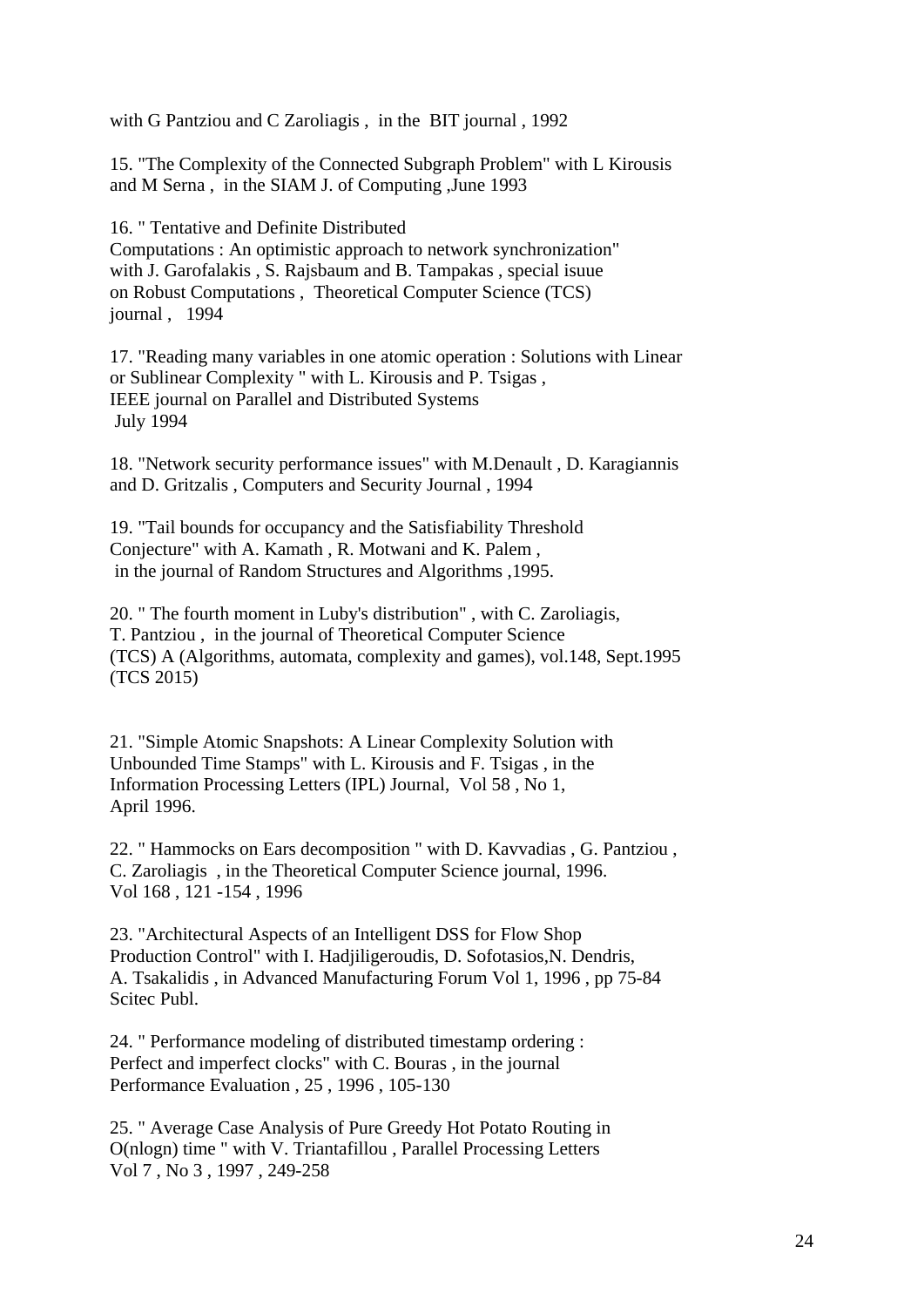26. "BSP vs LOGP" with G Bilardi , A Pietracaprina , G Pucci ,K Herley in Algorithmica Special issue on Parallel Computation , 1999 , 24:405-422

27. "A note on the random generation and counting of matchings in dense graphs" with J Diaz , M Serna , Theoretical Computer Science A, 1998 , vol 726

28. " Random Generation of Matchings" with J Diaz , M Serna in the DIMACS AMS Series (American Math Society) , Stirin Volume , Editors R Graham , J Kratochvil , F Roberts , J Nesetril , 1998

29." Frequency assignement in Mobile and Radio Networks" with D Fotakis G Pantziou , G Pentaris ,in DIMACS AMS Series on Networks and Distributed Computing 1999.

30. "Analytical performance models for multistage interconnection networks with finite , infinite and zero length buffers" with C Bouras , D Garofalakis , V Triantafillou , to appear in the Performance Evaluation Journal , 1998

31. "Parallel algorithms for the minimum cut and the minimum length tree layout problems " with J Diaz , M Serna , A Gibbons , G Pantziou , and J Toran . Theoretical Computer Science Journal , 181 ,1997 , pp 267- 287.

32. "High Performance Parallel Text Retrieval Over large scale document collections : the PFIRE system" with B Mamalis and V Tampakas , in the International Journal of Computers and their Applications Vol 6 No 3 Sept 1999

33. "High Performance Parallel Text Retrieval via Fat Trees" with B Mamalis and B Tampakas , in the TOCS 1999 journal. TOCS 32 , pp 591-623 , 1999

34. "Robust Parallel Computations through Randomization" with S Kontogiannis , G Pantziou , M Young, invited paper in the special issue of TOCS (Theory of Computing Systems) 2000.

35. " Machine partitioning and scheduling under fault tolerance constraints" with D Fotakis , book chapter in the Book titled as " Approximations and Complexity in Numerical Optimization : Continuous and Discrete Problems" P Pardalos ed, Kluwer Acad Publ,1999.

36. "Hardness results and efficient approximations for frequency assignment problems : Radio Labelling and RadioColoring" in the Journal of Computers and Artificial Intelligence (CAI) Vol 20 (2) pp 121-180 , 2001.

37. "Competitive video on demand schedulers for Popular movies" with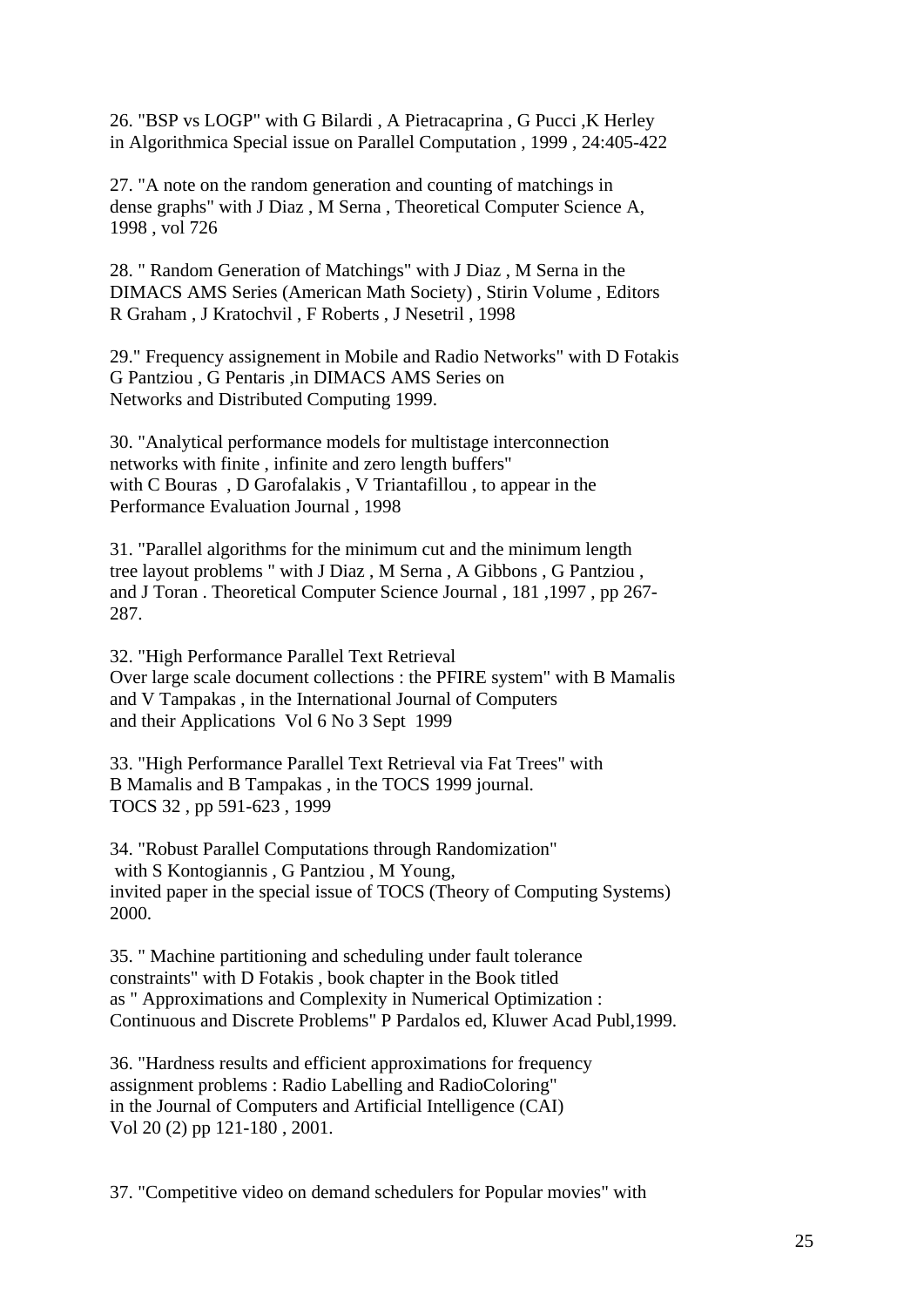C Bouras , V Kapoulas , G Pantziou . In the Special Issue of Discrete Applied Mathematics on Combinatorial and algorithmic Aspects of Telecommunications , 129(1) 49-61 , 2003.

38. " On -Demand Hypermedia / Multimedia Service using Pre-orchestrated scenarios over the Internet" with C Bouras , V Kapoulas , D Miras , V Ouzounis , A Tatakis , in the Networking and Information Systems Journal , vol 2 , no 5-6 , pp 741-762 , 1999.

39. "STEPS : Supporting traditional educational procedures : A TCP/IP multimedia networks-based model" with C Bouras , P Lampsas , in the J. of Multimedia Tools and Applications , Kluwer Academic Publishers, 16, 251-276 , 2002 .

40. " Connectivity Properties in Random Regular Graphs with Edge Faults " with S Nikoletseas , K Palem , M Yung , in the special issue on Randomised Computing of the International Journal of Foundations of Computer Science (IJFCS) , 2000.

41." Scheduling Multithreaded Computations " with P Fatourou , in the Theory of Computing Systems Journal (TOCS) , 33, 173-232 , 2000.

42. "Minimum Congestion Redundant assignments to tolerate Random Faults" with D Fotakis , in the Algorithmica Journal , 2002

43. "Robustness of Interconnections in random Graphs-a Symbolic Approach" with P Flajolet , K Hatzis , S Nikoletseas , in the journal of Theoretical Computer Science (TCS) in 2002 TCS 287(2002) pp 515-534.

44. "Radiocolorings in planar graphs : Complexity and approximations" with D. Fotakis , S. Nikoletseas , V. Papadopoulou , accepted in the Theoretical Computer Science (TCS) special issue on selected best papers of MFCS 2000. TCS A 340(2005) 514-538.

45. "Competitive Call Control in Mobile Networks" with G Pantziou and G Pentaris , in TOCS Journal (paper no 1032) 2002.

46. "Attack propagation in networks " with S. Nikoletseas , G Prasinos and C. Zaroliaghis , in TOCS (Theory of Computing Systems) Theory Comput. Systems 36, 553-574 in 2003 , Special Issue. Springer Verlag , New York Inc.

47. "An efficient deterministic parallel algorithm for two processors precedence constraint scheduling" with H. Jung , and M. Serna. In the J. of Theoretical Computer Science (TSC A) , 292, 2003, pp 639-652.

48. "Distributed Communication and Control Algorithms for Ad-Hoc Mobile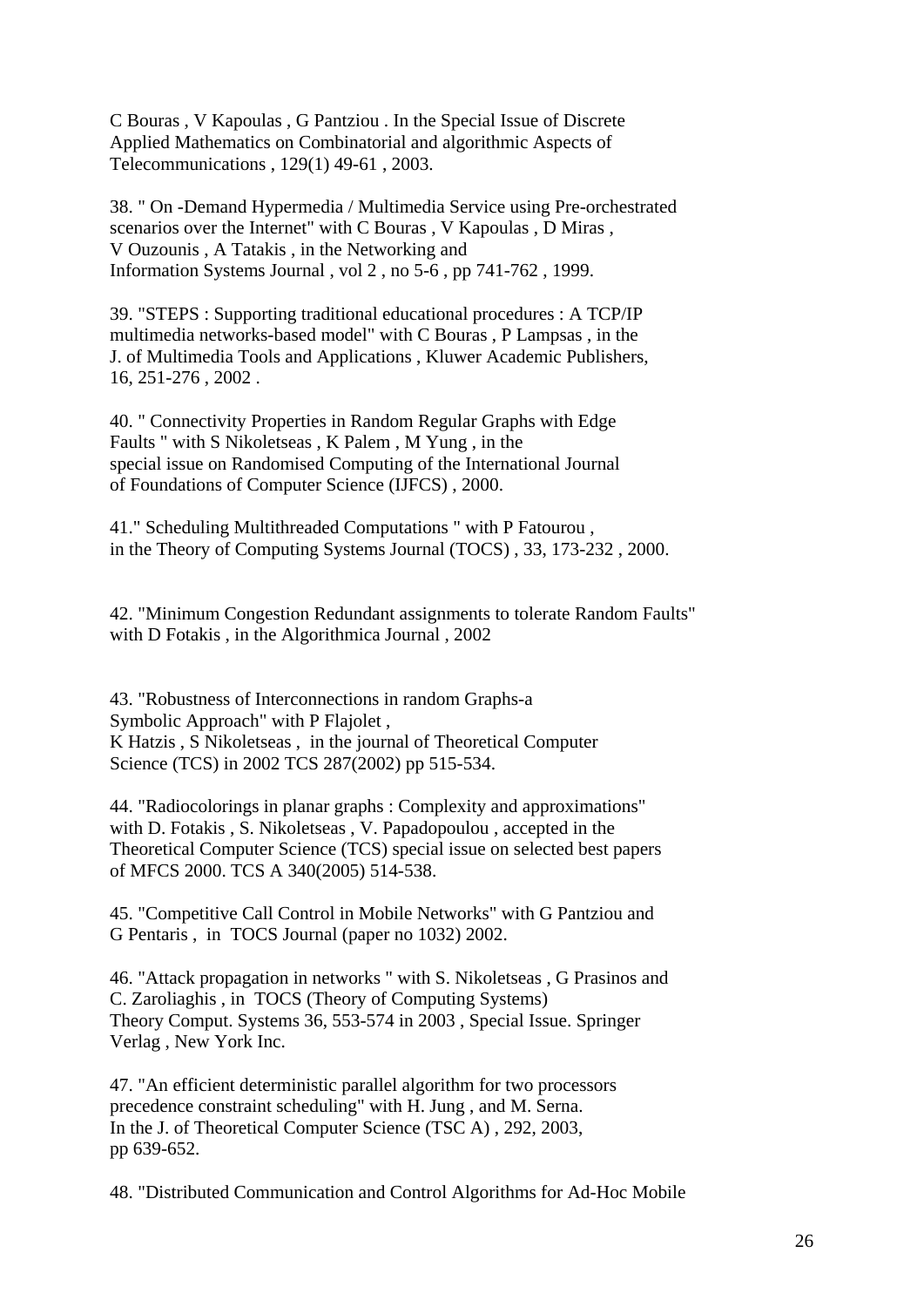Networks" in the Journal of Parallel and Distributed Computing , JPDC , 2003 , Special issue on Mobile Ad-Hoc Networking and Computing. JPDC 63(1)58-79 2003 .With S. Nikoletseas and Y. Chatzigiannakis

49. "Approximate Equilibria and Ball Fusion" , with M. Mavronicolas and E. Koutsoupias , in Theory of Computing Systems (TOCS) journal, TOCS 36, 683-693,2003, Springer Verlag , New York Inc. (invited paper, 2003).

50. "A hierarchical adaptive distributed algorithm for load balancing" with K Antonis , J Garofalakis , J Mourtos , in the Journal of Parallel and Distributed Computing (JPDC) 64(1) 151-162, 2004.

51. "Distributed Communication Algorithms " with I Chatzigiannakis , S. Nikoletseas , Bulletin of the EATCS 78,133-162 , 2002.

52. "A Comparative study of Protocols for efficient Data Propagation in Smart Dust Networks" with I. Chatzigiannakis, T. Dimitriou, M. Mavronicolas and S. Nikoletseas , in Parallel Procesing Letters (PPL) , special issue on best papers from EUROPAR 03, Vol 13, No 4, Dec 2003.

53. " Efficient and Robust Protocols for Local Detection and Propagation in Smart Dust Networks" MONET J. (Mobile Networks and Applications), Springer Science , Special Issue , Algorithmic Solutions for Wireless,Mobile, Ad-hoc and Sensor Nets, with S.Nikoletseas and I. Chtatzigiannakis , accepted 2003, in MONET 10:1 pp 133-149 , Feb 2005.

54. "Space Efficient Hash Tables with Worst Case Constant Access Time" with D. Fotakis, P. Sanders , Rasmus Pagh , in the Theory of Computer Systems Journal (TOCS) , Special issue for best papers of STACS 03, vol 38(2) pp 229-248 , 2005.

55. "The structure and complexity of Extreme Nash Equilibria" with M. Mavronicolas, B. Monien, M. Gairing , T. Luecking in the Special Issue of Theoretical Computer Science (TCS) "Game Theory meets Complexity" , Editors M. Mavronicolas and S. Abramsky. in the TCSA Sept 2005 issue.

56."The impact of network structure on the stability of greedy protocols" with D. Koukopoulos, M. Mavronicolas, S. Nikoletseas, in the Theory of Computer Systems journal (TOCS) , 38(4) 425-460 , 2005.

57. "Efficiency of oblivious versus non-oblivious schedulers for optimistic rate based flow control" with P. Fatourou and M. Mavronicolas , accepted in SIAM J. of Computing , 34(5) : 1216-1252 , 2005.

58. "The cost of concurrent , low contention , Read Modify Write" with M. Mavronicolas and C. Busch , in Theoretical Computer Science (TCS) Track A , Elsevier Press , 2005 , TCS 333 , pp 373-400 , 2005.

59. "Selfish Unsplittable Flows" with S. Kontogiannis and D. Fotakis,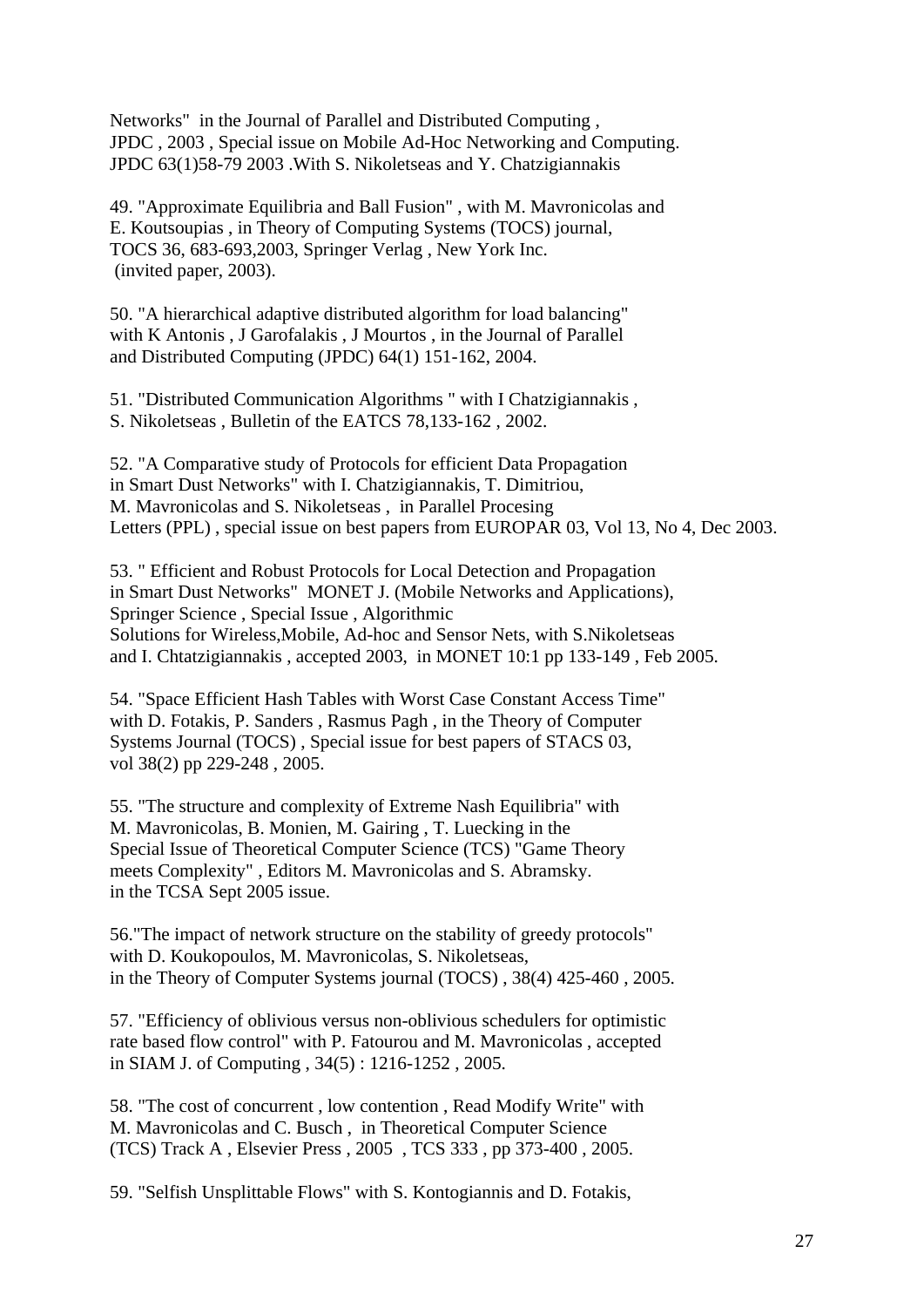in Theoretical Computer Science (TCS) Track A , Elsevier Press, 2005 , TCSA 348(2005) pp 226-239 , invited paper from the ICALP 04 Conference.

60. "Max-Min fair flow control sensitive to priorities" with P. Fatourou and M. Mavronicolas , in the Journal of Interconnection Networks (JOIN) , World-Scientific Publ. , Summer 2005.

61. "Direct Routing : Algorithms and Complexity" with C. Busch , Malik Magdon-Ismail and M. Mavronicolas , in the Special Issue of the ALGORITHMICA journal for selected papers of the ESA 04 Conference , S. Albers Ed. , April 2006.

62. "Radiocolorongs in Periodic Planar Graphs : PSPACE Completeness and efficient approximations for the optimal range of frequencies" with D. Fotakis, S. Nikoletseas, V. Papadopoulou , accepted in the Journal of Discrete Algorithms (JDA) , Elsevier ,4(3) pp 433-454, 2006.

63. "Large independent sets

in general Random Intersection Graphs " with C. Raptopoulos and S. Nikoletseas , invited paper in the Journal of Theoretical Computer Science (TCS) , Special Issue on Algorithmic aspcets of Global Computing , TCS 406 , 2008 , 215-224.

64. " A probabilistic Algorithm for efficient and Robust Data Propagation in Wireless Sensor networks" with I. Chatzigiannakis, T. Dimitriou , S. Nikoletseas, accepted in the Ad-Hoc Networks Journal , (JADHOC) , Elsevier , 4(5) , pp. 621-635 , 2006.

65. "Weighted Random Sampling with a Reservoir" with P. S. Efraimidis, in Information Processing Letters , IPL , 97(5) pp181-195 , 2006.

66. "The chromatic and clique numbers of random scaled sector graphs" with J. Diaz , V. Sanwalani , and M. Serna. Theoretical Computer Science , TCS-A , Vol. 349, No 1 , Dec 2005. pp 40-51. Special issue on Graph Colorings.

67. "The Characteristic Algorithmic Approach for Ad-Hoc Mobile Networks" with S. Nikoletseas , Column: Distributed Computing , Bulletin of the EATCS 82, pp 126-169 , 2004.

68. "The Infection Time of Graphs" with T. Dimitriou and S. Nikoletseas. Accepted in the J. Discrete Applied Mathematics , 2006, Elsevier, P. Hammer Editor.

69. "Approximation schemes for scheduling and covering on Unrellated machines" with Pavlos Efraimidis, in the Theoretical Computer Science journal (TCS). 359(2006) pp 400-417 , Algorithms , Automata , Complexity and Games track.

70. "Real Time Distributed Detection of Network Attacks" with Th. Komninos and H. Tsaknakis , accepted in the Inernational Journal of Computer Science and Network Security ,August 2006.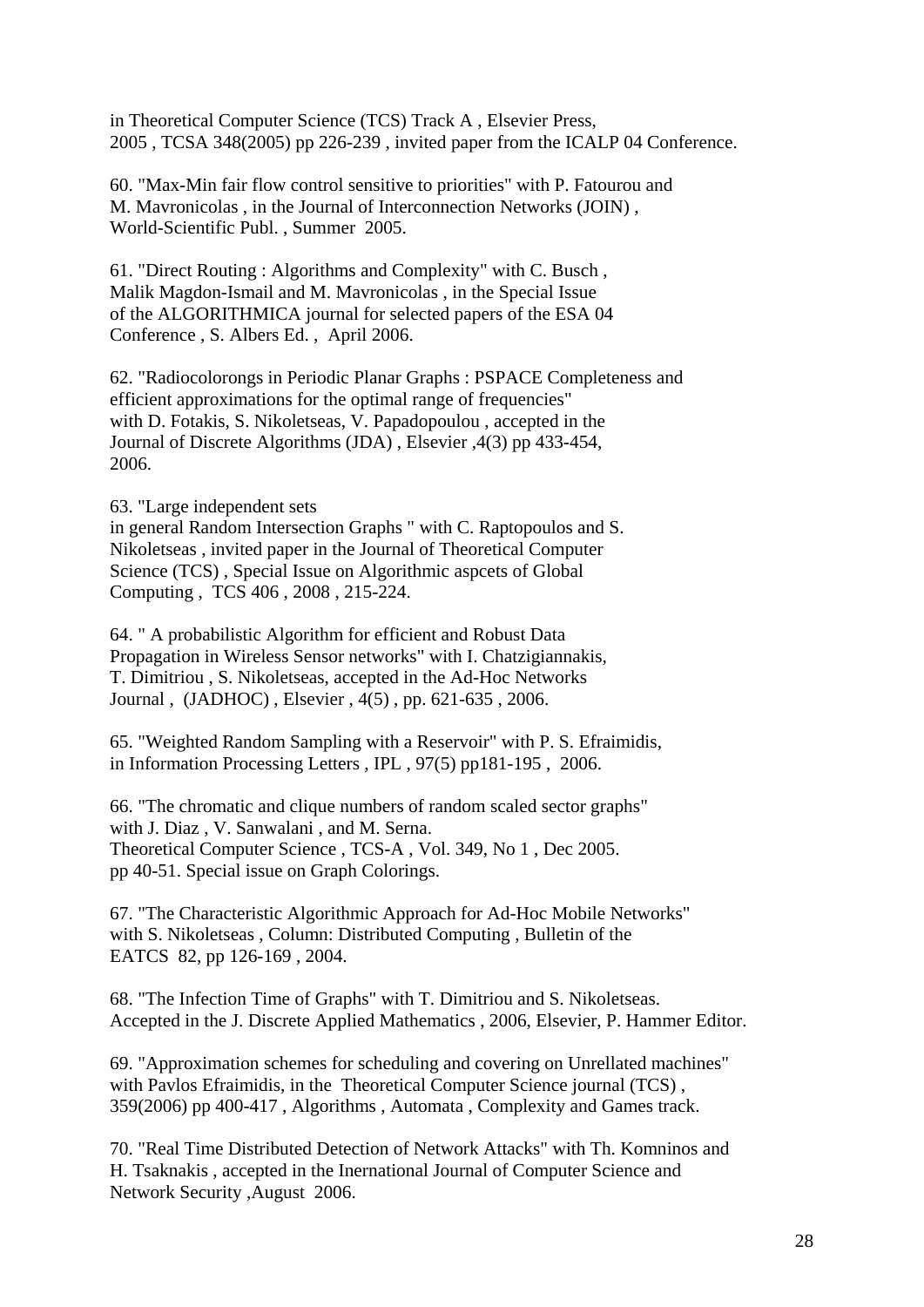71. "The Price of Selfish Routing" with M. Mavronicolas, to appear in the ALGORITHMICA journal , 2007 (Electronic Appearance in Algorithmica March 2007). In Algorithmica , Vol. 48 , No 1 , June 2007 , pp. 91-126.

72. "Cost Sharing Mechanisms for Fair Pricing of Resources Usage" with M. Mavronicolas and P. Panagopoulou , in the Algorithmica journal , 52(1) , pp 19-43 , 2008.

73. "Performance and Stability bounds for Dynamic Networks" with D. Koukopoulos and M. Mavronikolas , accepted in JPDC (Journal of Parallel and Distributed Computing ) J. Parallel Distr. Comp. (JPDC) 67(4) , (2007) , pp. 386-399.

74. "Algorithms for Pure Nash Equilibria in weighted Congestion Games" , with P. Panagopoulou , in the ACM Journal of Experimental Algorithms , 11 , 2006

75. "A worm propagation model based on Scale Free Network Structures and People's email acquaintance Profiles" with Th. Komninos, Y. Stamatiou and G. Vavitsas , accepted in the International Journal of Computer Science and Network Security (IJCSNS) , Feb. 2007.

76. " Design , Analysis and Performance Evaluation of Group Key Establishment in Wireless Sensor Networks" with I. Chatzigiannakis,E.Konstantinou, V. Liagkou , in the Electronic Notes in Theoretical Computer Science Journal (ENTCS) , Vol. 171, issue 1 , pp 17-31 , April 2007.

77. "The increase of the Instability of Networks due to Quasi-Static Link Capacities" with D. Koukopoulos and M. Mavronicolas , in the Journal of Theoretical Computer Science (TCS track A) , 381(1-3), pp 44-56 , 2007.

78. "Atomic Congestion Games among Coalitions" with D. Fotakis and S. Kontogiannis , in the ACM Transactions on Algorithms (TALG) , 4(4) , 2008.

79. "Efficient Sensor Networks Design for Continuous Monitoring of Moving Objects" with S. Nikoletseas , in the Special Issue of TCS Track A (Journal Theoretical Computer Science) for Algorithms in Sensor Nets. Theoretical Computer Science , Vol. 402, issue 1 , 28 July 2008 , pp 56-66.

80. "The Structure and Complexity of Nash Equilibria for a Selfish Routing Game" with S. Kontogiannis,M. Mavronicolas,E.Koutsoupias and D. Fotakis , to appear in the Journal of Theoretical Computer Science (TCS), Elsevier , 2008.

81. "Computing on a Partially Eponymous Ring" with M. Mavronicolas and Loizos Michael , in the Journal of Theoretical Computer Science (TCS A) , for the Special Issue of selected papers from OPODIS 2007. TCS Vol. 410, (6-7) 2009 , pp. 595-613.

82. "Random Sampling of colourings of Sparse Random Graphs with a Constant number of colours" with Ch. Eythymiou , in the journal of Theoretical Computer Science ,TCS 407 , pp 134-154 , Elsevier ,Nov. 2008.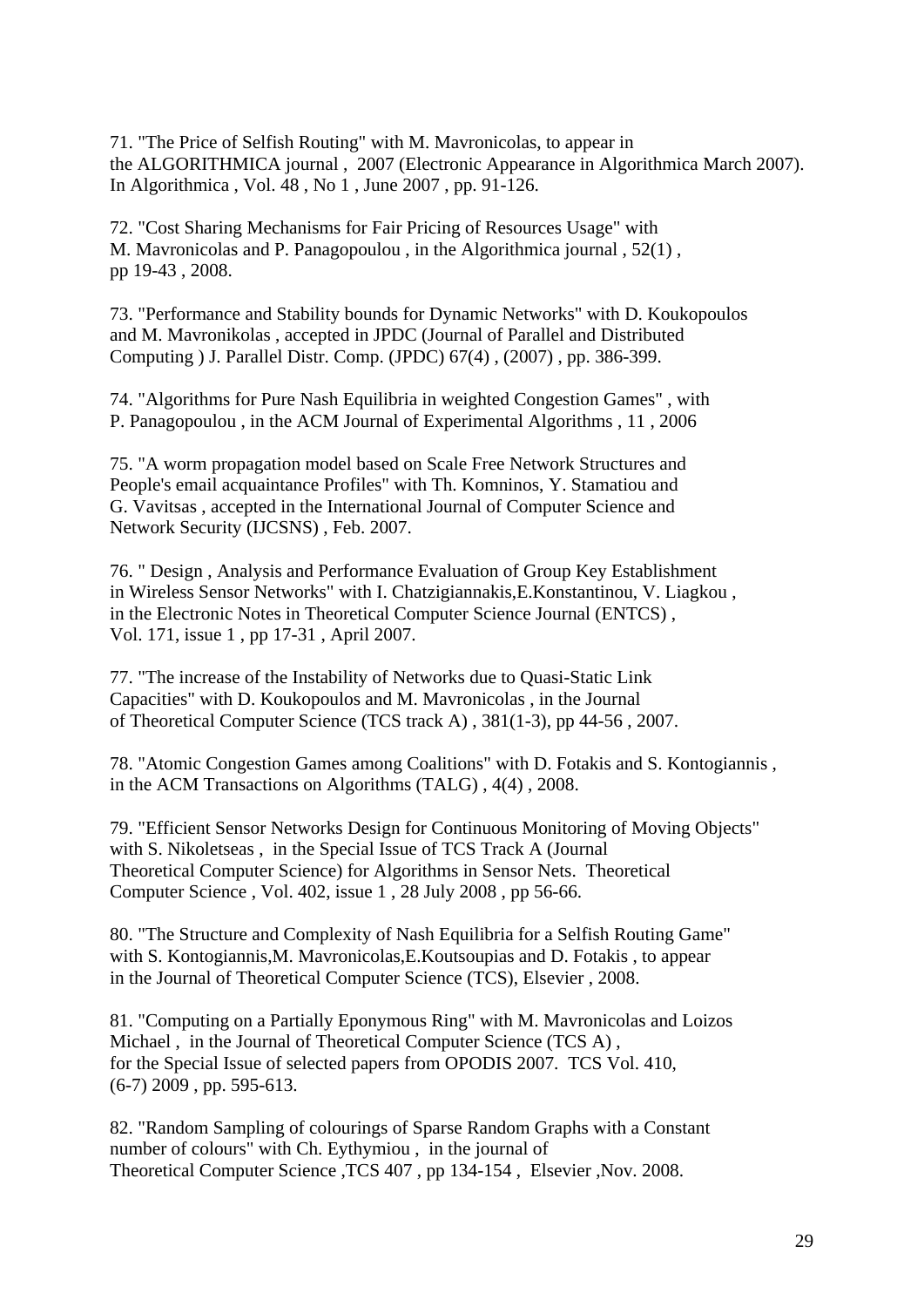83."A network game with attackers and a defender" with M. Mavronicolas, V. Papadopoulou and A. Philippou , in the Algorithmica journal, (electronic version available) , vol. 51 , No. 3 , July 2008 , pp. 315-341.

84. "Well Supported Approximate Equilibria in Bimatrix Games" with S. Kontogiannis , to appear in Algorithmica , 2009.

85. "The Survival of the Weakest in Networks" with S. Nikoletseas and C. Raptopoulos , to appear in the Journal of Computational and Organization Theory , Springer , 2009.

86. "The Price of Optimum in Stackelberg Games on Arbitrary Single Commodity Networks and Latency Functions " with A. Kaporis , in TCS (Theoretical Computer Science) , Elsevier , TCS 410 (8-10) pp 745-755 ,2009.

87. "Probabilistic Distributed Algorithms for Energy Efficient Routing and Tracking in Wireless Sensor Networks" , with S. Nikoletseas , in Algorithms (MDPI) Journal ,2 , pp. 121-157 , 2009.

88. "An Optimization Approach for Approximate Nash Equilibria" with H. Tsaknakis , to appear in the journal Internet Mathematics, 2009.

89. "Cost-balancing Tolls for Atomic Network Congestion Games" with D. Fotakis , to appear in the journal Internet Mathematics, 2009.

90. "Strategies for Repeated games with Subsystem Takeovers Implementable by Deterministic and Self-Stabilizing Automata" with E. M. Schiller , S. Dolev and P. Tsigas , accepted in the International Journal on Autonomous and Adaptive Communications Systems (IJAACS) , Special issue for the Autonomics 2008.

91. "Atomic Congestion Games : Fast , myopic and concurrent" with D. Fotakis and A. Kaporis , to appear in the Theory of Computing Systems (TOCS) journal, (Special issue on selected papers from SAGT 2008) , 2009.

92. "On the support size of stable strategies in random games" with S. Kontogiannis, in the journal Theoretical Computer Science (TCS) 410 (8-10) pp 933-942 , 2009.

93. "Book Review : Algorithmic Game Theory (Review of the Book by Nisan et al) , Computer Science Review Vol.3 , Issue 1 , Feb. 2009 pp. 41-46.

94. "Polynomial Algorithms for Approximate Nash Equilibria of bimatrix games" with S. Kontogiannis and P. Panagopoulou , J. Theoretical Computer Science (TCSA), Vo. 410(17), pp 1599-1606 (2009) , Special Issue for WINE 2006.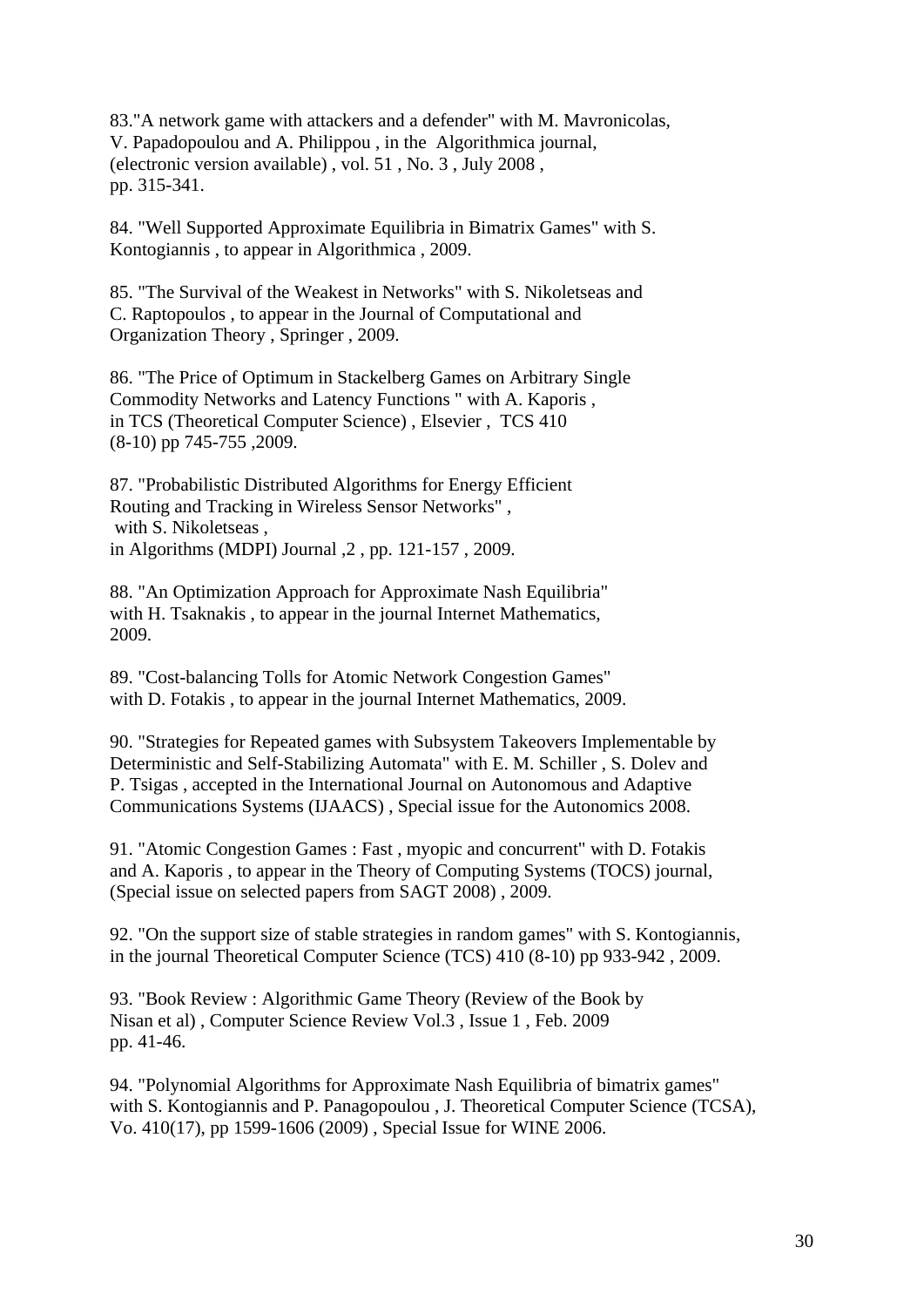Papers published in Refereed Conferences Proceedings

1. "Fast Parallel Algorithms and the Complexity of Parallelism" (Invited Paper) PARCELLA 88 Conference, Academie-Verlag, Oct. 1988.

2. "Input Sensitive, Optimal Parallel Randomized Algorithms for Addition and Identification" in the 3rd Annual Symposium on Theoretical Aspects of Computer Science (STACS 86), Orsay, France, January 16-18, 1986, Lecture Notes in Computer Science, Springer-Verlag, 210.

3. "The Volume of the Union of Many Sphere and Point Inclusion Problems", in the 2nd Annual Symposium to Theoretical Aspects of Computer Science (STACS 85), Saarbrucken, West Germany, January 3-5, 1985, Lecture Notes in Computer Science, Springer-Verlag.

4. "Queueing Delay Modelling for Multistage Interconnection Multiprocessor Networks", in the 22nd Allecton Conference on Communication, Control and Computing, Urbana, Illinois, October 1984.

5. "On the Shadow CPU approximation for modelling priority scheduling in Computer Systems", IASTED International Symposium on Simulation and Modelling, Orlando, Florida, November 1983.

6. "The Diameter of Connected Components of Random Graphs" Graph-Theoretic Concepts in Computer Science, WG 86, June 86, Lecture Notes in Computer Science, Springer-Verlag, No. 246, pp. 264-277.

7. "The Parallel Complexity of Deadlock Detection" 12th Symposium on Mathematical Foundations of Computer Science, August 1986, Lecture Notes in Computer Science, No. 233, pp. 582-594, Springer-Verlag.

8. "Distributed Algorithms for Synchronizing Interprocess Communication within Real Time", with John Reif, 13th Annual Symposium on Theory of Computing, (STOC 81), Milwaukee WI, 1981.

9. "Unbounded Speed Variability in Distributed Systems" with John Reif, 9th ACM Symposium on Principles of Programming Languages, (POPL 82) Albuquerque, NM, Jan 1982.

10. "Real Time Resource Allocation in a Distributed System", with John Reif, 1st ACM SIGACT-SIGOPS Symposium on Principles of Distributed Computing, (PODC 82), Ottawa, Canada, August 1982.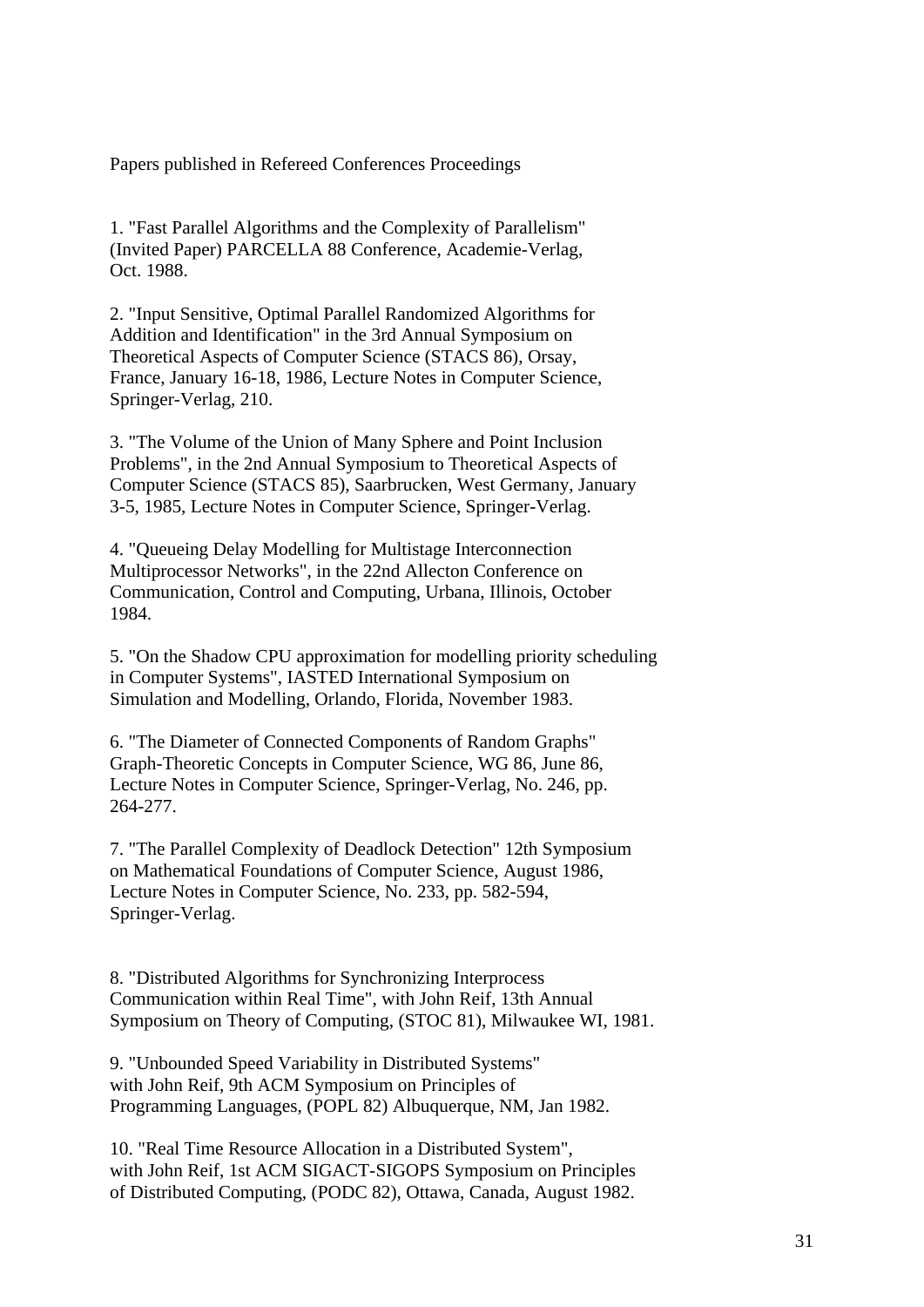11. "Random Matroids", with John Reif, 12th Annual ACM Symposium on Theory of Computing, (STOC 80), Los Angeles, CA, 1980.

12. "Performance Analysis of Concurrency Control Methods in Database Systems", with Annie Shum, 8th International Symposium on Computer Performance, Modelling, Measurement and Evaluation, Amsterdam, The Netherlands, November 1981.

13. "Concurrency Control Performance Evaluation (a methodology and an application to two phase locking)", with Oded Shmueli, 4th IASTED International Symposium, Modelling and Simulation '83, Lugano, Switzerland, June 1983.

14. "Probabilistic Bidding Gives Optimal Distributed Resource Allocation", with John Reif, in the 11th International Colloquium on Automata, Languages and Programming (ICALP 84), Antwerp, July 1984 (Lecture Notes in Computer Science 172, Springer-Verlag, J. Paredaens, editor).

15. "Coordinating Pebble Motion on Graphs, the Diameter of Permutation Groups, and Applications", with D. Kornhauser and G. Miller, in the 25th Annual Symposium on Foundations of Computer Science (FOCS 84), Singer Island, Florida, October 1984.

16. "Dynamic Grid Embedding: Optimizing the Compression of Partial Grids", with F. Makedon and S. Zachos, in the 11th Workshop on Graphtheoretic Concepts in Computer Science, Castle Schanberg, Germany, June 18-21 1985.

17. "A Semantic Approach to Correctness of Concurrent Transaction Executions", with A. Tuzhilin, in the 4th ACM Symposium on Principles of Database Systems (PODS 85), Portland, Oregon, March 25-27, 1985.

18. "A very fast, practical algorithm for finding a Negative Cycle in a Digraph" with A. Tsakalidis, 13th International Colloquium on Automata, languages and Programming,ICALP 86 , Rennes, France, July 1986, Lecture Notes in Computer Science, Springer-Verlag, pp. 397-407.

19. "Queueing Delays in Buffered Multistage Interconnection Networks" with C. Bouras, J. Garofalakis and V. Triantafillou, ACM SIGMETRICS Conference on Measurement and Modelling of Computer Systems, May 11-14 1987, Proceedings, pp. 111-122.

20. "Fast Parallel Algorithms for Processing of Joins" with D. Shasha, International Conference on Supercomputing (ICS 87), Springer-Verlag, June 1987.

21. "Approximate Queueing Models for the Load Balancing Problem"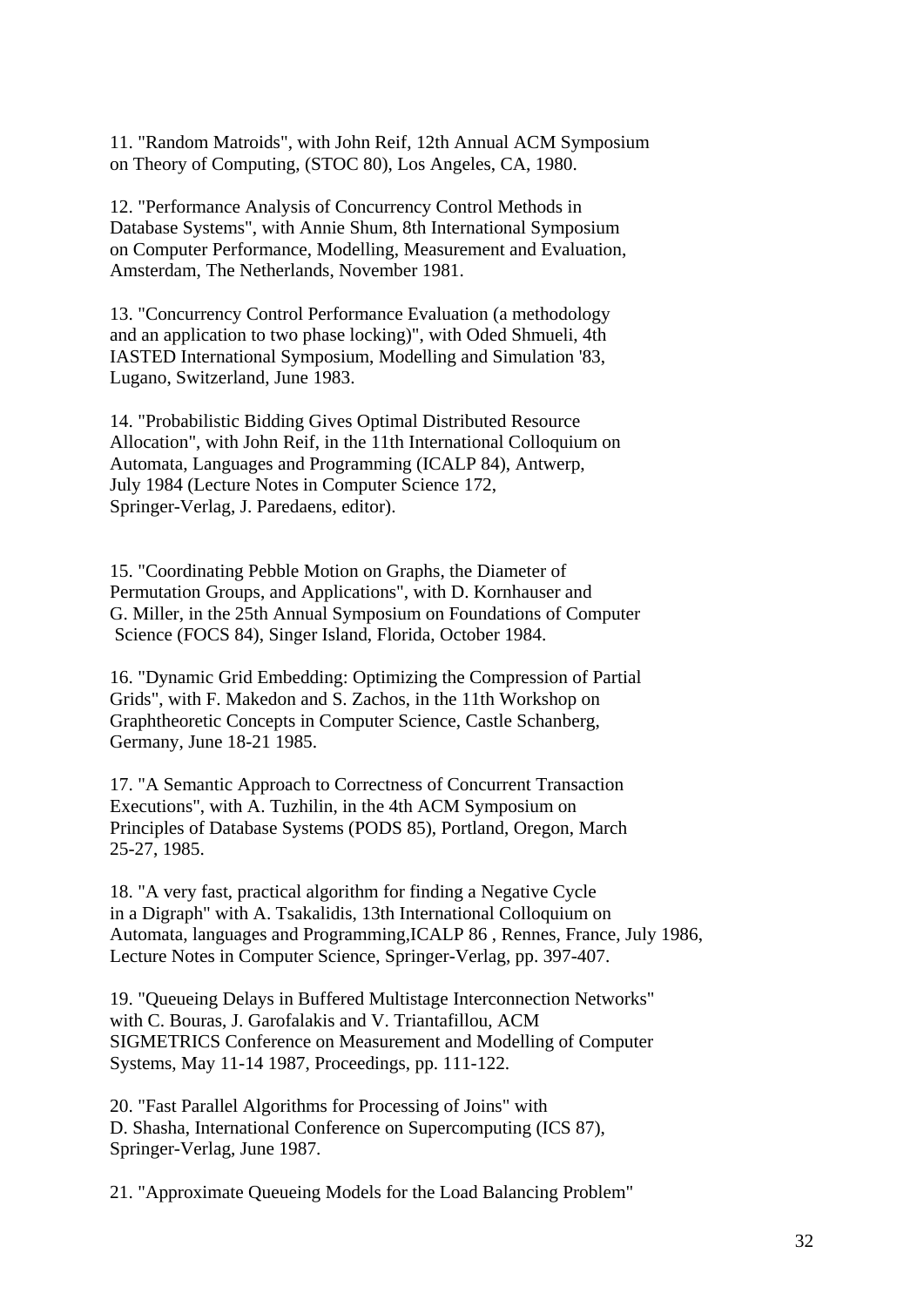with J. Garofalakis ACM SIGMETRICS Conference on Measurement and Modeling of Computer Systems, Proceedings (Abstract), 16(1), 1988.

22. "Efficient Distributed Algorithms by Using the Archimedean Time Assumption" with B. Tampakas, 5th Annual Symposium on Theoretical Aspects of Computer Science, (STACS 1988) ,Lecture Notes in Computer Science, Springer-Verlag, 294 (1988) 248-264.

23. "Pythia and Tyche: An eternal golden braid" with L. Kirousis, Proc. of the International Conference on the Notion of Probability, Delphi, 1988, Reidel, Dordrecht.

24. "Probabilistic Log-Space Reductions and problems Probabilistically hard for P", with L. Kirousis, Proc. Scandinavian Workshop on Algorithm Theory (SWAT 1988), Lecture Notes in Computer Science, Springer-Verlag, 318 (1988) 163-176.

25. "The Approximability of Problems Complete for P" with M. Serna, International Symposium on Optimal Algorithms (Invited Paper), Varna, May 1989, Springer-Verlag.

26. "Lower Bounds and Efficient Algorithms for Multiprocessor Scheduling of Dags with Communication Delays" with H. Jung and L. Kirousis, Proceedings of the 1989 ACM Symposium on Parallel Algorithms and Architectures (SPAA 89), pp. 254-265.

27. "Symmetry Breaking in asynchronous rings with 0(n) messages" with B. Tampakas and A. Tsiolis, 3rd International Workshop on Distributed Algorithms, Sept. 1981, Springer-Verlag.

28. "The Parallel Complexity of the Subgraph Connectivity Problem" with L. Kirousis and M. Serna, 1989 IEEE Foundations of Computer Science (FOCS 1989), Proceedings, October 1989.

29. "Efficient Robust Parallel Computations" with Z. Kedem and K. Palem, Theory of 1990 ACM Symposium on Computing (STOC 1990), Proceedings.

30. "The Performance of Multistage Interconnection Networks with Finite Buffers" with J. Garofalakis, 1990 ACM SIGMETRICS Conference on Measurement and Modeling of Computer Systems (Short Paper), Proceedings, 1990.

31. "Medical Technology Transfer Using Teleradiology Based on Broadband Networks" with C. Bouras, J. Garofalakis, and the MTT Study Group, SCAR 1990.

32. "Fast Parallel Appoximation of the Maximum weighted Cut Problem Through Derandomization, by G. Pantziou, P. Spirakis, C. Zaroliagis, 1989 Foundations of Software Technology and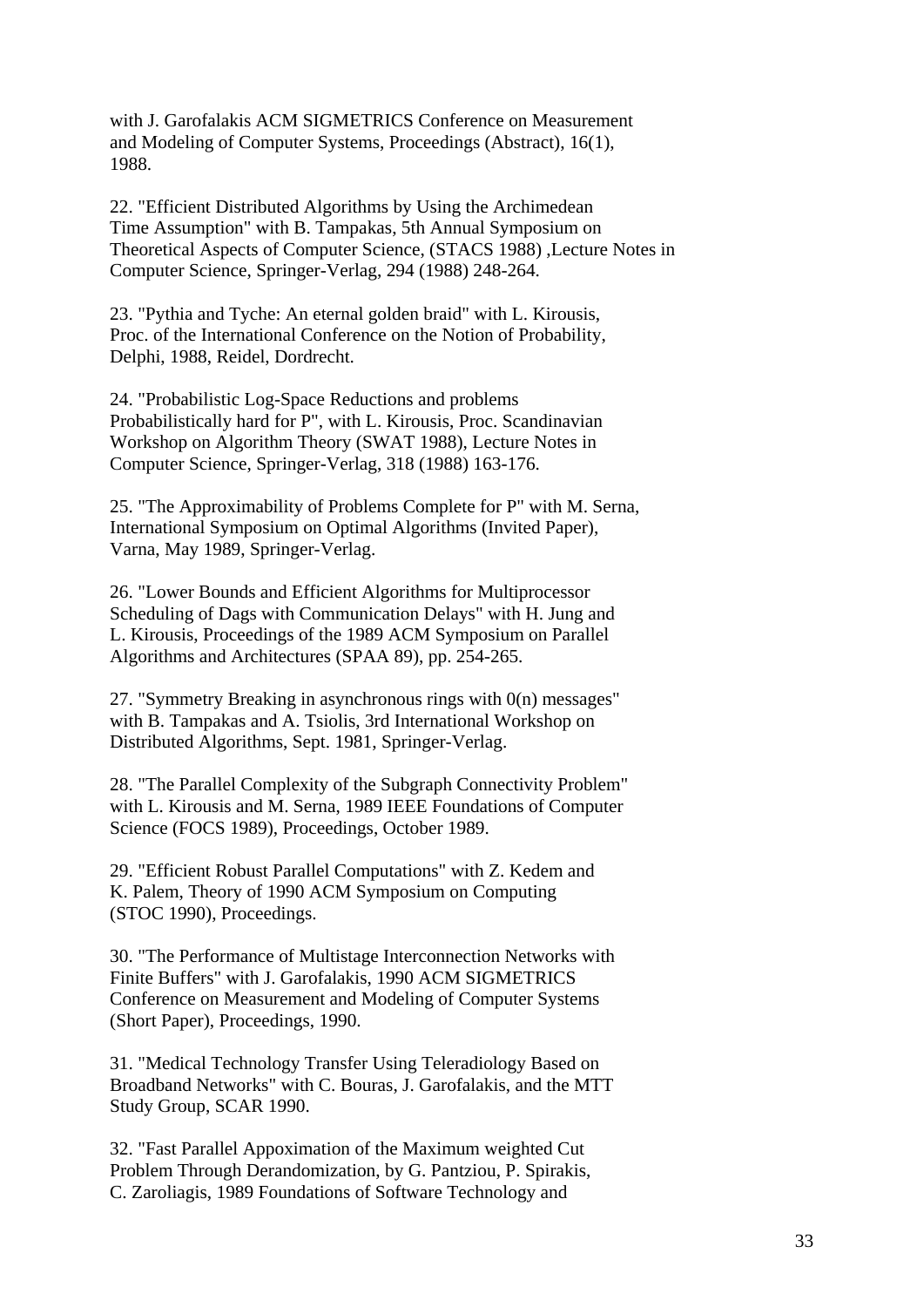Theoretical Computer Science, Springer-Verlag, Vol. 405, pp. 20-29.

33. "Optimal Parallel Algorithms for Sparse Graphs" with G. Pantziou and C. Zaroliagis, 1990 Graph Theoretic Concepts in Computer Science (WG 90), Lecture Notes in Computer Science, Springer-Verlag, June 1990.

34. "Efficient Parallel Algorithms for Shortest Paths in Planar Graphs" with G. Pantziou and C. Zaroliagis, 1990 Scadinavian workshop on Algorithms and Theory (SWAT 1990) Lecture Notes in Computer Science, Springer-Verlag, July 1990.

35. "Simplified Performance Models of the Reordering Issue in Timestamp Ordering Concurrency Control in Distributed Databases" with C. Bouras, 5th International Symposium on Computer and Information Sciences (ISCIS V), Capadocia, Turkey, Nov. 1990, Proceedings.

36. "Tight RNC approximations to Max flow" with M. Serna, in the 8th Symposium on Theoretical Aspects of Computer Science (STACS 91), 1991, Lecture Notes in Computer Science, Vol. 480, pp. 118-127, Springer-Verlag.

37. "Simple Atomic Snapshots: Linear Complexity Solutions with Unbounded Time-Stamps" with L. Kirousis and P. Tsigas, International Conference on Computing and Information (ICCI 91), May 1991, Lecture Notes in Computer Science, Springer-Verlag.

38. "Combining Tentative and Definite Executions for Very Fast Dependable Parallel Computing" with Z. Kedem, K. Palem, A. Raghunathan in the 23rd Annual ACM Symposium on Theory of Computing (STOC 91), Proceedings, May 1991.

39. "A Fast Parallel Algorithm for Precedence Constraint Scheduling" with H. Jung & M. Serna, in the 18th International Colloquium on Automata, Languages and Programming (ICALP 91), Madrid, Spain, July 1991, Lecture Notes in Computer Science, Springer-Verlag.

40. "The Complexity of the Reliable Connectivity Problem" with D. Kavadias and L. Kirousis , in the 16th International Symposium on Mathematical Foundations of Computer Science (MFCS 91) , Poland Aug 1991

41. "Fast Parallel Algorithms for Coloring Random Graphs" with Z. Kedem , K. Palem , G. Pantziou and C. Zaroliagis in the 17th International Workshop on GraphTheoretic Concepts in Computer Science (WG 91) , June 1991

42. "RECPHONE : A new environment for Medical Remote Expert Consultation"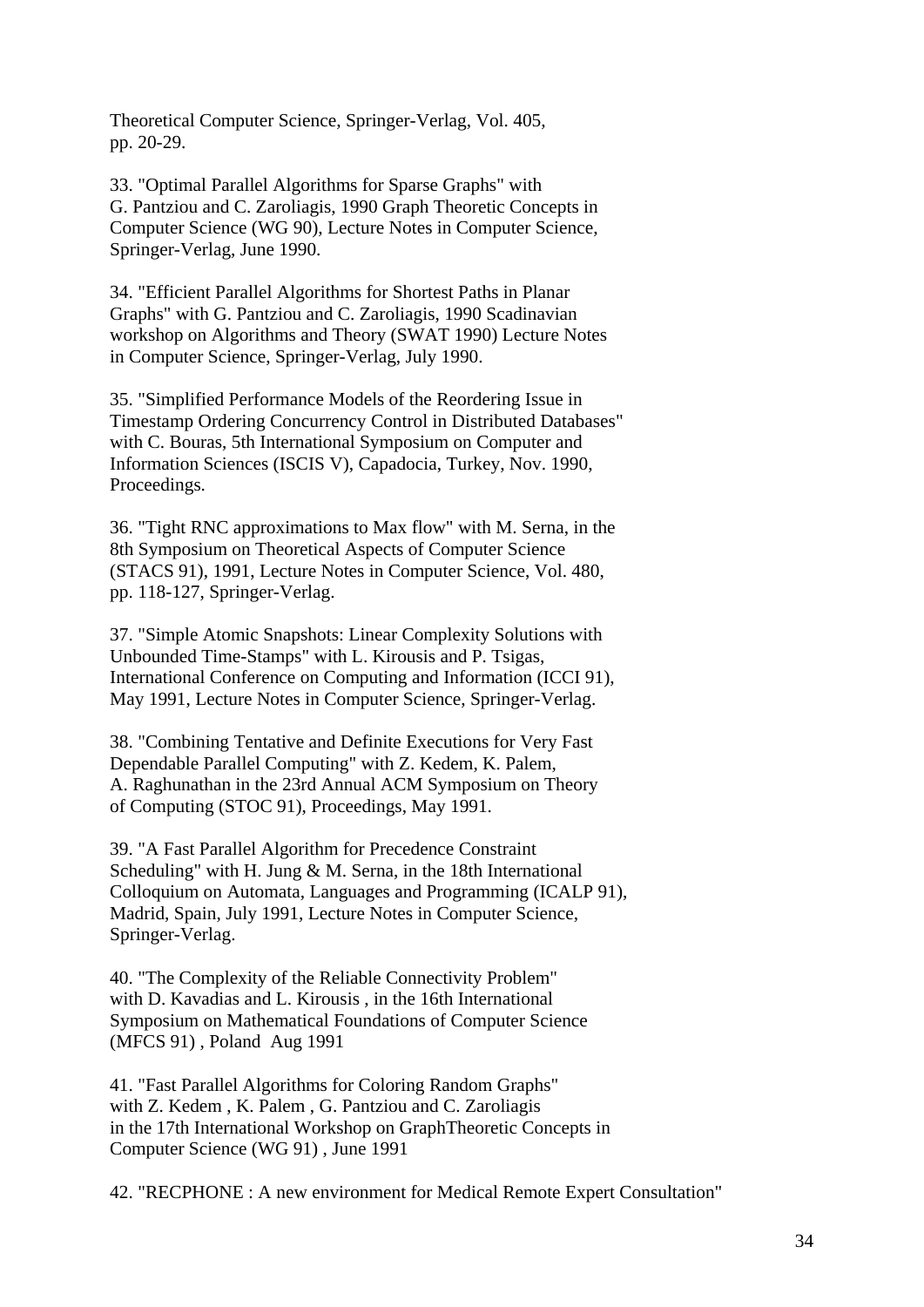with P. Basiloglou,C. Bouras, J. Garofalakis , and G. Papoutsopoulos EuroPACS'91 , 9th International meeting , Berlin July 2-3 1991 , Proceedings.

43. "Atomic Reading While Writing :

 Solutions with Linear and Sublinear Complexity" with L Kirousis and P. Tsigas , in WDAG 91 Proceedings , Lecture Notes in Computer Science, Springer Verlag , Vol 579 , 1992

44. "The Effect of Clock Drifts on the Performance of Distributed Timestamp Ordering" with C. Bouras , 3rd COMAD Conference , Bombay India , Dec 1991 Advances in Data Management , Mc Graw Hill 1991

45. "The DSS System : An Overview" with B. Tampakas , D. Spartiotis , M. Papatriantafillou et al , in STACS 92 conference proceedings , Lecture Notes in Computer Science , Springer Verlag

46. "MIPL : An Image Processing Library for Medical Applications" with C. Bouras , V. Kapoulas and C. Goutis , SCAR 92 (1992 Symposium for Computer Assisted Radiology) , Proceedings , baltimore , Maryland June 14-17 , 1992

47. "Optimistic Synchronizers: Tentative and Definite Distributed Computations" J. Garofalakis , S. Rajsbaum . B. Tampakas , in the 1992 WDAG (Workshop on Distributed Algorithms) , Haifa , Israel , Proceedings , LNCS.

48. "A Formal Treatment of relevance Information in Ill - Structured Environments " with D. Androutsopoulos ,17th Operations Research Symposium, SOR , 1992 , Proceedings

50. "Brain Data Base " with G Anogiannakis , A Krotopoulou ,D Terpou and A Tsakalidis , DEXA 93 , LNCS Springer Verlag Vol 720 pp 361-365

51. "The perfect and imperfect clocks approach to performance analysis of basic timestamp ordering in distributed databases" with C. Bouras , International Conferenec on Computers and Information ICCI 1993 , May 1993 , Sudburry Ontario , Canada , Proceedings.

52. "Performance models for perfect and imperfect clocks on Timestamp ordering in Distributed Databases" with C. Bouras , MASCOTS 93 , Jan 1993 , San Diego CA , International workshop on modelling, analysis and simulation of computer and telecom systems , Proceedings, Vol 25 , No 1 1993

53. " Fast polynomial expected time algorithms for near optimal dominating sets in random graphs" with S. Nikoletseas , Graph Theoretic concepts in Computer Science , WG 93 , LNCS Springer Verlag , Proceedings.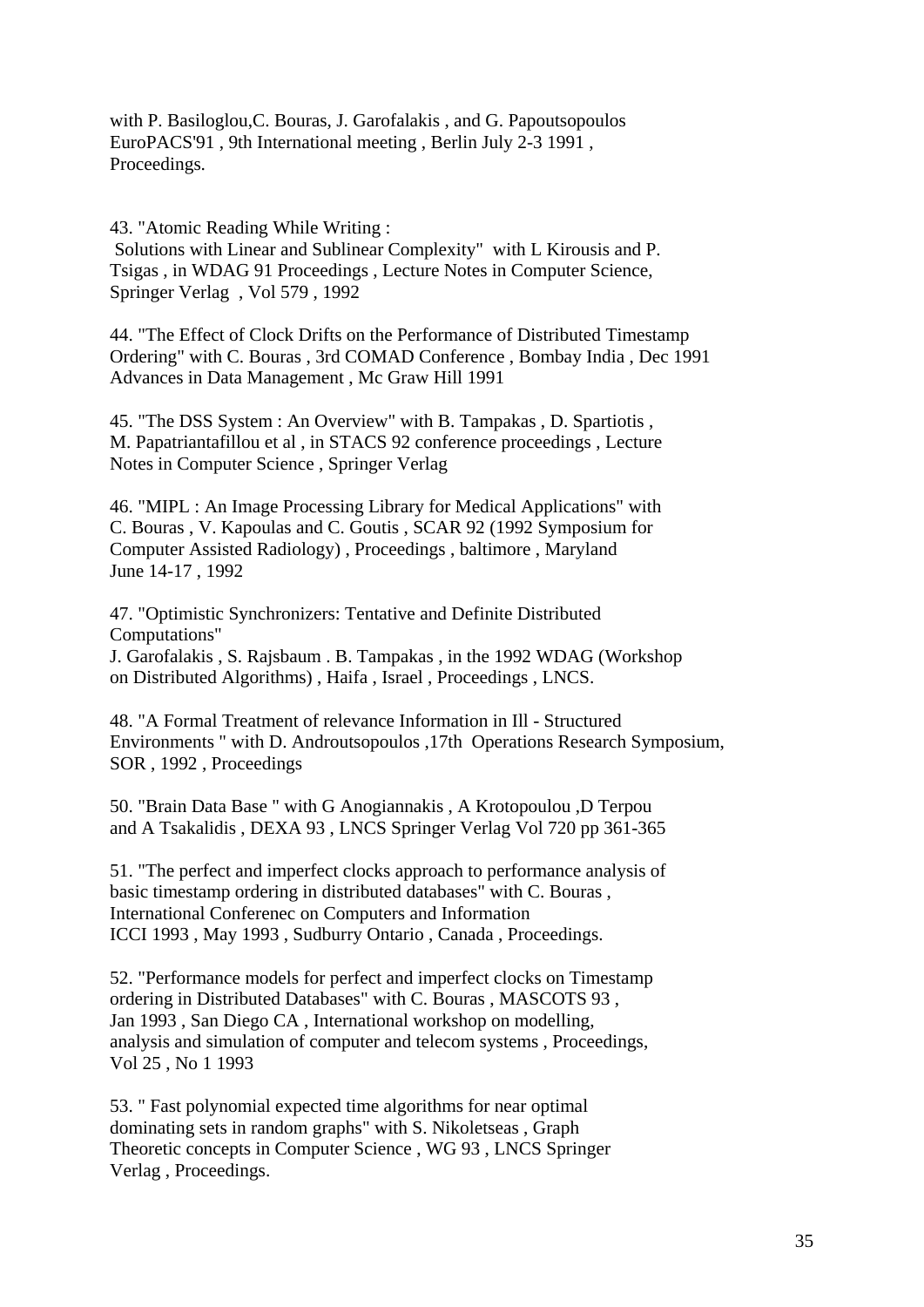54. " Short vertex disjoint paths and multiconnectivity in random graphs: Reliable Network Computing " with S. Nikoletseas, K. Palem and M. Yung ,21st ICALP 1994 , LNCS , Proceedings.

55. "Securenet : A network oriented Prevention and Detection Expert System" with D. Gritzalis et al , 10th IFIP International Information Security Conference , May 1994 , Proceedings

56. "FINE Database : A Database for information Exchange among Clinical Engineers" with A. Tsakalidis et al , MIE-94 Conference, Lisbon , 1994 , Proceedings

57. "Efficient sequential and parallel algorithms for the negative cycle problem " with. G. Pantziou , C.Zaroliagis and D. Kavvadias in ISAAC 94 , Proceedings

58. "Hammocks on Ears Decomposition : A technique for an efficient parallel solution of path problems " with G. Pantziou , C. Zaroliagis and D. Kavvadias ,19th MFCS 94 (Mathematical Foundations of Computer Science) Proceedings , LNCS Springer Verlag

59. " Distributed Pursuit Evation : Some Aspects of Privacy and Security in Distributed Computing" with B. Tampakas ,13th ACM PODC 94 (Short paper) , ACM Principles of Distributed Computing , Proceedings , Aug 1994

60. " Random Regular Graphs with Edge Faults Remain Efficient Expanders" with S. Nikoletseas , STACS 1995 , LNCS proceedings, also in the RAND 94 workshop.

61 . " Tail Bounds for Occupancy and the Satisfiability Threshold Conjecture" with A. Kamath , R. Motwani , K. Palem, IEEE FOCS 1994 , Nov 20-22 1994

62. " A conceptual database model for 3D irregular objects" with K. Krotopoulou , D. Terpou and A. Tsakalidis, DEXA 94 , LNCS procedings , Sept. 1994

63. " Network Management Security " with D. Androutsopoulos et al, Intelligent Services in Networks (IS&N ) 1994 , LNCS proceedings, Sept. 1994

64. " Stochastic graphs have short memory : average case on line connectivity in polylog time" with J. Reif , S. Nikoletseas and M.Yung , ICALP 1995 , proceedings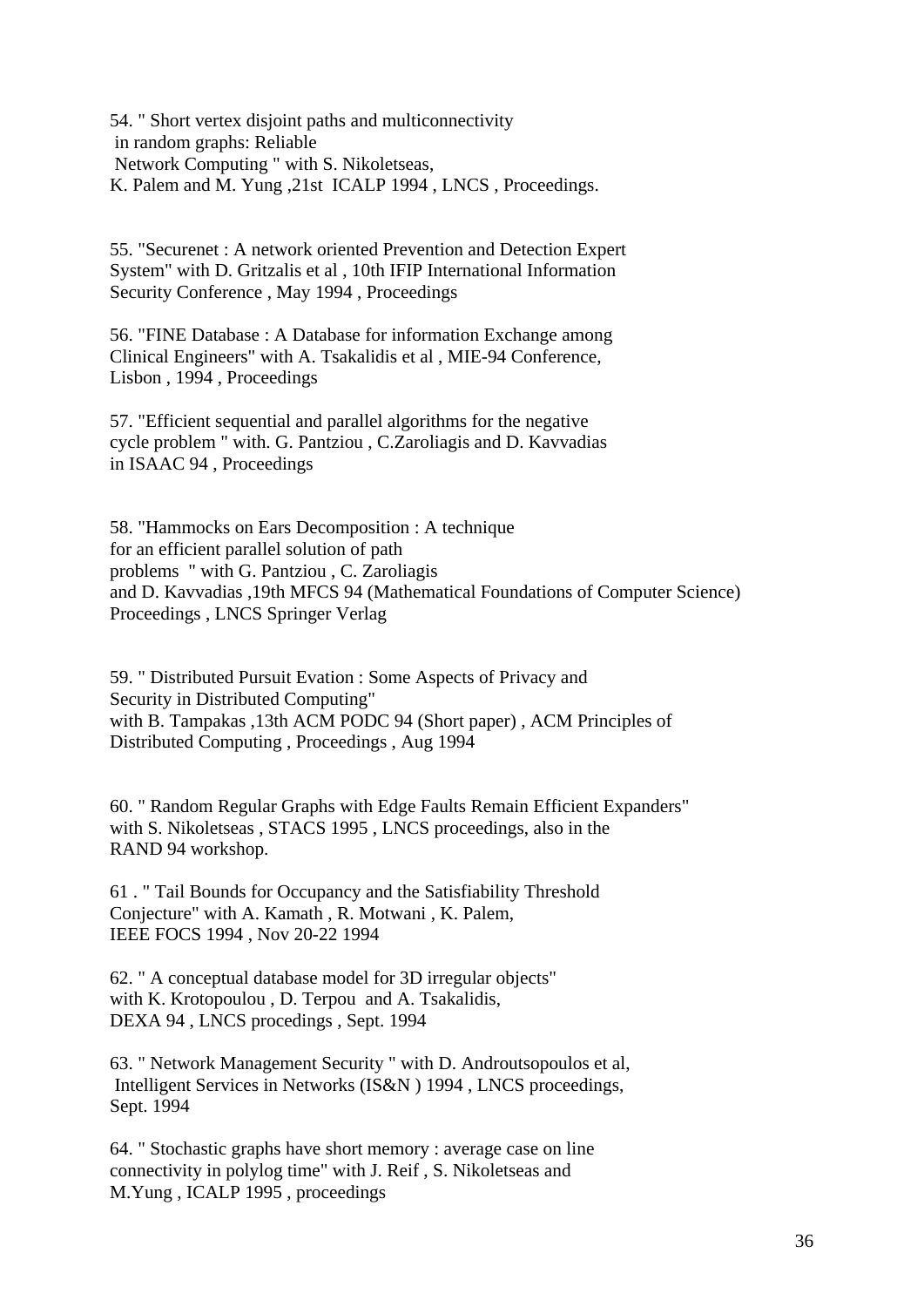65. " Hippocrates : A Multimedia tool for distance education" with C. Bouras , D. Fotakis , V. Kapoulas , P. Lampsas , G. Papoutsopoulos , A.Tatakis , in ED-MEDIA 95, Assoc. for the Advancement of Computing in Education , Graz , Austria , June 17-21 , Proceedings.

66. "Parallel Text Retrieval on a High Performance Supercomputer using the Vector Space Model" with P. Efraimidis , C. Glymidakis , B. Mamalis , B. Tampakas in ACM SIGIR 95 , proceedings.

67. "Randomised Competitive Algorithms for Admission Control in General Networks" with V. Kapoulas , in the 14th ACM PODC 1995 Principles of Distributed Computing , Ottawa , Aug 20-23 1995, Proceedings (short paper)

68. "Distributed Pursuit Evation" with B. Tampakas and H. Antonopoulou in the 1995 WDAG conference (Workshop on Distributed Algorithms), Proceedings LNCS Springer - Verlag

69. "Efficient parallel algorithms for tree layouts" with T. Pantziou, J. Diaz , A. Gibbons in the 1995 COCOON Conference , LNCS Springer-Verlag Proceedings

70. "Wormhole routing simulation on a Mesh" with E. karaivazoglou, V. Triantafilou , SIROCCO 1995.

71. " Parallel Techniqes for efficient searching over Very Large Scale Collections " with B. Mamalis , B. Tampakas , TREC 1996.

72. " Attack Modelling In Open Network Environments" with S. Katsikas , D. Gritzalis , Communications and Multimedia Security , 1996.

73. "Randomised Competitive Video on Demand " with C. Bouras , V. Kapoulas and T. Pantziou , 15th ACM PODC 1996 Principles of Distributed Computing, Fed Conf Proceedings ACM , April 1996 (short paper)

74. " An experimental comparison of hot potato and wormhole routing " with S. Karaivazoglou and V. Triantafillou, in the 1996 COCOON Conference, LNCS Springer Verlag , Proceedings.

75. " BSP vs Logp " with G.Bilardi , K. Herley , A. Pietracaprina , and G. Pucci , in the 1996 ACM SPAA (Symposium on Parallel Algorithms and Architectures) Conference , July 1996

76 . "Multilingual Implementations of OSI Applications" with C. Bouras , D. Fotakis , V. Kapoulas , S. Kontogiannis , P. Lampsas , A. Tatakis, ICSIS X , pp 367-374 , Turkey , Ismir 1995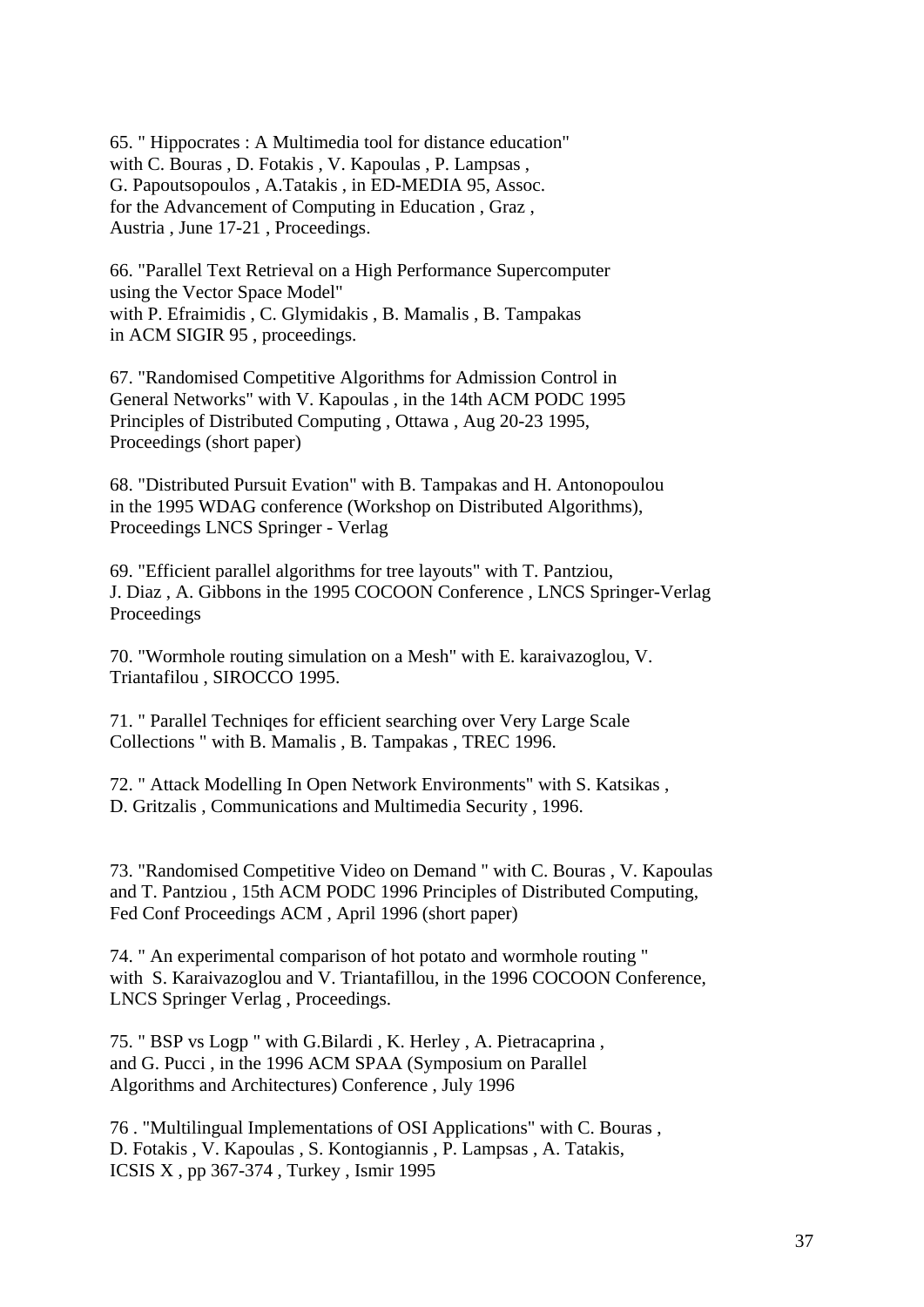77 . " FINE : Implementation of a Distributed Telematics Environment for Clinical Engineers " with P. Balaouras , C. Bouras , L. Chadelis , D. Fotakis V Kapoulas , N. Palikarakis , R. Sandaltzopoulos , A. Tatakis in the 1996 Concurrent Engineering Europe 10-12 April 1996 , Cambridge , UK

78. " An Interactive Cooperative Teleworking Environment : Telemathea " with C. Bouras , D. Fotakis , V. Kapoulas , S. Kontogiannis , K. Kyriakou, P Lampsas , and A Tatakis , ED-MEDIA/ED-TELECOM 96, June 17-22 , 1996, Boston USA (also invited in J. of Computers in Mathematics and Science Teaching)

79. " TRENDS : Training Educators through Networks and Distributed Systems" with C. Bouras , V. Kapoulas , N. Kastis , in EDEN 96 (European Distance Education Network) 8-10 July 1996 , France

80. "poly(loglogn),poly(loglogn) - restricted verifiers are unlikely to exist for languages in NP " with D. Fotakis , Mathematical Foundations of Computer Science (MFCS) 1996 , LNCS Proceedings.

81. "Scheduling Algorithms for Strict Multithreaded Computations" with P. Fatourou , International Symposium on Algorithms and Computation (ISAAC) 1996 , Proceedings LNCS 1178, Springer Verlag .

82. " Efficient Computations on Fault-Prone BSP Machines" with S. Kontogiannis and G. Pantziou , Ninth Annual ACM Symposium on Parallel Algorithms and Architactures (SPAA) 1997, Proceedings.

83. " On Demand Hypermedia/Multimedia Service over broadband networks" with C. Bouras , V. Kapoulas , D. Miras , V. Ouzounis and A Tatakis , fifth International Symposium on High Performance Distributed Computing (HPDC - 5) , Focus Workshop on Multimedia and Collaborative environments , Aug 1996, Syracuse , NY, USA, Proceedings.

84 " An Architecture for interactive distributed multimedia information services" with C. Bouras , V. Kapoulas, D. Miras , V. Ouzounis, International Conference on Telecommunicatios , ICT 1997, Melbourne, Australia April 1997

85. " In-Service training through ODL environments : from user needs to functional specs" with C. Bouras , P. Lampsas , 8th International Conference , Society on Information Technology and teacher education , SITE 1997 , Orlando USA April 1997.

86. " An HTML like language supporting time-dependent transmission of hypermedia" with C. Bouras , V. Kapoulas, A Tatakis , in the 8th International ACM Hypertext Conference , HYPERTEXT 97, Southampton UK , Apr 1997 (poster presentation)

87. " Conclusions on the analysis of user requirements concerning the use of ICT in the didactic process" with K. Antonis, C. Bouras , J. Garofalakis , N. Kastis , S. Kontogiannis , P. Lampsas and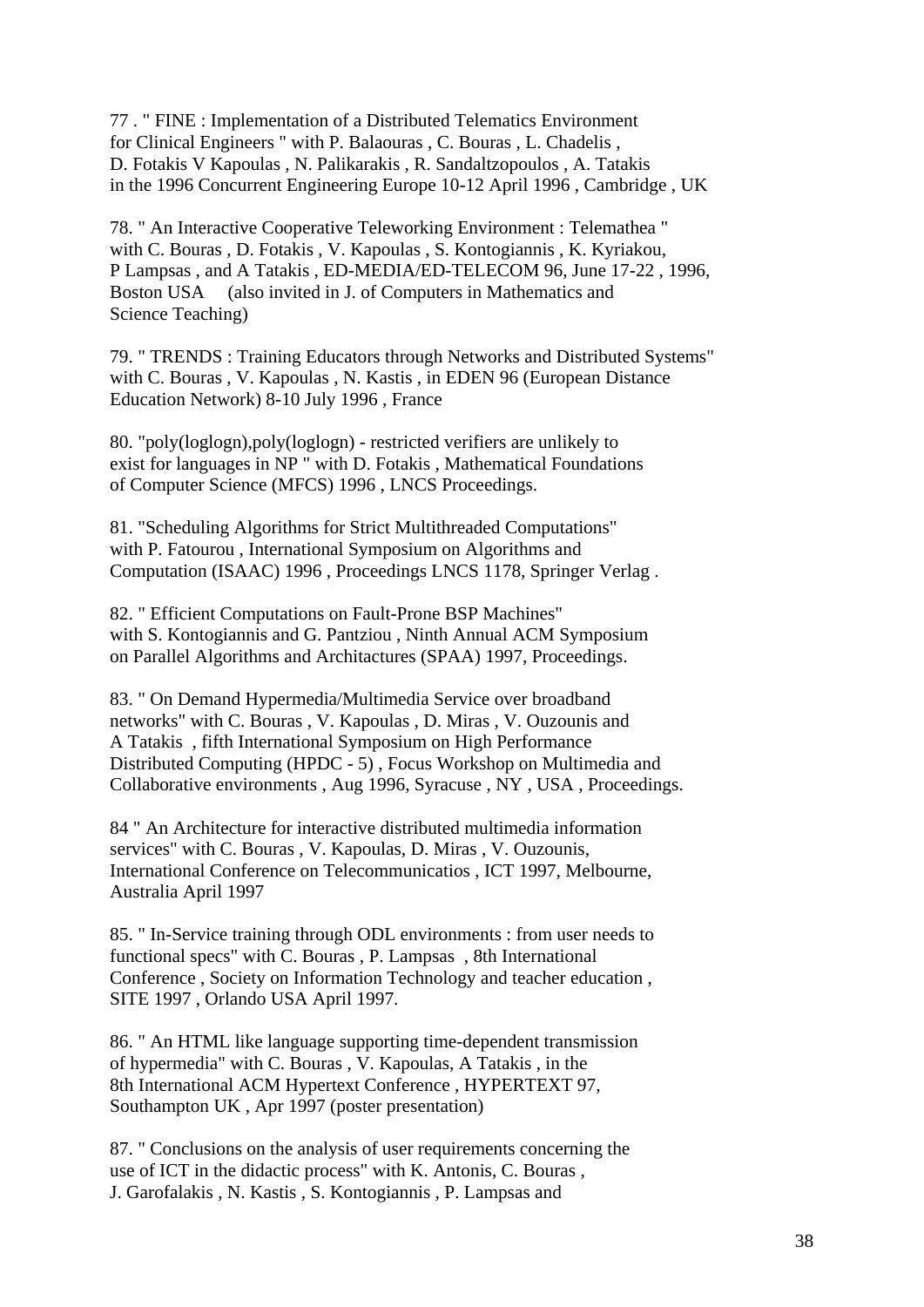G. Tsakarisianos , ED-MEDIA/ED-TELECOM 1997 , Calgary , Canada ,June 1997

88. " Hermes Service : Distributed Hypermedia Educational Services on Demand" with K. Antonis, C. Bouras , V. Kapoulas, D. karageorgopoulos, D Miras , V Ouzounis , ED-MEDIA/ED-TELECOM 1997 , Calgary , Canada, June 1997.

89. "Optimal algorithms for network flow control" with P Fatourou and M. Mavronicolas , in the 1997 ACM PODC conference proceedings (full paper).

90. " Reliability properties of fat trees" with S. Nikoletseas , T. Pantziou , P. Psycharis , in the 1997 EUROPAR conference proceedings.

91. " A general performance model of multistage interconnection networks " with C. Bouras , J. Garofalakis andd V. Triantafillou , in the 1997 EUROPAR conference proceedings.

92. "Competitive Call Control in Mobile Networks " with G Pentaris and T Pantziou , in ISAAC 1997

93." HY MOST : Hypermedia Model For Synchronised Presentations" with I Antoniou , C Bouras , D Moiras , V ouzounis , 3rd Workshop on Open Hypermedia Systems , Southampton UK , April 6-11 1997 , pp18-23

94. " Superhighways for Open and Distance Learning " with C Bouras and P Lampsas , 1997 EDEN Conference , Budapest , Hungary June 23 -25 1997 pp 32-36

95. " Competitive Video on Demand Scedulers for Popular Movies " with C Bouras , V Kapoulas , G Pantziou , Workshop on Algorithmic Aspects of Communications , ICALP sattelite workshop , Bologna Italy July 11-12 1997

96 . " Enabling Distance Education over the WWW" with I Antoniou , C Bouras , P Lampsas , Web Net 97 , World Conference of the WWW , Internet and Intranet , Toronto Canada Oct 31-Nov 5 1997

97." The design and development of advanced services over the Patras University Campus Network" with I Antoniu , B Basiliadis , C Bouras, J Garofalakis et al , Intl Conference on Computers in Education, ICCE 97 , Sarawak , Malaysia , dec 2-6 1997

98 . " ODYSSEAS : The Greek Educational Network for Secondary Education" with C Bouras, A Hadzilakos, M Koutlis and N Panopoulos, in the EUROAMERITEL 97 Conference , Nov 5-7 1997 ,San Jose , Costa Rica

99. "An object oriented data model for the Intelligent support of three dimensional objects" with A. Krotopoulou, D. Terpou, A. Tsakalidis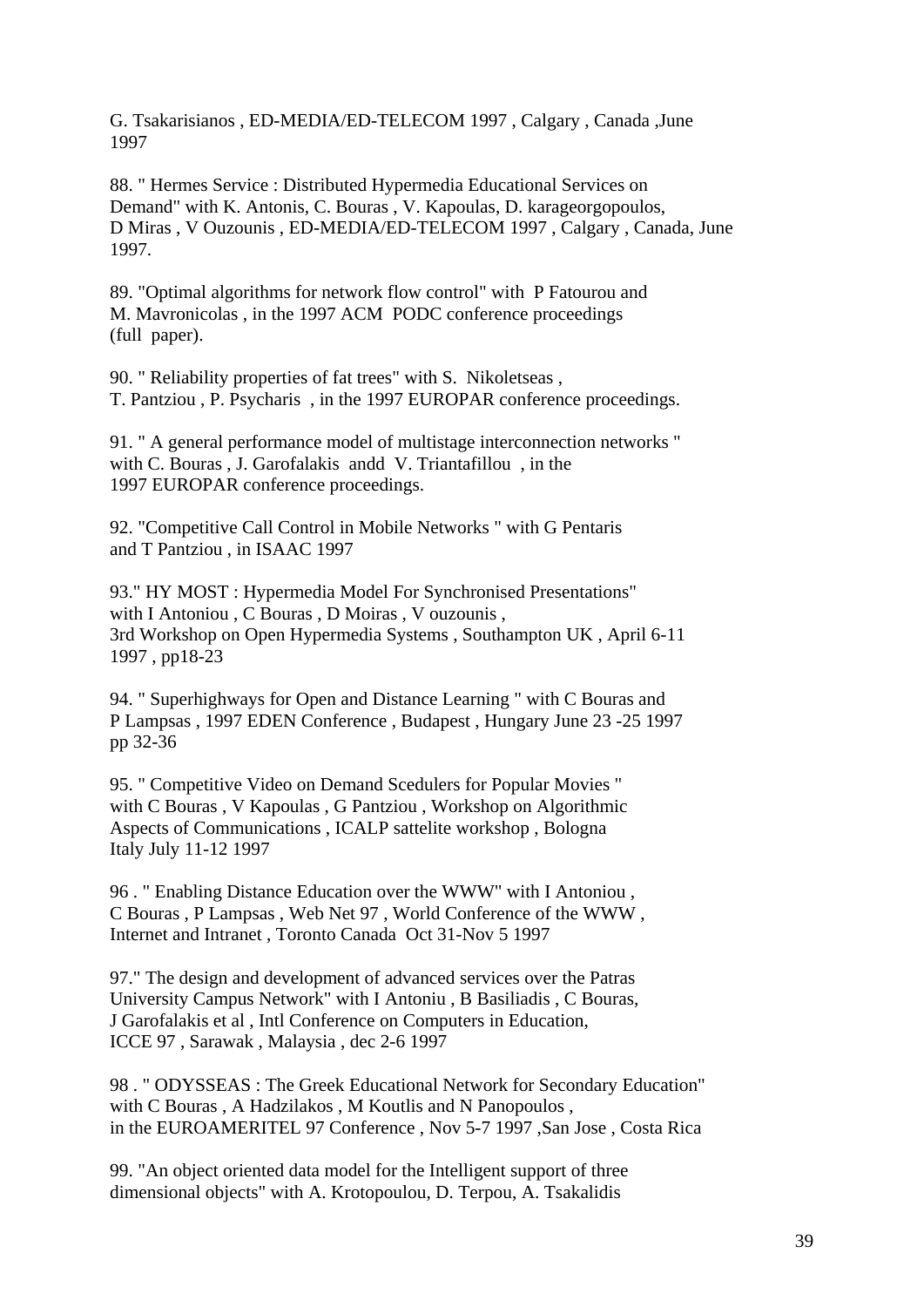in DEXA Workshop 1977.

100. " Assignment of Reusable and non Reusable Frequencies" with D Fotakis in the Conference on Combinatorial and Global Optimization, Creta 25-29 May 1998

101. " Dynamic fault prone BSP : A paradigm for robust computations in changing environments" with S Kontogiannis , G Pantziou , M Yung , in the 1998 10th ACM Symposium on Parallel Algorithms and Architectures (SPAA 98) , Puerto Valarta Mexico June 28-July 2 , Proceedings

102. "The Global Efficiency of Distributed Rate Based Flow Control Algorithms " with M Mavronicolas and P Fatourou , 17th Annual ACM Symposium on Principles of Distributed Computing (PODC 98) , accepted as a brief announcement

103. " Advances in Rate Based Flow Control" with M Mavronicolas and P Fatourou , invited paper in Proc of 4th International Colloquium on Structural Information and Communication Complexity (SIROCCO 97) Ascona , Switzerland 1997

104. " The Global Efficiency of Distributed Rate Based Flow Control Algorithms " Proceedings of the 5th International Colloquium on Structural Information and Communication Complexity (SIROCCO 98) Amalfi , Italy , June 22-24 1998

105. " Optimal High Performance Parallel Text Retrieval via Fat Trees" with B Mamalis and B Tampakas , in the ISCA PDCS 1997 conference (11th International Conference on Parallel and Distributed Computing Systems) New Orleans USA pp 29-34 , 1997

106. "A Competitive Symmetrical Transfer Policy for Load Sharing " with K Antonis and J Garofalakis , in the 1998 EUROPAR conference as a short paper.

107. " Training Centers : An architecture for the realization of open and distance learning environments using telematics" with C Bouras, P Lampsas , 9th International Conference Soc for Information Technology and Teacher Education , SITE 98 , Washington DC USA March 10-14 1998

108."Implmenting spatio-temporal relations for hypermedia presentations using an HTML-like language" with C Bouras , V Kapoulas , D Moiras , V Ouzounis , A Tatakis , Workshop on Internet Psogramming Languages, in the 1998 International IEEE Conference on Programming Languages , Chicago Illinois , USA May 1998

109. " Multimedia Architecture offering Open Distance Learning Services over Internet" with A Bazaios , C Bouras , P Lampsas , P Zarafidis , A Zoura , ICT 98 , Inernational Conference on Telecommunications, Chalkidiki Greece June 1998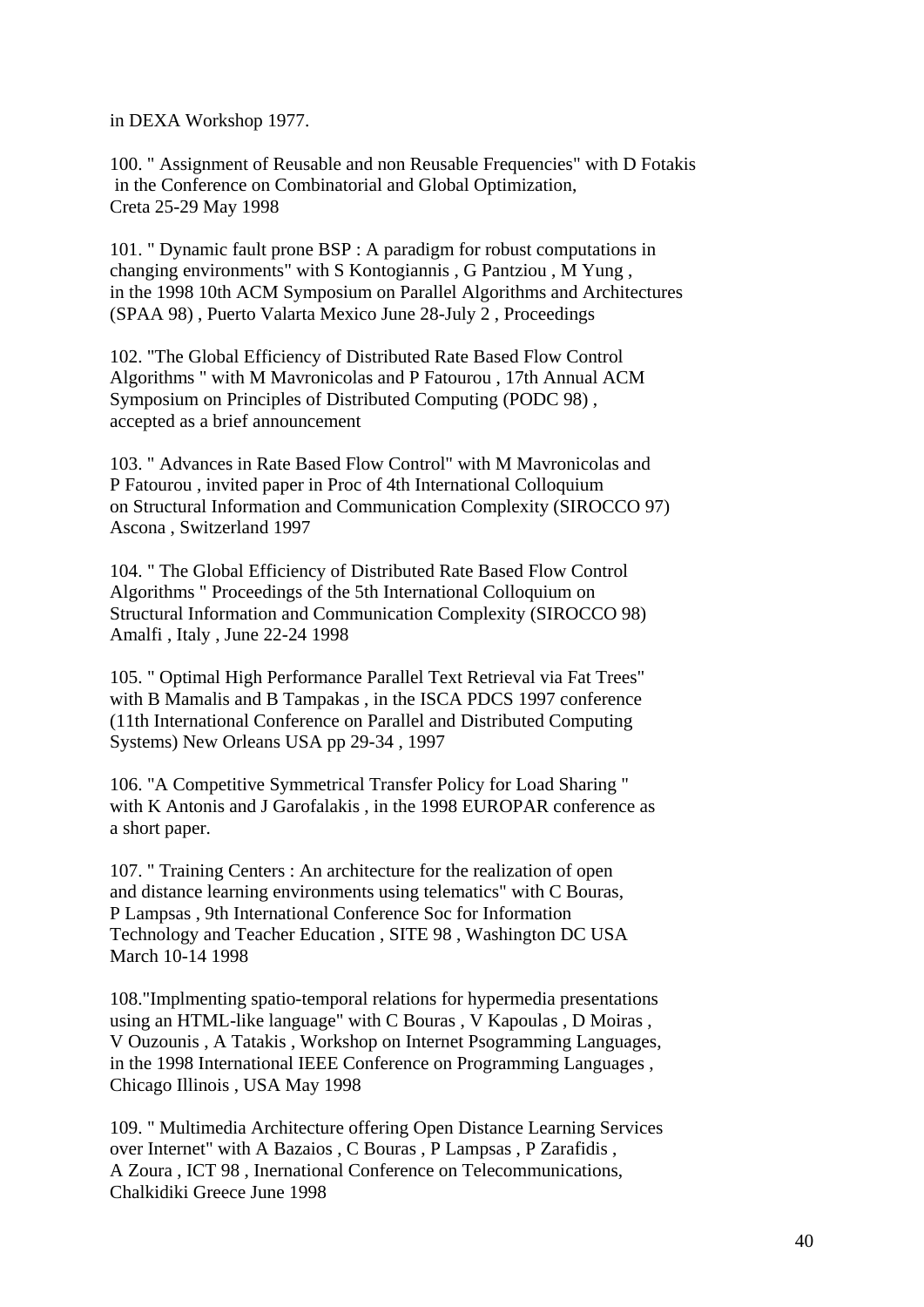110. "Implementation and testing Eavesdropper protocols using the DSP tool " with K Hadjis , B. Tampakas and G Pentaris , Workshop of Algorithmic Engineeering , WAE 1998 , Proceedings , Saarbrucken 1998.

111. " Frequency assignment in Mobile and radio networks " with D. Fotakis G Pantziou , G Pentaris , in the On-line Algorithms School and Workshop , OLA 98 , Italy

112. "A Hamiltonian Approach to the Assignment of non-reusable Frequencies" with D. Fotakis , FCT - TCS (Foundations of Computer Science - Theoretical Computer Science , 18th Int'l conference , 1998) , proceedings.

113. "Rate Based Flow Control with Priorities " with P Faturou and M Mavronicolas , OPODIS Conference , 1998 , Springer - Verlag

114. "Fundamental distributed protocols in mobile networks" , with K Hadzis , G Pentaris , B Tampakas , R Tan , brief announcement in the 1999 Principles of Distributed Computing (PODC 99) Conference.

115. "Optimal Distributed Decision Making : The case of no communication" with M Mavronicolas , brief announcement in the 1999 Principles of Distributed Computing (PODC 1999) conference.

116. " Approximation algorithms for Generalized Graph Coloring with applications to Frequency Assignement in Hybrid Mobile Networks" with D Fotakis , in the Conference on Approximation and Complexity in numerical optimization : Continuous and discrete problems , proceedings , Feb 28-March 2 1999 , U of Florida.

117. " Fundamental Control Algorithms in Mobile Networks " with K Hadzis , G Pentaris , B Tampakas , R Tan , in the 11th Annual ACM Symposium on Parallel Algorithms and Architectures (SPAA 1999) , Proceedings.

118. "Parallel Processing of Multiple Text Queries on Hypercube Interconnection Networks" with B Mamalis , B Tampakas , in the 1999 EUROPAR Conference , LNCS Springer Verlag Proceedings (short paper).

119. "Implementation and Experimental Evaluation of Graph Connectivity algorithms using LEDA" with P Fatourou , P Zarafidis , A Zoura , in the 1999 WAE (Workshop on Algorithmic Engineering) , London, 1999 , Proceedings.

120. " Counting in mobile networks : Theory and Experimentation" with K Hadjis , G Pentaris , B Tampakas , in the 1999 WAE (Workshop) on Algorithmic Engineering) , London 1999 , Proceeedings.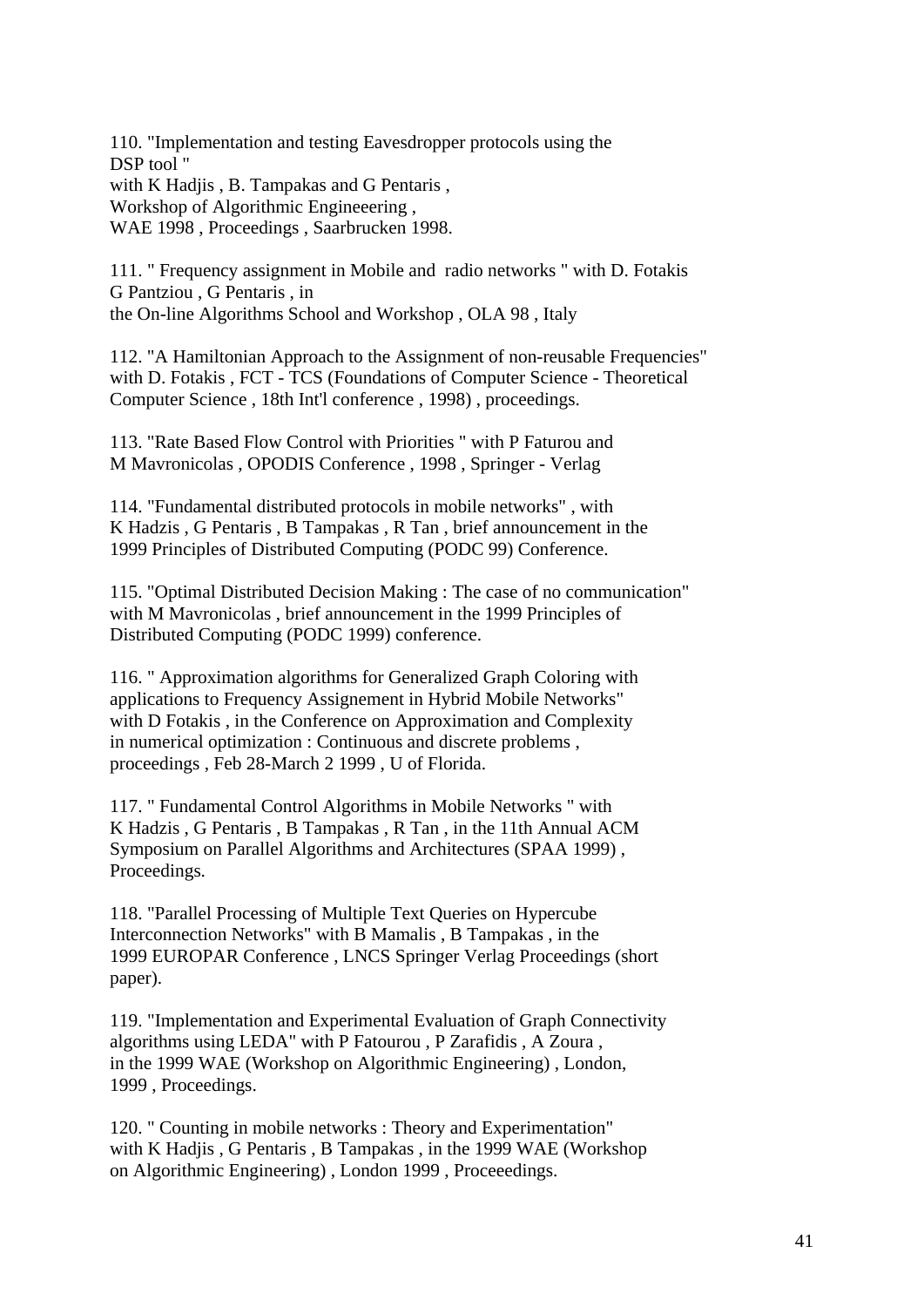121. " Efficient Redundant Assignments under Fault Tolerance Constraints" with D Fotakis , in the 1999 APPROX Conference , LNCS Springer-Verlag Proceedings , Berkeley , August 1999.

122. "Optimal Distributed Decision Making : The case of no Communication " with M Mavronikolas , in FCT 99 (Foundations of Computation Theory 1999) , Proceedings , LNCS Springer Verlag , Aug-Sept 1999.

123. " A new algorithm for multithreaded computations" with P Fatourou , in the DISC 1999 (Distributed Computing Conference) , Proceedings , LNCS Springer Verlag .

124 ." Redundant allocations to widthstand random faults" with D Fotakis, in the Conference on the memory of P Erdos , 1999, Budapest , Proceedings.

125. " New Random Graph Models and Techniques : Connectivity and Expander Properties in random Regular Graphs with edge faults " with S Nikoletseas and M Young , in the Conference on the memory of P Erdos , 1999 , Budapest , Proceedings.

126. " Trade -offs between Density and Robustness in Random Interconnection Graphs" with P Flajolet , K Hadzis , S Nikoletseas . in the IFIP International Conference on Theoretical Computer Science , TCS 2000 , Sandai , Japan , Aug 2000.

127. " NP Completeness and efficient approximation results for the Planar radiocoloring Problem " with D Fotakis , S Nikoletseas , V Papadopopulou , in the Mathematical Foundations of Computer Science (MFCS) Conference , Aug 2000 , Bratislava, LNCS Springer Verlag proceedings.

128. " Efficint communication establishment in adverse communic. networks" with S Nikoletseas , in the ARACNE workshop of ICALP 2000 , proceedings.

129. " Parallel Approximations for extended Linear Programming" with P Efraimides , in the EUROPAR 2000 Conference , short paper.

130. " Combinatorial Rounding " with P Efraimides , in the Global Conference for Optimization (AGACO) , May 2000

131. "An efficient algorithm to improve handoff in mobility support for IPv6 protocols" with C Bouras , S Siahos , in the 2000 IEEE Int'l Conference on Software telecommunications and Computer Networks , Proceedings.

132. "Analysis and Experimental evaluation of an Innovative Routing approach for ad - hoc Mobile Networks" with I Chatzigiannakis and S Nikoletseas, in the 2000 WAE (workshop on algorithmic engineering) , CONF 2000 , Saarbrucken , Sept 2000 , proceedings LNCS Springer - Verlag.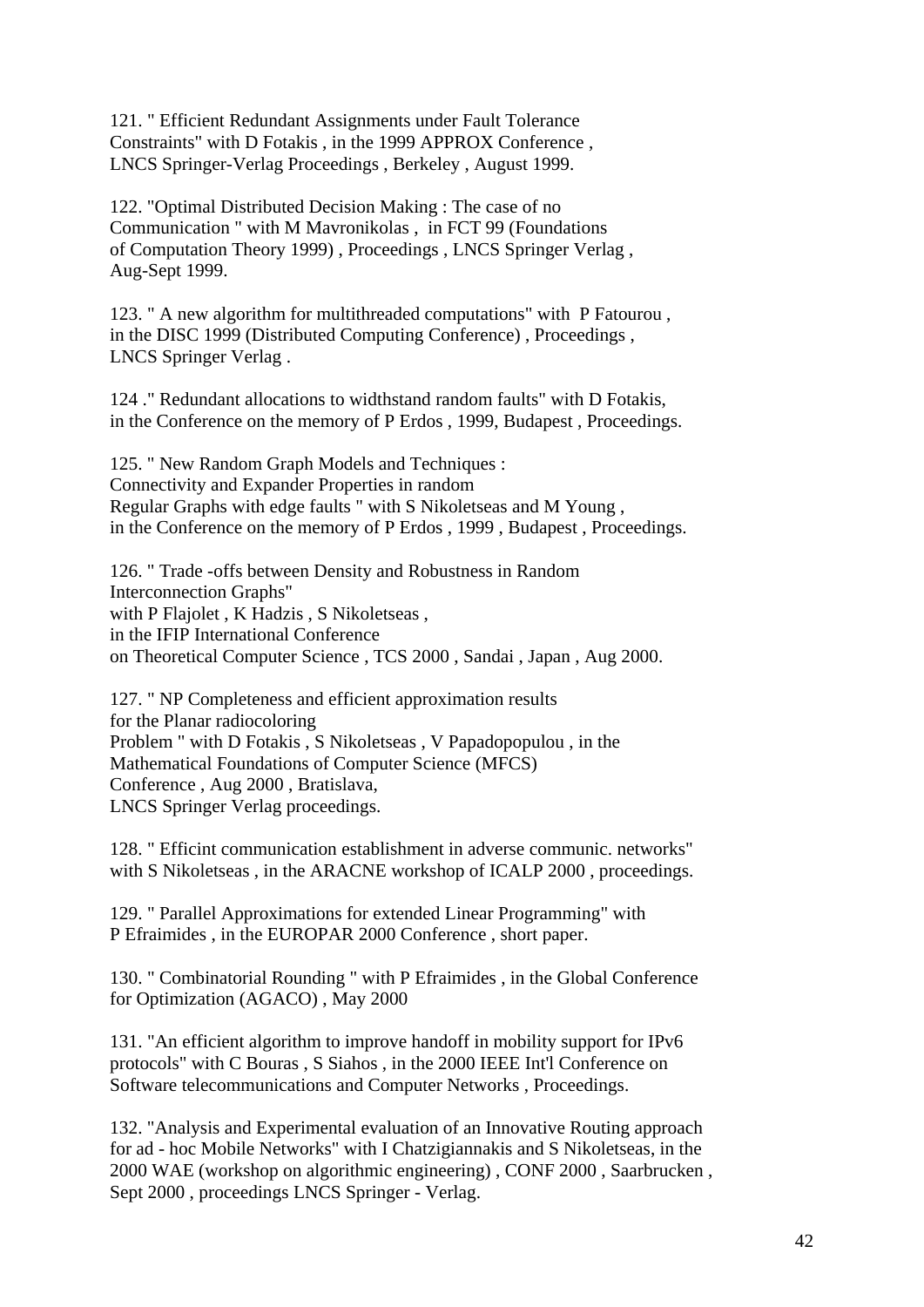133. "The cost of selfish routing" with M. Mavronicolas , to appear in the 33rd ACM Symposium on Theory of Computing (STOC 2001)

134. "stability and instability of the FIFO networks" with J Diaz , M Serna , D Thilicos , S Nikoletseas , D Koukopoulos , in the ACM SPAA (Symposium on Parallel algorithms and architectures ) 2001.

135. " Attack propagation in networks" with Ch Zaroliagis , D Prasinos , S Nikoletseas , in the ACM SPAA (Symposium on Parallel Algorithms and Archtectures) 2001.

136. " Algorithmic issues of Mobile ad hoc networks" with Y Chatzigiannakis and S Nikoletseas , invited paper in the first ACM Principles of Mobile Computing (ACM POMC) workshop , Aug 2001, proceedings .

137. " Fundamental communication in adhoc mobile networks" with Y Chatzigiannakis and S Nikoletseas , brief presentation and short paper in the 2001 ACM PODC , Aug 2001 , proceedings.

138. " An efficient communication strategy for ad hoc mobile networks" with Y Chatzigiannakis and S Nikoletseas , in the 2001 DISC (Distributed Computing) Conference , Spain , 2001 OCt , proceedings .

139. " Instability of FIFO and of Mixings of stable properties of networks" with D Koukopoulos and S Nikoletseas , keynote address , 8th Intl Conference on High Performance Computing , Hyderaband India Dec 2001 , proccedings.

140." Experimental evaluation of basic communication algorithms for ad hoc mobile networks" with Y Chatzigiannakis , S Nikoletseas , N Paspalis , C Zaroliagis. , in the 2001 WAE (Workshop on Experimental Algorithms) , Aug-Sept 2001 , ALGO 2001 , Proceedings LNCS. Also published in the LNCS vol. 2141 "Algorithm Engineering" as a book chapter.

141."An efficient routing protocol for hierarchical ad hoc mobile networks" with Y Chatzigiannakis and S Nikoletseas , in the IPDPS first Intl workshop on parallel and distributed computing issues in wireless networks and mobile computing , 2001, May, Proceedings.

142."The cost of lack of coordination in distributed network routing" with M. Mavronicolas and A. Mouskos , Proceedings of the 2nd International workshop on Approximation and Randomised Algorithms in Communication Networks (ARACNE 2001) , Aarhus, Denmark, August 2001.

143. "Stability behaviour of the FIFO Protocol in the Adversarial Queuing Model " with D. Koukopoulos and S. Nikoletseas , in the LNCS volume of Springer-Verlag , "Advances in Informatics" ,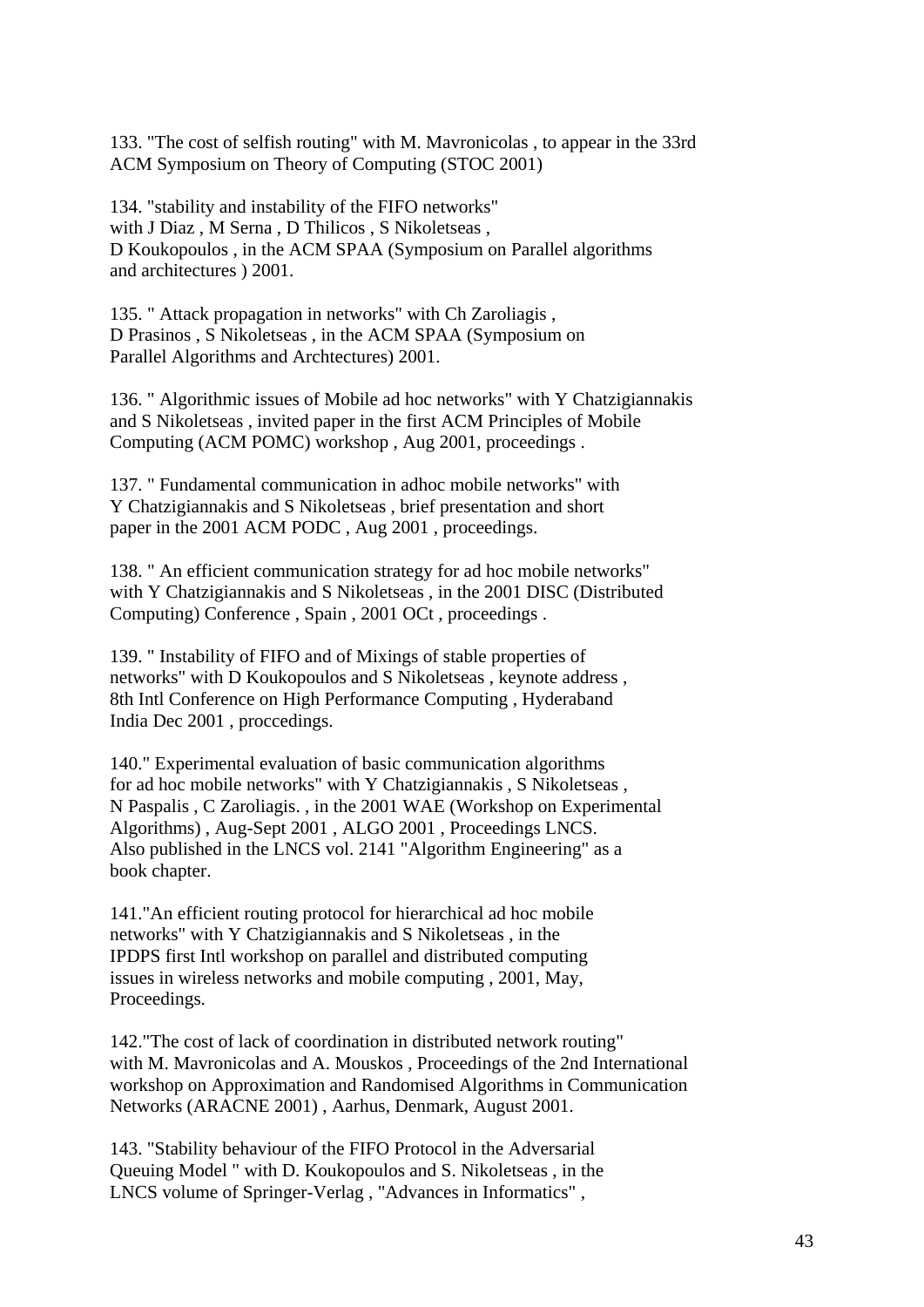pp 93-111 , selected papers of the 2001 Panhellenic Conference on Informatics.

144."The structure and Complexity of Nash Equilibria for a Selfish Routing Game " with D Fotakis , S Kontogiannis , E koutsoupias and M Mavronicolas , in ICALP 2002 , LNCS Proceedings.

145. " Approximate Equilibria and Ball Fusion" with E Koutsoupias and M Mavronicolas , in SIROCCO 2002 , Proceedings .

146. "Radiocolorings in Periodic Planar Graphs : PSPACE-completeness and efficient approximations for the optimal range of frequencies" , with D Fotakis , S Nikoletseas , V Papadopoulou , in the 28th International Workshop on Graph Theoretic Concepts in Computer Science , (WG 02) , LNCS Springer-Verlag Proceedings.

147. "On radiocoloring hierarchically specified Planar Graphs : PSPACE completeness and approximations" with M Andreou, D Fotakis, S Nikoletseas, V Papadopoulou , in the 27th International Symposium on Mathematical Foundations of Computer Science (MFCS 2002) , LNCS Springer-Verlag Proceedings.

148. "Smart Dust Protocols for Local Detection and Propagation" with S. Nikoletseas and I. Chatzigiannakis , in the ACM Principles of Mobile Computing , ACM POMC 2002 , Proceedings.

149."On the Stability of Compositions of Universally Stable Greedy Contention Resolution Protocols" with D. Koukopoulos , M. Mavronicolas and S. Nikoletseas , in DISC (Distributed Computing Conference) 2002, LNCS Springer-Verlag Proceedings.

150. " The impact of network structure on the stability of Greedy Protocols" with D. Koukopoulos , M. Mavronicolas and S. Nikoletseas in the 2003 CIAC Conference , LNCS Springer-Verlag Proceedings.

151. " Algorithms and Experiments on Colouring Squares of Planar Graphs" with M. Andreou and S. Nikoletseas , in the 2003 Workshop on Experimental Algorithms (WEA 2003) Proceedings.

152. "Space Efficient Hash Tables with Worst Case Constant Access Time" with D. Fotakis , R. Pagh , P. Sanders , in the 2003 Symposium on Theoretical Aspects of Computer Science (STACS 2003) , LNCS Springer-Verlag Proceedings.

153. "The cost of concurrent low contention Read - Modify - Write" , with G Busch and M Mavronicolas , accepted in SIROCCO 03.

154. "Instability of networks with Quasi-static Link Capacities" with M Mavronicolas and D Koukopoulos , accepted in SIROCCO 03.

155. "Which is the worst case Nash Equilibrium ? " with T. Luecking,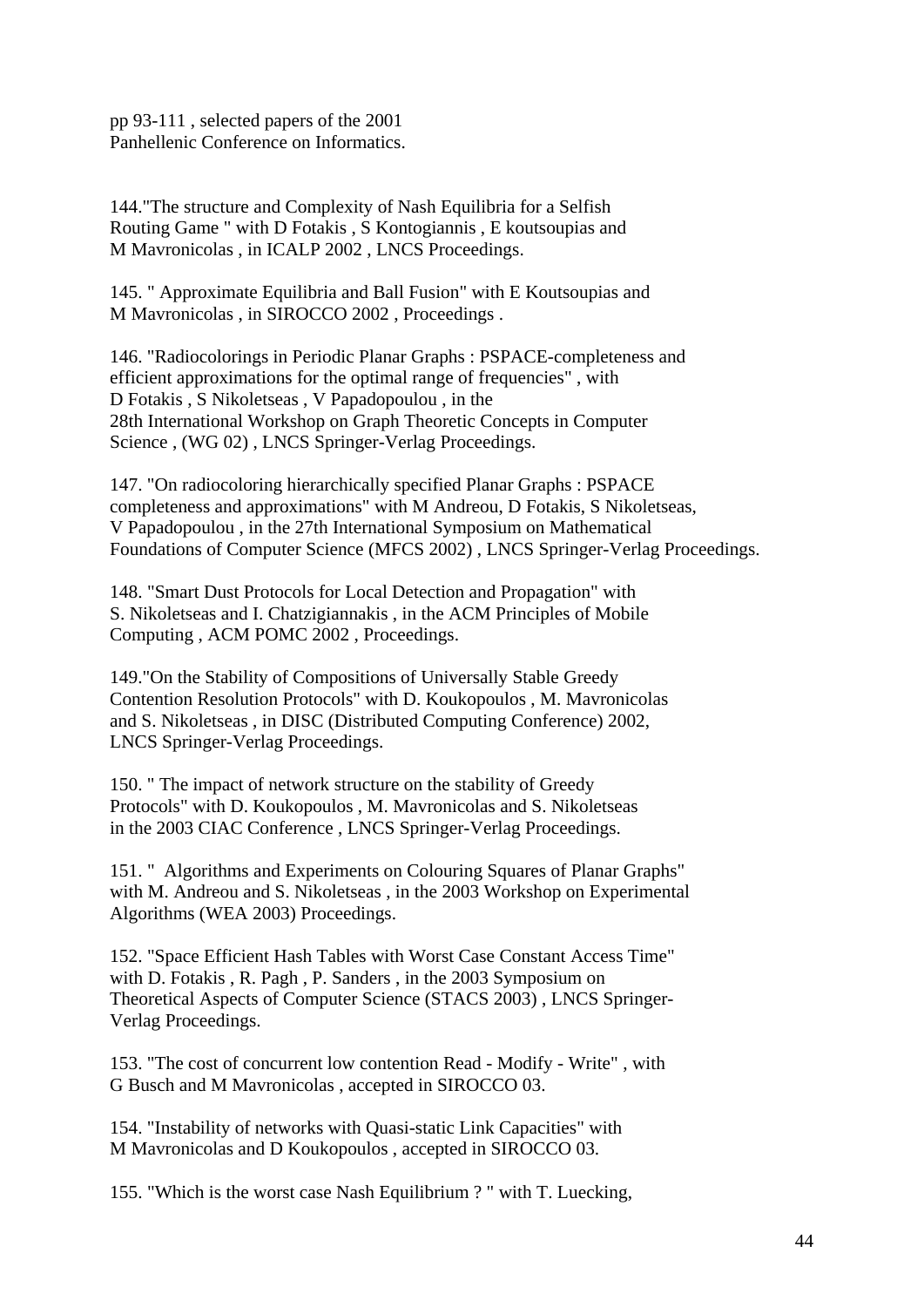M. Mavronicolas, B. Monien, M. Rode , I. Vrto , in the 2003 Mathematical Foundations of Computer Science (MFCS 2003),proceedings, Springer-Verlag.

156. "A comparative study of Protocols for efficient Data Propagation in Smart Dust Networks" , with I. Chatzigiannakis , T. Dimitriou, M. Mavronicolas and S. Nikoletseas, DISTINGUISHED PAPER in EUROPAR 2003, Proceedings , Springer-Verlag.

157. "Nanopeer networks and Peer to peer worlds " in the 3rd IEEE International Conference on P2P computing , with S Nikoletseas , N Ntarmos , P Triantafillou, to appear , 2003 (P2P 2003).

158. "Extreme Nash Equilibria " with M. Gairing, T. Luecking , B. Monien, M. Mavronicolas , in the 8th Italian Conference on Theoretical Computer Science (ICTCS) Oct 2003 , Invited paper.

159."Electronic National Lotteries" with E. Konstantinou, B. Liagkou, Moti Young , I. Stamatiou , in the Conf. on Financial Cryptography (FC 04) 2004. Proceedings Springer Verlag LNCS.

160. "A Probabilistic Algorithm for efficient and robust Data Propagation in Smart Dust Networks" , with I.Chadjigiannakis,T. Dimitriou, S. Nikoletseas , in the European Wireless 2004 Conference , accepted.

161. " Performance and Stability bounds for Dynamic Networks" with D. Koukopoulos and M. Mavronicolas , accepted in the 2004 ISPAN Conference (7th International Conference on Parallel Architectures, Algorithms and Networks"), Proceedings.

162. "SPEED : Scalable Protocols for Efficient Event Delivery in Sensor Networks" , with T. Dimitriou, I. Krontiris and F. Nikakis , in the 3rd IFIP-TC6 Networking Conference (Networking 04) ,pp1300-1305.

163. "How to tell a good neigbourhood from a bad one : Satisfiability of Boolean formulae" with T. Dimitriou , in WEA 2004 (Workshop in Experimental Algorithms) , Proceedings LNCS Springer-Verlag.

164. "The existence and efficient construction of large Independent Sets in General Random Intersection Graphs" with S. Nikoletseas and C. Raptopoulos , accepted in ICALP 2004 , Proceedings LNCS Springer-Verlag, Turku , Finland , July 2004.

165. "Selfish Unsplittable Flows" with D. Fotakis and S. Kontogiannis, accepted in ICALP 2004 , Proceedings LNCS Springer-Verlag, Turku, Finland , July 2004.

166. "Evolutionary Game Theory : The Algorist's perspective" with S. Kontogiannis, in the "SELF\*" workshop , Bertinoro , Italy , June 2004.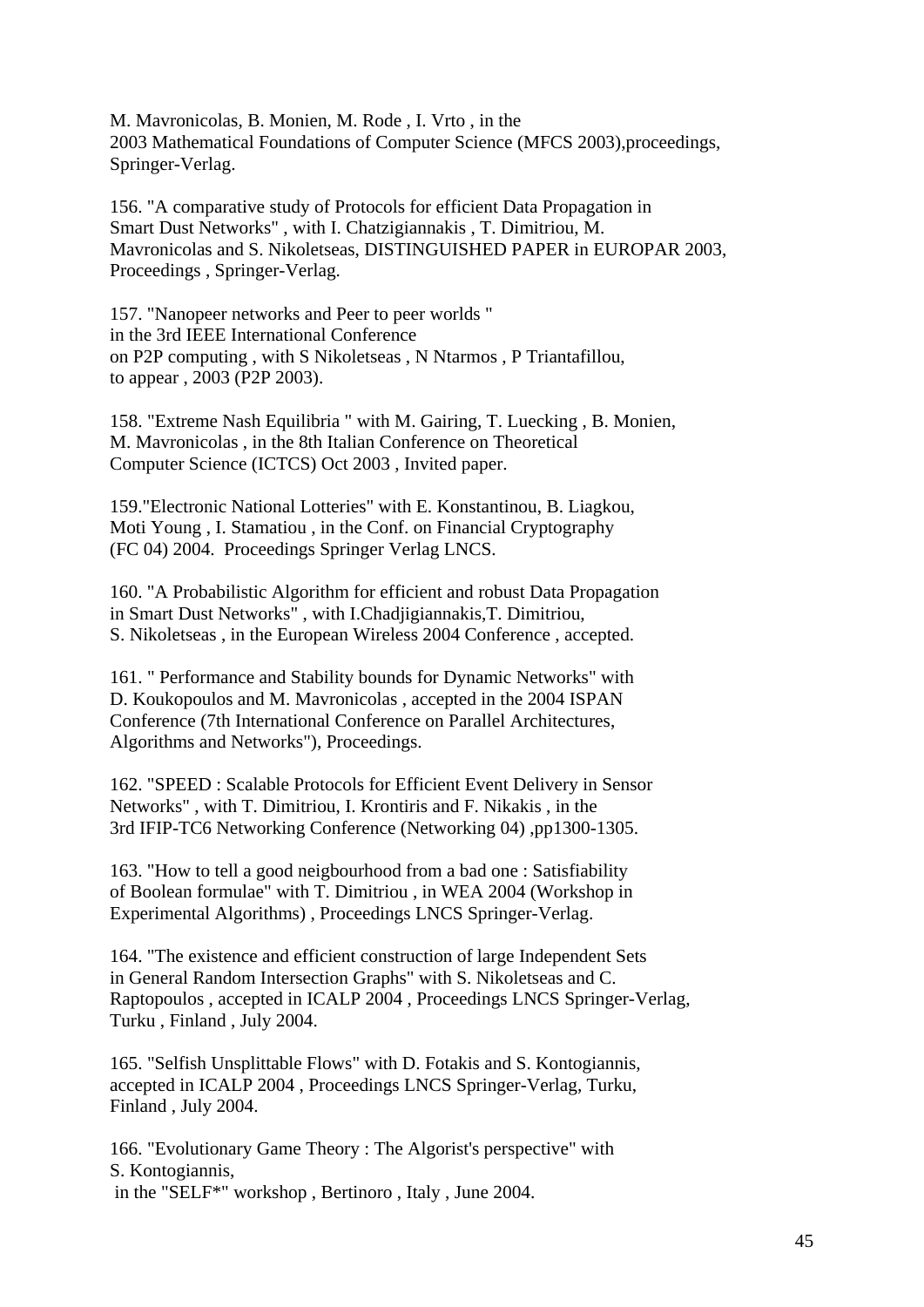Appeared as " Evolutionary Games : An algorithmic view" in the Self-Star Properties in Complex Information systems , pp 101-111 , 2005.

167. "Foundational and Algorithmic aspects of Sensor Networks" invited paper and talk in the ALGOSENSORS 04 workshop , sattelite of ICALP 04, in the ALGOSENSORS 04 volume of LNCS , Springer-Verlag.

168. "Analysis of Information Propagation time between mobile entities" with T. Dimitriou and S. Nikoletseas , ADHOC-NOW 2004, Proceedings, Springer Verlag , LNCS.

169. "Direct Routing : Algorithms and Complexity" with C. Busch, M. Magdon-Ismail and M. Mavronicolas, in 12th Annual European Symposium on Algorithms (ESA 2004) , Track A,

LNCS Springer-Verlag Proceedings.

170. "self-organization of dynamic network entities for low contention routing via random walks" with S. Nikoletseas , DELIS workshop on Algorithmic Problems in ad-hoc networks, Wroclaw , Poland, June 25-27 2004, Proceedings.

171. "Efficient Information Propagation Algorithms in Smart Dust and NanoPeer Networks" with S. Nikoletseas , in GLOBAL COMPUTING 04 , LNCS , Springer-Verlag.

172. "Experimental results for Stackelberg scheduling strategies" , with A. Kaporis, E.Politopoulou, L. Kirousis, in the Workshop on Experimental and Efficient Algorithms 2005 (WEA 05), LNCS Springer-Verlag proceedings.

173. "Efficient convergence to Pure Nash equilibria in weighted network congestion games" with P. Panagopoulou , in the Workshop on Experimental and Efficient Algorithms 2005 (WEA 05) , LNCS Springer-Verlag proceedings.

174. "Generating and Radiocoloring Families of Perfect Graphs" with M. Andreou , V. Papadopoulou , B. Theodoridis and A. Xeros , in the Workshop on Experimental and Efficient Algorithms 2005 (WEA 05), LNCS Springer-Verlag proceedings.

175. "On the Existence of Hamilton Cycles in Random Intersection Graphs" with C. Efthymiou, in ICALP 05 Track A, LNCS Springer-Verlag.

176. "An application of the Monotone Linearizability Lemma" with C. Busch and M. Mavronicolas , in the Distributed Computing Column, EATCS Bulletin , pp 70-80 , No 85 , Feb. 2005.

177. "Symmetry in Selfish Routing" with S. Kontogiannis and D. Fotakis, to appear in the WAOA workshop of the ALGO 05 Conference , 2005 , Springer-Verlag Proceedings.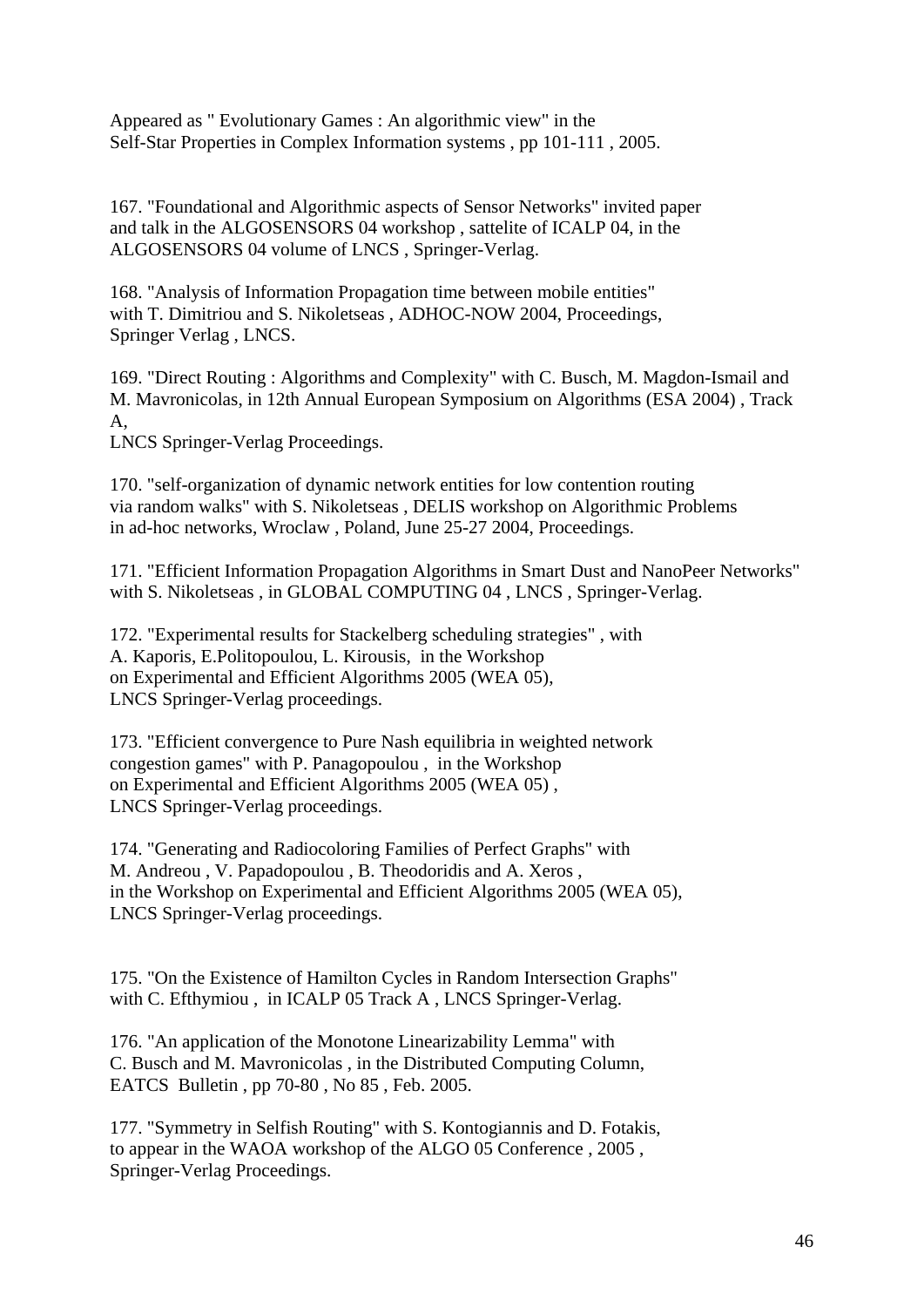178. " Selfish Routing and Congestion : A survey " with S. Kontogiannis, a short paper in the 2nd European Conference on Complex Systems.

179. "Distributed algorithms for data propagation in deeply networked wireless sensor systems" with I. Chatzigiannakis and S. Nikoletseas , in the Proceedings of the 2nd European Conference on Complex Systems, (short paper) (ECCS 05) , 2005.

180."Trust Engineering : from requirements to system design and maintenance. (A working national lottery system experience) with E. Lonstantinou, V. Liagkou, Y. Stamatiou and M. Yung, in the Information Security Conference (ISC) 2005, proceedings, Springer-Verlag.

181. " A Cost Mechanism for Fair Pricing of Resource Usage" with M. Mavronicolas and P. Panagopoulou , in the WINE 2005 , dec 15-17 05 , Spinger-Verlag proceedings. (Accepted in the Main Programme).

182. " A Graph-Theoretic Network Security Game" with M. Mavronicolas , V. Papadopoulou , A. Philippou , in the WINE 2005 , Special session on Internet Security, Dec 15-17 2005, Springer -Verlag Proceedings.

183. " Atomic Selfish Routing in Networks : A Survey " with S. Kontogiannis, accepted in WINE 2005 , Special session on Network Protocol Pricing, Dec 15-17 2005 , Springer-Verlag Proceedings.

184. " Simple and Efficient Greedy Algorithms for Hamilton Cycles in Random Intersection Graphs " with C. Raptopoulos , accepted in the ISAAC 2005 Conference , Dec 19-21 2005 , Springer-Verlag Proceedings.

185. " Counting Stable Strategies in Random Evolutionary Games " with S. Kontogiannis , in the ISAAC 2005 Conference , Dec 19-21 2005, Spinger-Verlag Proceedings.

186. " A Network game with Attacker and Protector Entities" with M. Mavronicolas , V. Papadopoulou and A. Philippou , in the ISAAC 2005 Conference , Dec 19-21 2005 , Springer-Verlag Proceedings.

187. "The Contribution of Game Theory to Complex systems" with S. Kontogiannis, in the PCI 2005 , LNCS , 105-111.

188. " The power of the Defender" with M. Gelastou , M. Mavronicolas , V. Papadopoulou and A. Philippou , in the Workshop on Incentives Based Computing (IBC ) , IEEE Conf. on Distributed Computing Systems (ICDCS workshop) , Lisboa , July 2006.

189. "Atomic Congestion Games among Coalitions" with D. Fotakis and S. Kontogiannis , in ICALP 2006 , Venice , Springer-Verlag Proceedings.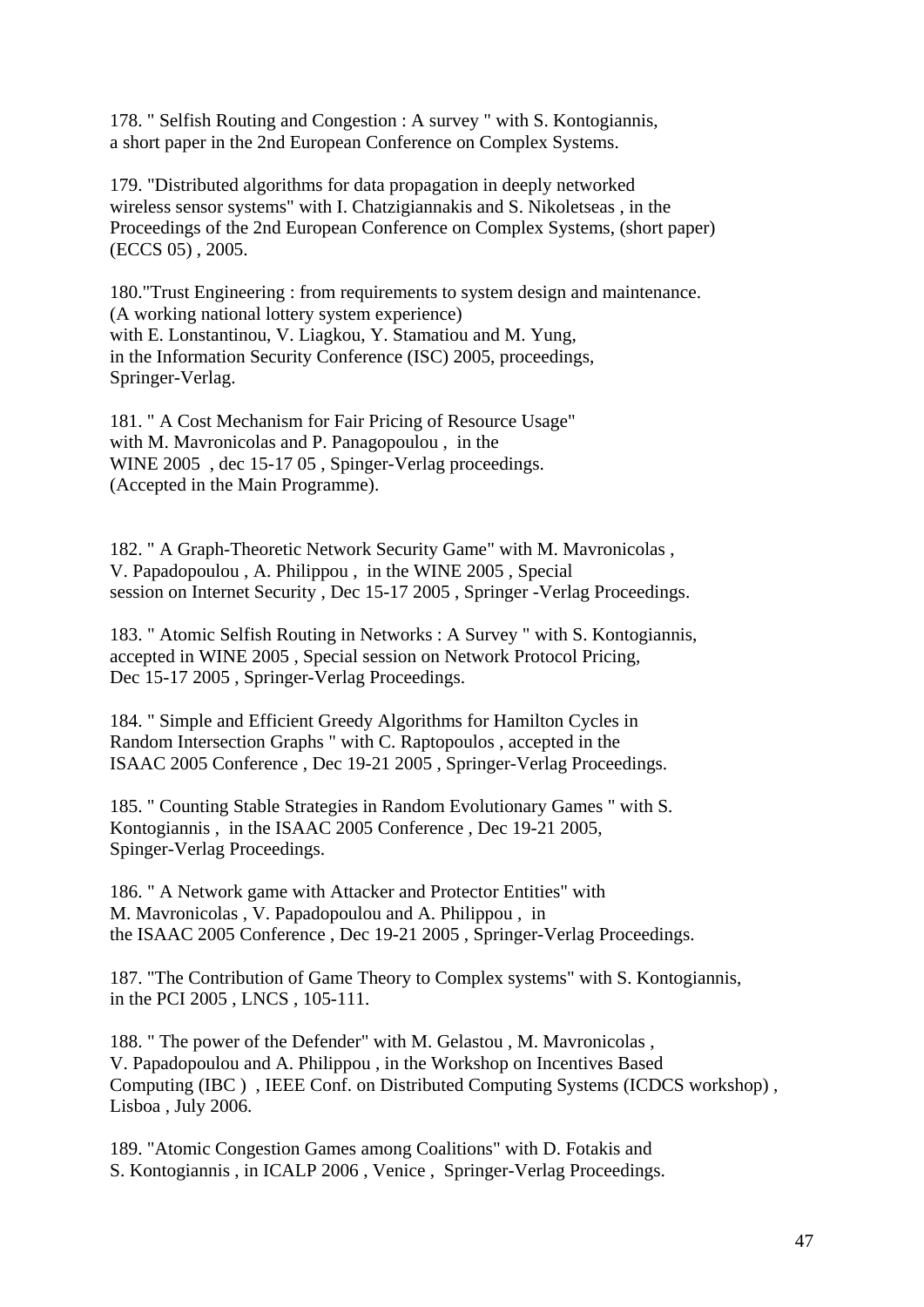190. "The price of Optimum in Stackelberg games on arbitrary nets and latency functions " , with Alex Kaporis,

in ACM SPAA, Symposium on Parallelism in Algorithms and Architectures, ACM Proceedins , Aug 30-Sep 2 2006 Boston USA.

191. " The threshold behaviour of the fixed radious random graph model and applications to the key management problem of sensor nets" with V. Liagkou, Y. Stamatiou and E. Makri , in ALGOSENSORS 2006, LNCS Springer-Verlag Proceedings.

192. " Design , analysis and Performance Evaluation of Group Key Establishment in Wireless Sensor Networks" with V. Liagkou, Y. Chatzigiannakis and E. Konstantinou in the 2nd Workshop on Cryptography for Ad Hoc Nets, WCAN 2006 , LNCS Springer-Verlag

Proceedings.

193. " The Price of Defense" with M. Mavronicolas, L. Michael, V. Papadopoulou and A. Philippou,

in the 2006 Mathematical Foundations of Computer Science Conference (MFCS 2006) LNCS Springer-Verlag Proceedings .

194. "Efficient approximations of Nash Equilibria" with S. Kontogiannis and P. Panagopoulou, in WINE 2006 , Proceedings , LNCS.

195. "The Price of Defence and Fractional Matchings" with M. Mavronicolas , G. Persiano, A. Philippou , V. Papadopoulou .Accepted in the ICDNC Conference , 2006.

196. " Antagonism in Networks : The survival of the weakest" with Ch. Raptopoulos and S. Nikoletseas , accepetd in the ALGO 06 workshop WAOA (Workshop on Approximation and

on-line Algorithms ) 2006.

197. "Computing on a Partially Eponymous Ring" with M. Mavronicolas and Loizos Michael, in OPODIS 2006 , LNCS Proceedings .

198. "Trust in Global Computing Systems as a limit property emerging from short range random interactions" with V. Liagkou , E. Makri , Y. Stamatiou, in the ARES 2007 (Frontiers section) , Proceedings.

199. "Approximate and well supported approximate Nash Equilibria of Random bimatrix games " with P. Panagopoulou , accepetd in PCI 2007.

200. "Convergence to Approximate Equilibria in Congestion Games among Coalitions" with D. Fotakis and S. Sarigiannidis , accepted in PCI 2007.

201. " On the asymptotic behaviour of formal logic based trust models" with E. Makri , V. Liagkou , Y. Stamatiou , accepted in PCI 2007.

202. " Agent-based Distributed Group Key Establishment in Wireless Sensor Networks " , with I. Chatzigiannakis , V. Liagkou,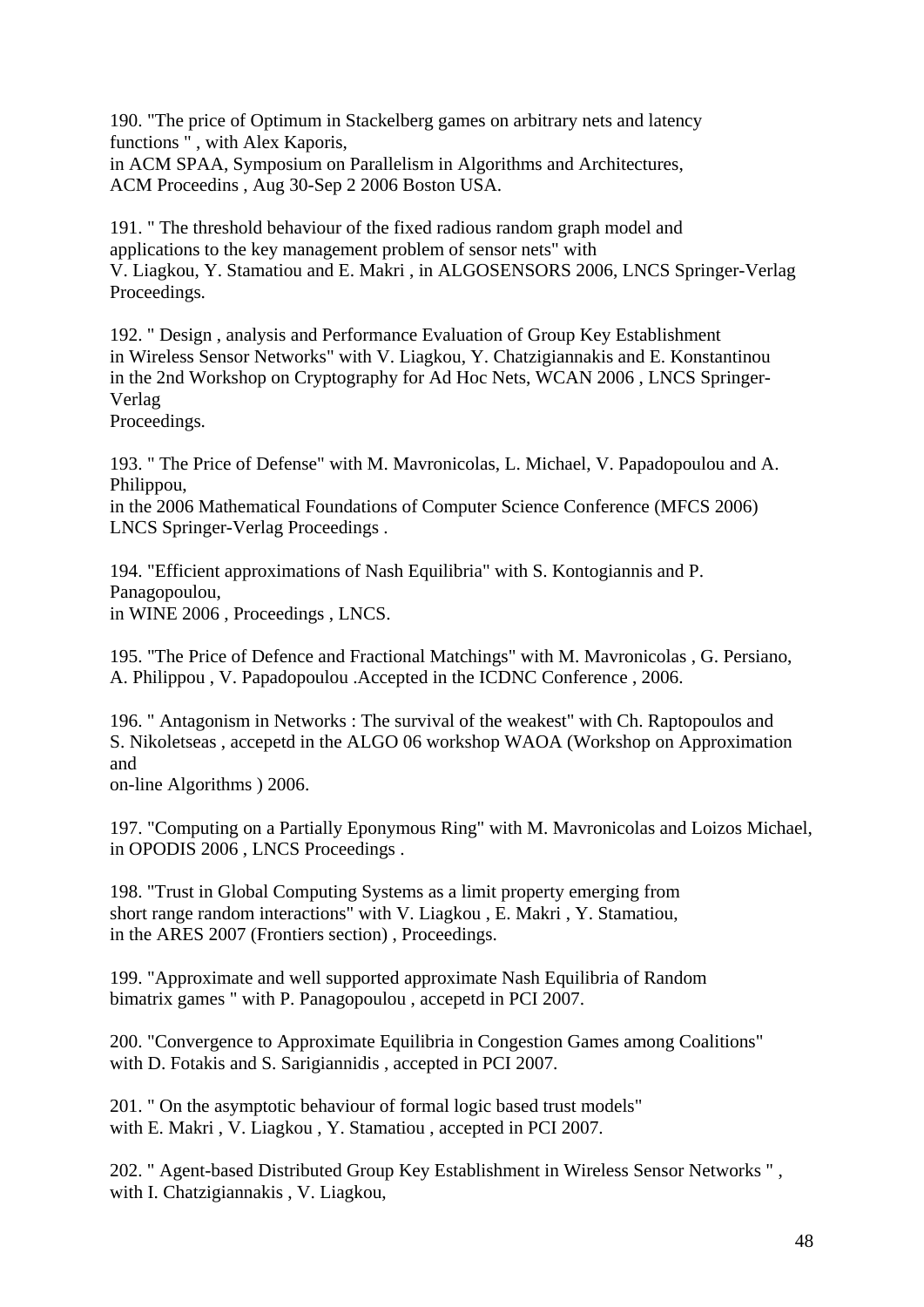and E. Kwnstantinou , accepted in TSPUC 2007 , the 3rd IEEE International workshop on Trust , Security and Privacy for Ubiquitus Computing , Helsinki , Finland June 2007 , Proceedings.

203. "Efficient algorithms for Constant Well Supported Approximate Equilibria in Bimatrix Games" with Spyros Kontogiannis, accepted in ICALP 2007 , LNCS Proceedings , Springer-Verlag .

204. "The second eigenvalue of random walks on symmetric Random Intersection Graphs" with S. Nikoletseas and C. Raptopoulos , accepted in the Conference on Algebraic Informatics,

CAI 2007 , Springer-Verlag LNCS Proceedings.

205. "A trust-centered approach for building e-voting systems" with A. Antoniou , C. Korakas,

C. Manolopoulos , A. Panagiotakis , D. Sofotassios , Y. Stamatiou , in the EGOV 2007 Conference , accepted , Proceedings LNCS Springer.

206. "Game Authority for Robust and Scalable Distributed Selfish Computer System" with E. Shiller , S. Dolev , F. Tsigas , accepted as a brief announcement (BA) in the 26th ACM PODC (Principles of Distributed Computing) 2007 , ACM Proceedings.

207. "On the Support Size of Stable Strategies in Random games" with S. Kontogiannis, accepted in the 4th Symposium on Stochastic Algorithms , Foundations and Applications , SAGA 2007 , LNCS Springer Proceedings , Sept. 2007.

208. "Selfish Load Balancing under Partial Knowledge" with E. Koutsoupias and Panagiwta Panagopoulou , accepted in the 32nd International Symposium on Mathematical Foundations of Computer Science (MFCS 2007) , LNCS Springer Proceedings , Aug. 2007.

209. "Well Supported Approximate Equilibria in Bimatrix Games" with S. Kontogiannis, accepted in the 32nd International Symposium on Mathematical Foundations of Computer Science , (MFCS 2007) , LNCS Springer Proceedings , Aug. 2007.

210. "Expander Properties and the Cover Time of Random Intersection Graphs" with S. Nikoletseas and C. Raptopoulos , accepted in the 32nd International Symposium on Mathematical Foundations of Computer Science , (MFCS 2007) , LNCS Springer Proceedings , Aug. 2007.

211. "Probabilistic Techniques in Algorithmic Game Theory" , with S. Kontogiannis , Invited paper and invited talk , in the 4th Symposium on Stochastic Algorithms. Foundations and Applications, SAGA 2007 , LNCS Springer Proccedings , Sept. 2007.

212."The digital territory as a Complex System of interacting agents , emergent properties and technologies" with V. Liagkou , E. Makri , Y. Stamatiou. Accepetd in the 2007 European Symposium on Complex Systems (ECCS 07), as a short paper.

213. "Efficient Sensor Network Design for Continuous Monitoring of Moving objects" with S. Nikoletseas , accepted in ALGOSENSORS 2007 , July 2007 , Wroclaw, Poland , LNCS Proceedings, LNCS 4837, pp 18-31 , 2008.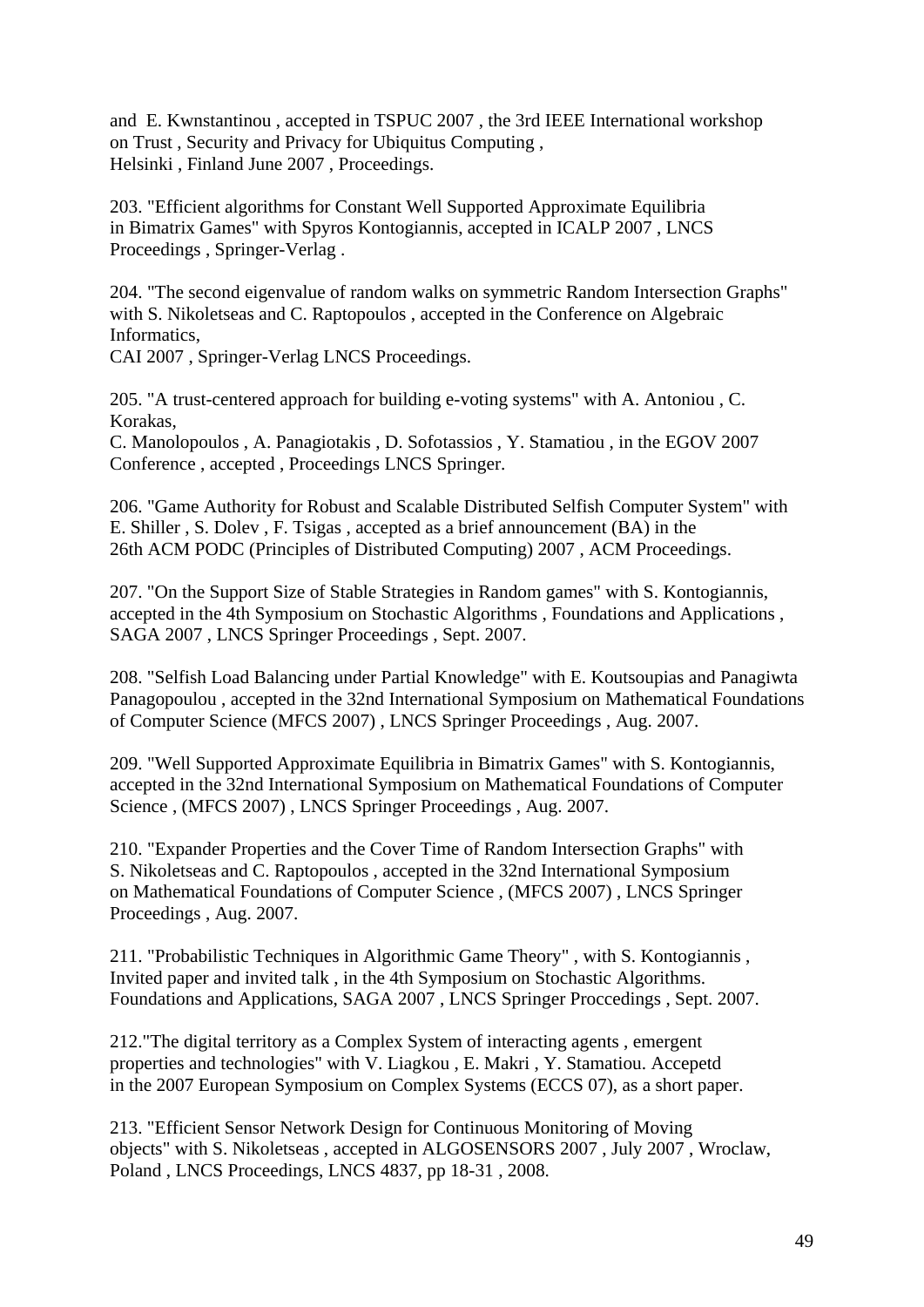214. "Full and Local Information in Distributed Decision Making" with P. Panagopoulou , in the Workshop on Approximate and On-Line Algorithms, WAOA 2007 , in ALGO 2007 , Eilat , Israel , LNCS Proceedings.

215. "An Optimization Approach for Approximate Nash Equilibria" with H. Tsaknakis , accepted in the 3rd International Workshop on the Internet and Network Economics (WINE 2007), San Jose , USA , Dec. 2007, LNCS Springer Proceedings. Also in the Electronic Colloquium on Computational Complexity (ECCC) TR07-067.

216. "Cost-Balancing Tolls for Atomic Network Congestion Games" with D. Fotakis , accepted in the 3rd International Workshop on the Internet and Network Economics (WINE 2007) , san Jose , USA , Dec. 2007, LNCS Springer Proceedings.

217. "Optimal Algorithms for Detecting Network Stability" , with D. Koukopoulos , S. Nikolopoulos , and L. Palios , in the WALCOM 2008, Springer-Verlag LNCS Proceedings.

218. "Selfish Load Balancing : Concurrent , myopic and fast" with D Fotakis and A Kaporis, in the 2008 Symposium on Algorithmic Game Theory (SAGT 08) , LNCS Proceedings.

219. "Myopic Distributed Protocols for singleton and independent-resource congestion Games" with D. Kaporis and D. Kalles , accepted in the Workshop on Experimental Algorithms , WEA 2008, LNCS Proceedings.

220. "Approximate Nash Equilibria for strategic two person Games" Invited Paper , in the 2008 Symposium on Algorithmic Game Theory, SAGT 2008 , LNCS Proceedings.

223. "Approximate Equilibria in Bimatrix Games" with S. Kontogiannis, P. Panagopoulou and H. Tsaknakis , in the Heinz Nixdorf Institut Volume 222, The European Integrated Project " Dynamically Evolving, Large Scale Information Systems (DELIS)", pp. 165-187, Feb. 2008.

224. "A Trusted Architectural Model for Interconnecting Testbeds of Wireless Sensor Networks" with I. Chatzigiannakis and V. Liagkou , in the Proceedings of the 2008 IEEE ELMAR Conference.

225. "Scheduling Tasks with Dependencies on Assymetric Multiprocessors : Energy and Time efficiency" with I. Chatzigiannakis and G. Gianoulis, in the ACM PODC 2008 Proceedings , as a brief announcement.

226. "The Dynamics of Probabilistic Population Protocols" with I. Chatzigiannakis , accepted in the DISC 2009 Conference as a brief announcement , Springer Verlag Proceedings.

227. "A Secure Architectural Model for an Internet-Based Digital Assets Management System" with I. Chatzigiannakis,V. Liagkou and D. Salouros , in the 2nd European Conference on Software Architectures as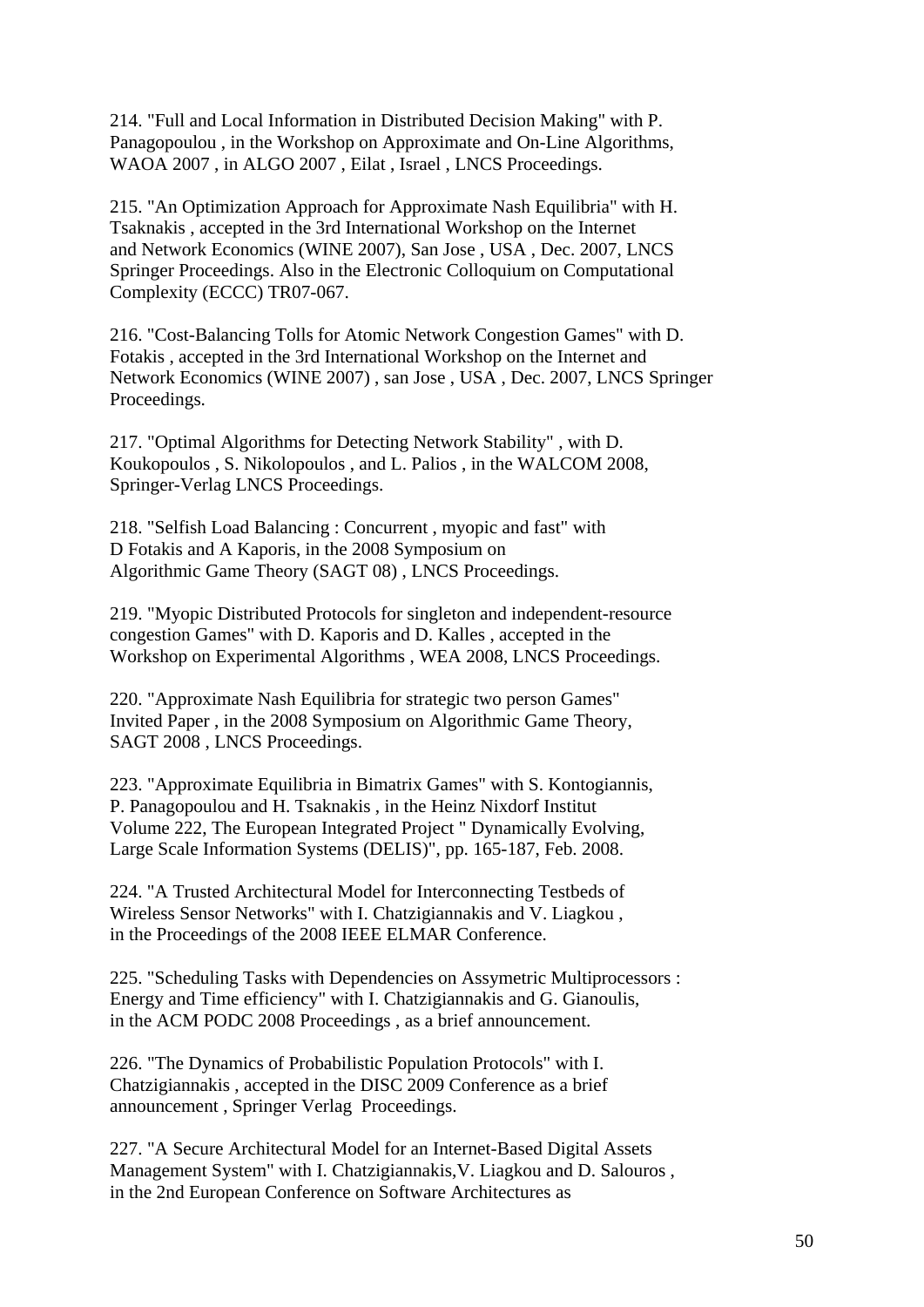a Research Challenge paper, LNCS Proceedings.

228. "Adaptive Probabilistic Secure Routing in Mobile Wireless Sensor Networks" with I. Chatzigiannakis , V. Liagkou and K. Mpairaktaris , accepted in SoftCOM 2008 (IEEE Press proccedings).

229. "A step-wise refinement approach for enhancing eVoting acceptance" with C. Manolopoulos, P. Nakou , A. Panagiotaki , D. Sofotasios and Y. Stamatiou , accepted in ICEGOV2008.

230. "A Game Theoretic Approach for Efficient Graph Coloring" with P. Panagopoulou, in ISAAC 2008 , Australia , LNCS Proceedings.

231. "The Dynamics of Adaptive Networked Societies of Tiny Artefacts" with I. Chatzigiannakis , in the Proceedings of the PerAda Workshop, 2008.

232. "Equilibria via correlated threats" with S. Kontogiannis , in WINE 2008 , LNCS Proceedings.

233. "Performance analysis of an optimization approach for approximate Nash equilibria in 2 person games" with Ch. Tsaknakis and D. Kanoulas , in WINE 2008 , LNCS Proceedings.

234. "Combinatorial Properties for Efficient Communication in Distributed Networks with Local Intercations" with S. Nikoletseas and Ch. Raptopoulos , accepted in IEEE IPDPS 2009 , Proceedings.

235. "Mediated Population Protocols" with O. Michail and I. Chatzigiannakis, accepted in the ICALP 2009 Conference , Track C , Springer Proceedings.

236. "Efficient Methods for Selfish Network Design" with D. Fotakis and A. Kaporis , accepted in the ICALP 2009 Conference , Track C , Springer Proceedings.

237. "On the performance of Approximate Equilibria in Congestion Games" with G. Christodoulou and E. Koutsoupias , accepted in the European Symposium of Algorithms (ESA) 2009 , LNCS Proceedings.

238. "Colmogorov Complexity Arguments in Propositional Logic" with I. Stamatiou , accepted in the PLS7 (Panhellenic Logic Symposium 2009), LNCS Proceedings.

239. " Colouring Non Sparse Intersection Graphs" with S. Nikoletseas and Ch. Raptopoulos , in MFCS 2009 (Mathematical Foundations of Computer Science) LNCS Proceedings.

240 . " Graph Mediated Protocols" with I Chatzigiannakis and O. Michail , accepted as a short paper in DISC 2009.

Volume Prefaces , Reports in the ECCC, Posters and Survey Articles.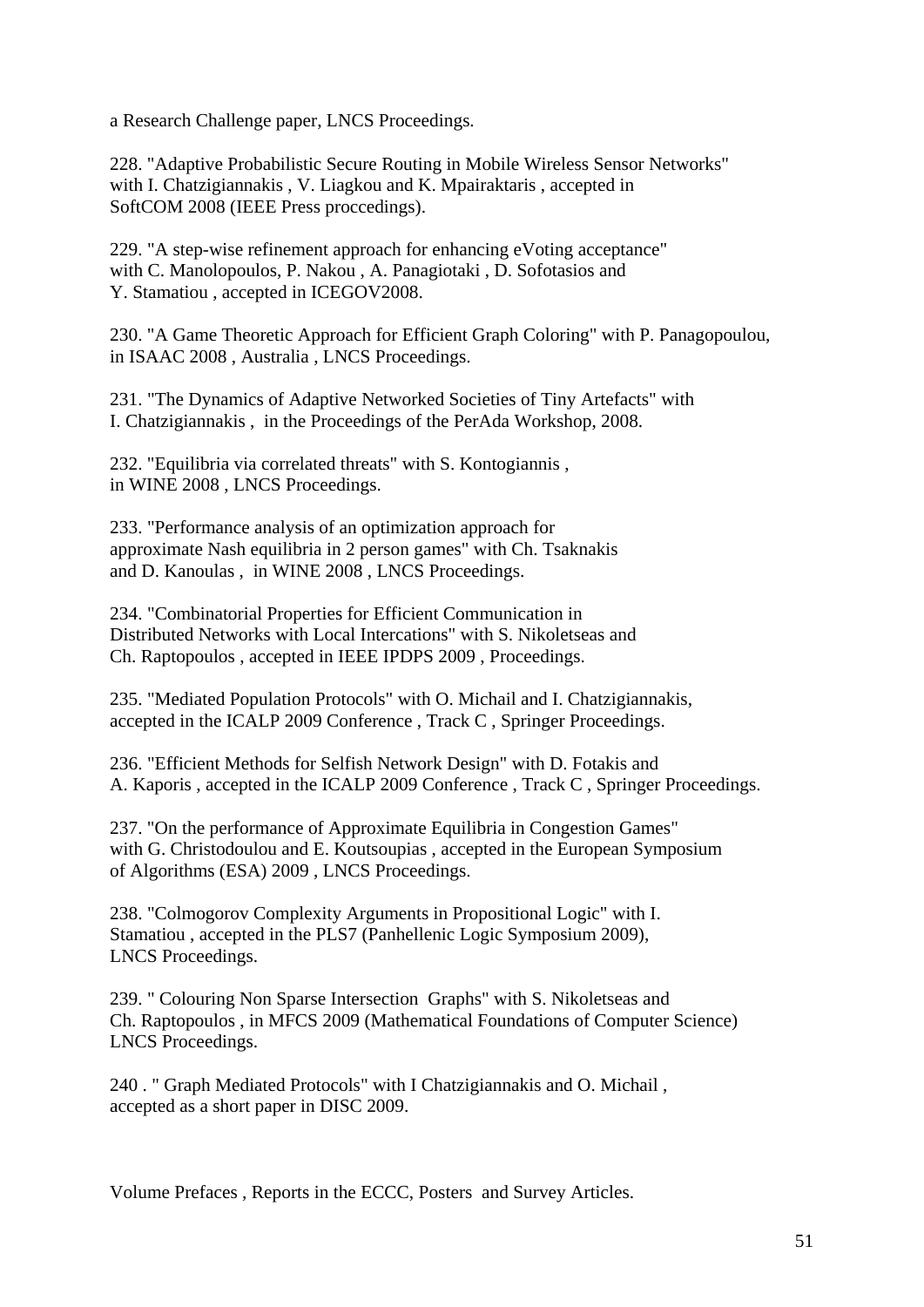1. "The logical First mile-Last mile Digital Termination Systems" in ICC 1986.

2. "VLSI Algorithms and Architectures" with F Maakedon , K Mehlhorn and T Papatheodorou , Aegean Workshop on Computing 1986.

3. "Algorithms" in ESA 1995.

4. " SIROCCO 96" with N. Santoro.

5. "Editor's foreword" in J. Theory of Computer Systems 1997.

6. "Random walks, conditional hitting sets and partial derandomization" with D. Fotakis , ECCC 1998.

7. "Graph Properties that facilitate travelling" with D. Fotakis ECCC 1998.

8. "Randomised Approximation schemes for scheduling unrelated parallel machines " with P. Efraimidis , ECCC 2000.

9. " Efficient Communication Establishment in Extremely Unreliable large Networks" with S. Nikoletseas, ECCC 2000.

10. "SIROCCO 2000" with M. Flammini , E. Nardelli , G. Protasi.

11. " The range of stability for heterogeneous and FIFO queuing nets" with D. Koukopoulos and S. Nikoletseas in ECCC 2001.

12. " Hardenss results and efficient approximations for frequency assignment problems and the Radio Coloring problem" with D. Fotakis, S. Nikoletseas , V. Papadopoulou in the Bulletin of the EATCS 75,2001.

13. "ICALP 2001" with F. Orejas and J.v. Leewven

14. " Mobile Computing , Mobile Networks" with F.Meyer auf der Heide , Mohan Kumar , S. Nikoletseas , EUROPAR 2002.

15. " FIFO is unstable at arbitarrily low rates " with D. Koukopoulos and M. Mavronicolas in ECCC 2003.

16. "Preface" with Shay Kutten in TCS 2003.

17. "A Software Tool for distributed Intrusion Detection in Computer Networks" with Y. Stamatiou, Th. Komninos , Giannakopoulos and Baleontis, Poster Session , ACM PODC 2004. Best Poster Presentation Award.

18. "The price of Optimum in Stackelberg Games" with E. Politopoulou and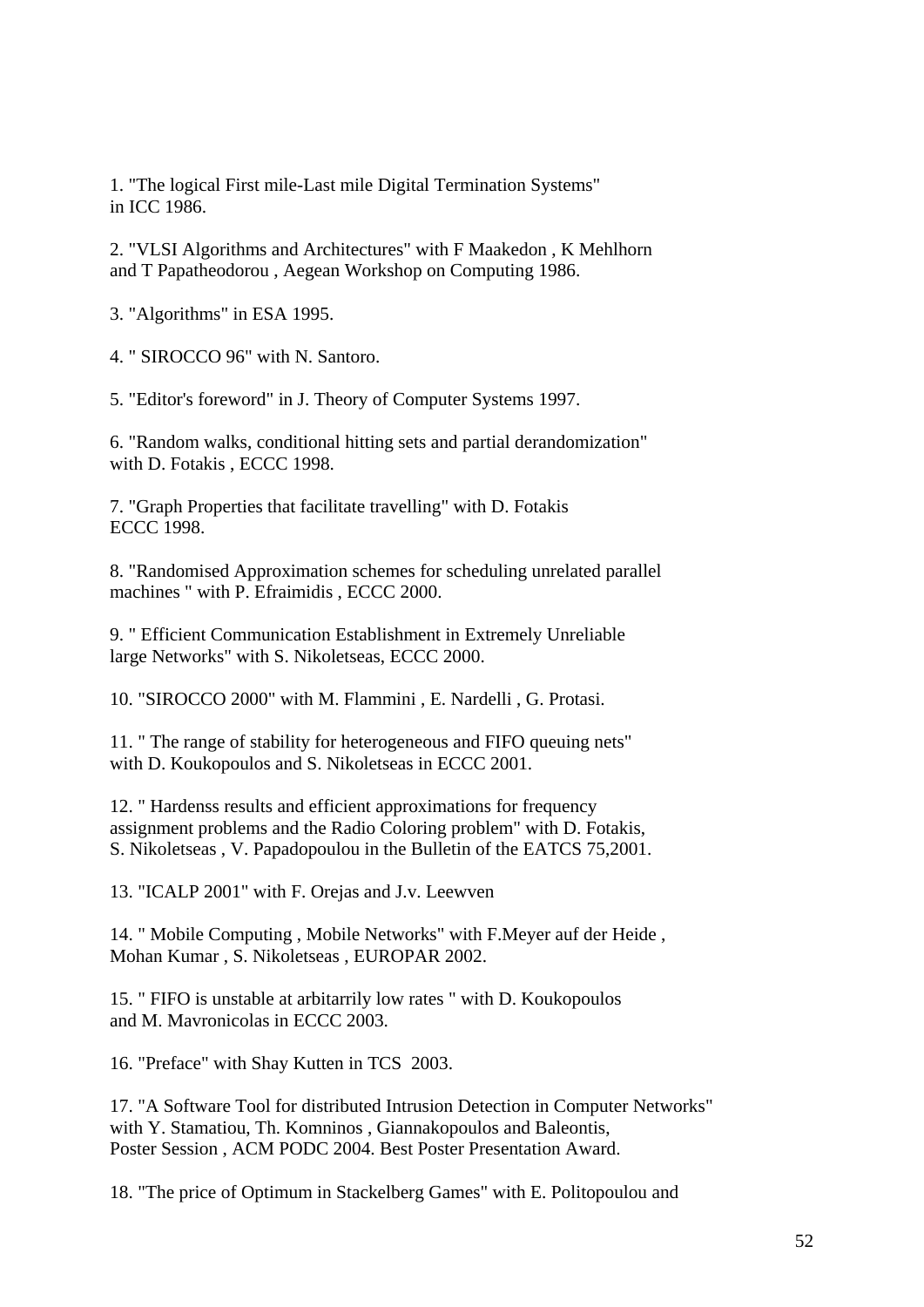A. Kaporis , ECCC TR05-056 , 2005.

19. Preface in the book (in Greek) "The future will judge us all" (THA MAS KRINEI OLOUS TO MELLON) , about the introduction of Computing Technologies in the Greek Public Education System , Greek Letters (ELLHNIKA GRAMMATA) publishers, 2005.

20. "SPAA 2005" , ACM Press Proceedings.

21. "IPDPS 2006" IEEE Press Proceedings.

22. " Efficient approximations to Nash Equilibria" with S. Kontogiannis and P. Panagopoulou , in the ECCC 2006.

23. "A security game " with M. Mavronicolas, A. Philippou , V. Papadopoulou , in the ECCS 2006 Conference.

24. "Spatial and Temporal Mixing Time of Glauber Dynamics" with Ch. Euthymiou, in the ECCS 2006 Conference.

25. Preface and scientific supervision of the Greek Tarnslation of the works of C. Shannon "Information Theory" , Leader Books (in Greek)

26. "Internet and Network Economics". Preface of the WINE 2006 volume, with S. Kontogiannis and M. Mavronicolas , LNCS Springer.

27. "Eight Open Problems in Distributed Computing" with J. Aspnes , S. Dolev, P. Fatourou , C. Georgiou , C. Bush , A. Shvartsman , R. Wattenhofer , in the Bulletin of the EATCS , Oct. 2006 , No 90 , pp. 90-109

28. "An Optimization method for Approximate Nash Equilibria" with H. Tsaknakis, accepted as an ECCC Tech. Report , TR07-067.

29. "Guarding our digital society's well-being" with F. Meyer auf der Heide, S. Leonardi , P. Mahlmann , G. Weikum , in the wide circulation journal e-Strategies ,3-10-2007, www.britishpublishers.com.

30. Preface , TCS 410(17) pp 1551 , Special Issue for WINE 2006 (2009).

Prestigeous Invitations and Reports

1. Dagstuhl Computer Science Seminar on Analysis of Algorithms , July 1993 :Invited talk and report on " Regular random graphs with edge faults "

2. Dagstuhl Computer Science Seminar on Parallel Algorithms , Sept 1993 : Invited talk and report on "Five paradigms for fast parallel approximations to problems that are hard to parallelise"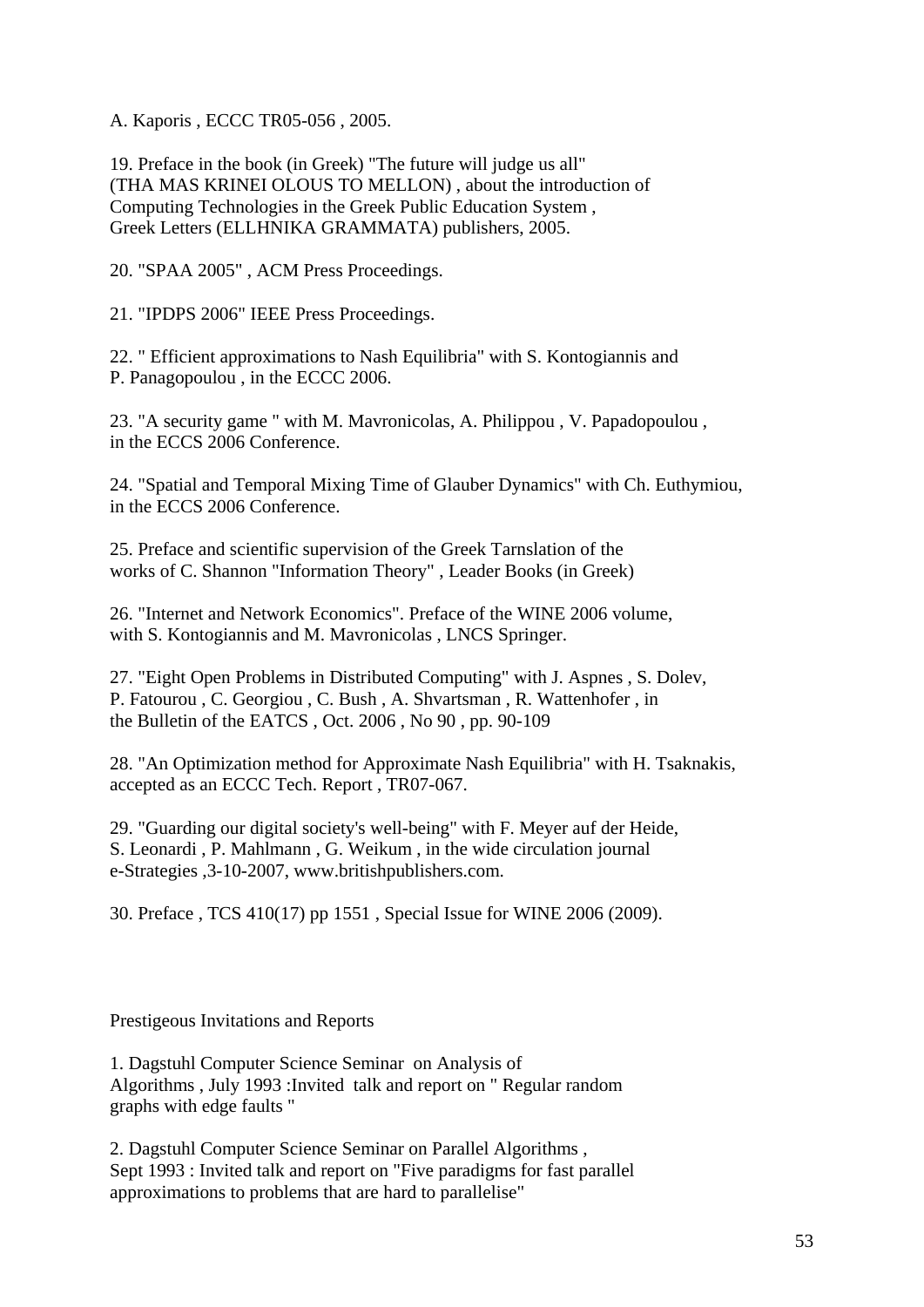3. DIMACS Workshop on Parallel Algorithms " From Solving Combinatorial Problems to Grand Challenge Problems" Invited talk and report on " Paradigms for fast parallel approximations for problems that are hard to parallelise" . Nov 17-19 1993 , DIMACS Center , Rutgers Univ.

4. Keynote speaker in the 10th Anniversary of the British Theoretical Computer Society , March 1994

5. Dagstuhl Computer Science Seminar "random graphs and expanders" April 10-17 , 1994

6. Obervolfach seminar on Data Structures and Algorithms August 1994.

7. Dagstuhl Computer Sciene seminar on "on-line algorithms" 1995

8. Nominator for the Inamori Prizes in Information Sciences , 1995,1999

9. Invited Lectures on approximations complexity in the 1994 SCHOOL OF COMPLEXITY , Barcelona , Sept. 1994

10. Invited Lecturer on Parallel Algorithms in the School of Parallel Computation, Padova , Italy , June 1996

11. Invited Lecturer in the SCHOOL OF APPROXIMATION , Unesco and CISM, Trieste, Italy , Sept. 1996

12. Invited Speaker in the DIMACS Workshop on Discrete Probability, spoke about " Almost uniform generation of matchings in RNC", work joint with J Diaz, M Serna, P Psycharis and S Nikoletseas, DIMACS Rutgers Univ , Oct 1996.

13. Invited Speaker in the Theory Day of Paderborn Univ. , Germany , Febr. 1996

14. Keynote address speaker in the Workshop on randomised parallel computation (WRPC) of IPPS , March 1997 , work joint with J. Diaz , M. Serna and P. Psycharis.

15. Invited speaker in the 1997 ALTEC II workshop (Saarbrucken, May 1997).

16. Invited speaker in the July 1997 Dagstuhl seminar on Average case analysis of algorithms.

17. Invited Speaker in the 1997 SIROCCO Conference

18. Invited Speaker in the DIMACS Workhshop on Networks and Distributed Computing , spoke about "On Line Algorithms for Mobile Networks " joint work with D Fotakis , G Pentaris , T Pantziou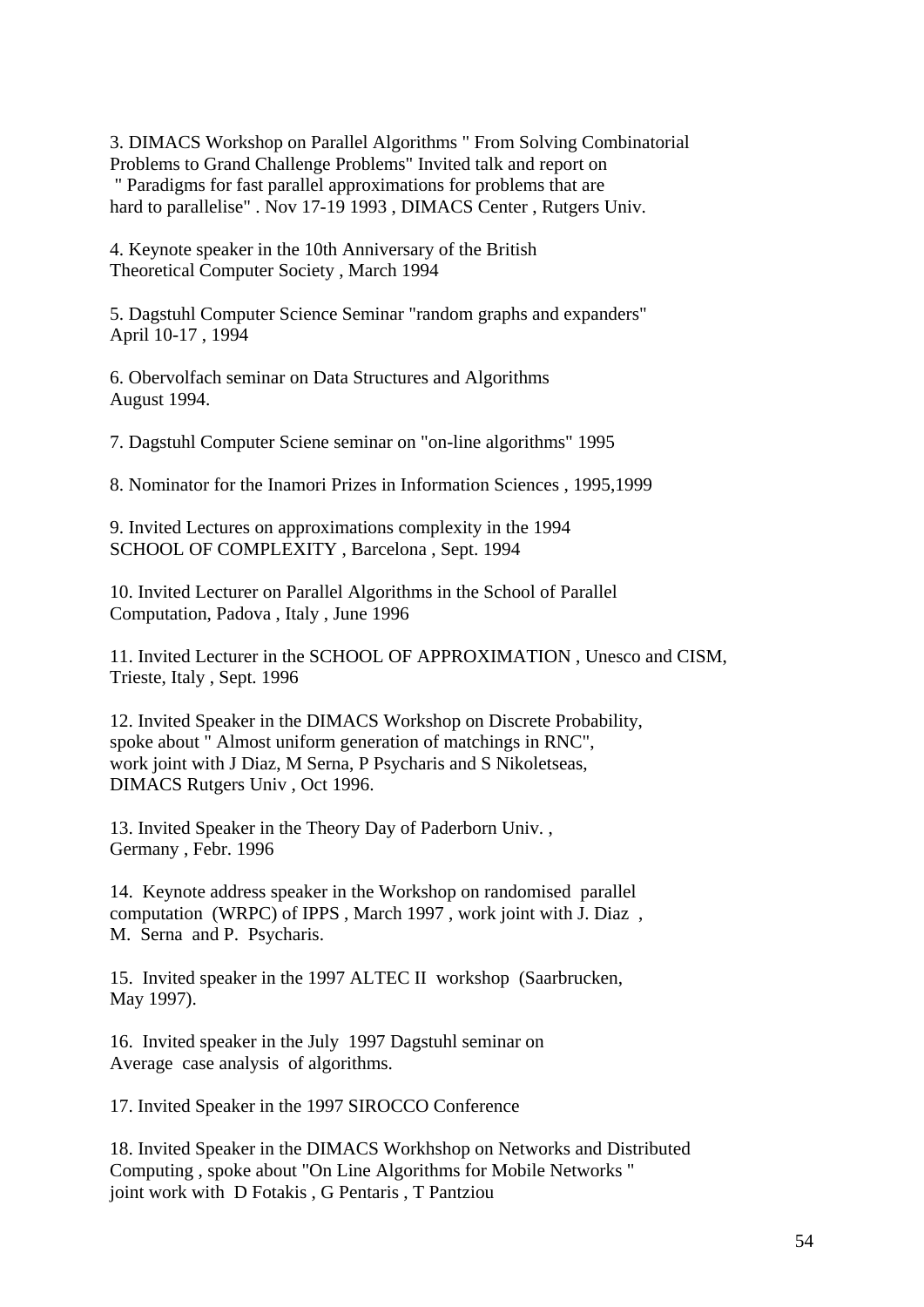Lecture Notes and Books in Greek Language

19. " Invited Speaker in the Formal Languages Theory (FLT) 1997 Conference, in Thessaloniki , July 97 . Spoke about "Languages that Count"

20.Invited Speaker in the Dagstuhl Seminar in Agorithmic Aspects of Physics , Dec 1997 . Spoke about "Quantum Computing vs Classical Computing "

21.Invited Speaker in the 1999 Workshop on Phase Transition Systems , Univ of Liverpool , UK 1999. Title of talk "Thresholds in random structures"

22. Invited Speaker in the 1998 Workshop on AI , Thessaloniki , Greece , title "New results on Probabilistic Checkable Proofs"

23. Invited Speaker in the Dagstuhl Seminar on Parallel and Distributed Computing , Summer 1999.

24. Tutorial Speaker in the 1999 ACAI Conference , on the subject "Genetic Algorithms : An algorithmic approach" , with P Psycharis , July 1999.

25. Invited Speaker in the 1999 School on "Chaos and Nonlinear Dynamics" , on "Algorithmic Complexity" . Joint work with D Fotakis. Patras , 1999.

26, " Invited member of the "Brainstorming Meeting in Computer Science " , Jan 2000 , CEC EU IST FET Proactive action.

27. Invited keynote speaker in the 2nd European Parliamentarian Conference , in the topic : Internet and democracy , Jan 2000

28. Invited Speaker in the MPI Computer Science Seminar . Spoke on the subject of "Distributed Decision Making : The case of no Communication " , Feb 2000.

29. Invited Speaker in the Computer Science colloquium of Duke University , March 2000 , on the subject of Distributed Decision Making.

30. Invited Speaker in the MFCS workshop in Algorithmic aspects of Networks , on the subject of Radio Frequency Assignment.

31. Lecturer in the School on Distributed Computing , MPI , Saarbrucken , on the topic "Mobile Computing " , Sept 2000

32. Invited Speaker in the Dagstuhl Seminar on Parallel and Distributed Computing , Sept 2000.

33. Invited Speaker in INRIA (Ph Flajolet group) France. November 2000. Spoke about Distributed Decision Making.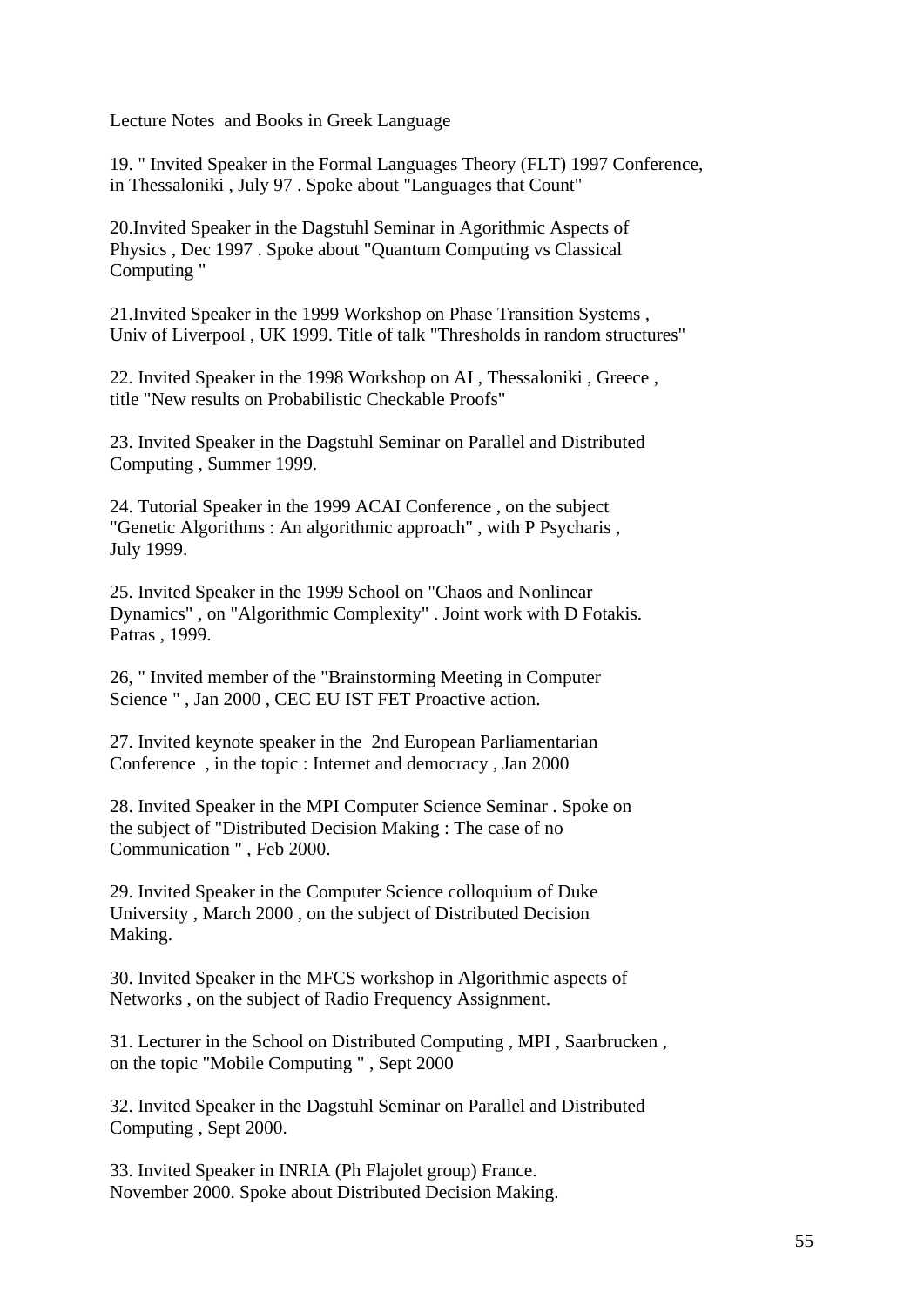34. Keynote address in the 8th Internatonal Conference in High Performance Computing , Dec 2001 , Hyderaband India . Title : Instability of FIFO and of Mixings of Stable Policies for Networks".

35. Invited lecturer in Max Planck Informatik for four lectures in the seminar of algorithmic aspects of networks , Fall 2001.

36. Invited speaker in the 18th British Colloquium on Theoretical Computer Science , HP Labs , Bristol , 7-11 April 2002.

37. Invited speaker in the Max Planck Symposium " Perspectives in Computer Science" , Berlin , April 29-30 2002.

38. Invited speaker in the Dagstuhl Seminar on randomization and approximation in networks , June 2002.

39. Invited Guest of the Russian Academy of Sciences , Computing Center, April 2003.

40. Invited speaker in DIMACS seminar (Fall 2002) on Mobility Issues in Algorithms.

41. Invited Speaker in the 2003 Onassis Foundation Lectures , "Algorithmic Aspects of the Internet and the Web" , Crete , July 2003.

42. Coauthor of the CEU-FET Report for the design of Global Computing II, with V. Sassone et al, Spring 2003.

43. Invited Lecturer of the minicourse on "Game Theory and Complexity" in the Universitat Politechnica Catalunya , Computer Science Dept, Barcelona , Spain , June 2003.

44. Lecturer (invited) of the Berkeley Univ CS Dept Theory Lunch (Dec 2003) on "the full mix Nash equilibrium conjecture".

45. Invited lecturer in the AGATE workshop "Algorithms and Game Theory" in Bertinoro , Italy , July 2004.

46. Invited speaker in SIROCCO 2004 , June 04 , on "Algorithmic issues of congestion games."

47. Keynote speaker in ALGOSENSORS 2004.

48. Invited Speaker in the 2004 European Conference on Complex Systems (Future and Emerging Technologies FET-EU), Dec 5-8 2004. Title of talk : " The Complexity of Equilibria and the Cost of Anarchy in Network Congestion Games".

49. Invited Lecturer of the minicourse "Recent advances on Algorithmic Game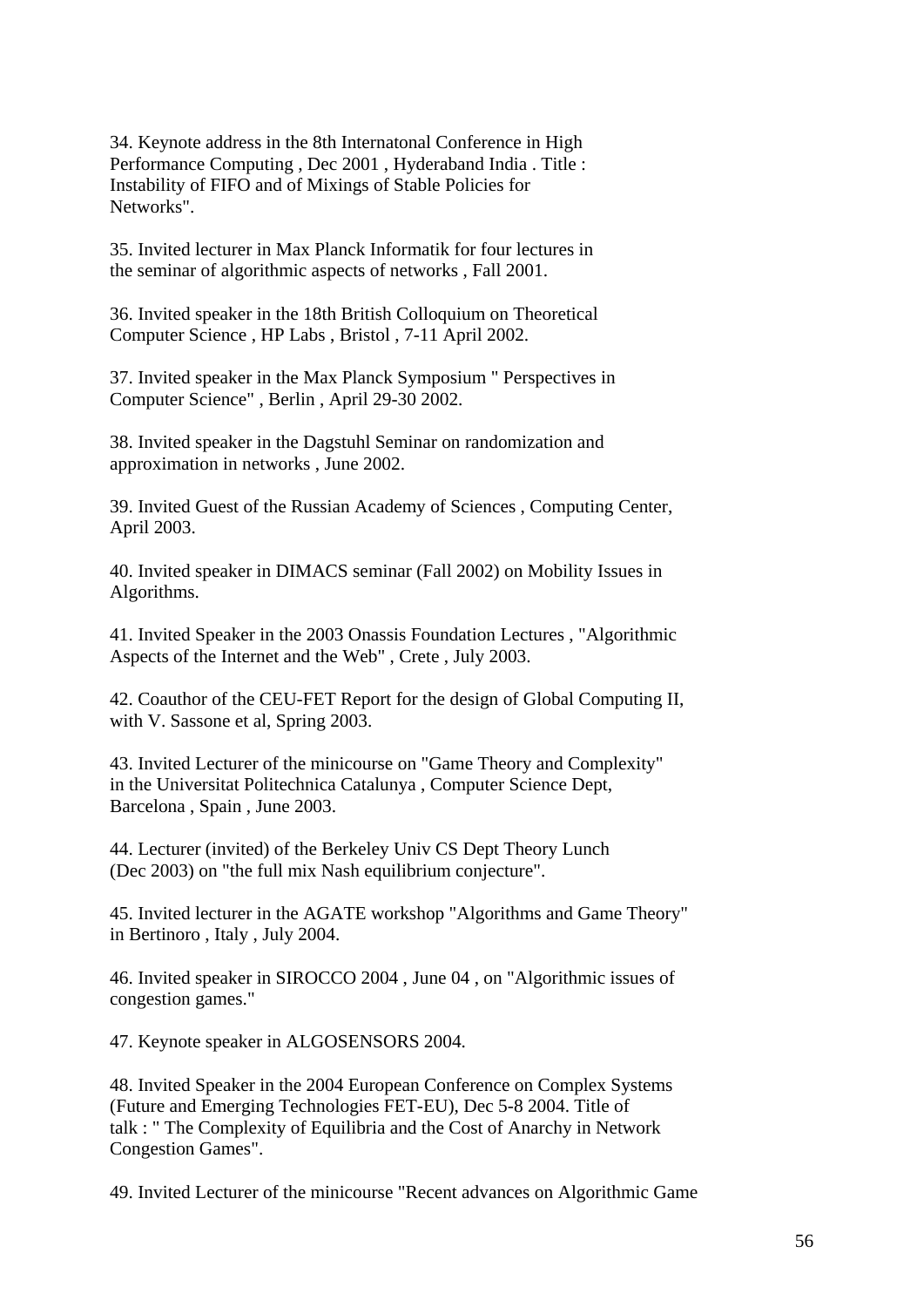Theory " , in the Universitat Politechnica Catalunya , Computer Science Dept. Barcelona , Spain , Oct 26-30 2004.

50. Invited keynote speaker in the 2005 March National Event on CS Research in Germany , Paderborn , March 2005.

51. Invited speaker in the "European Constitution" event , in the Patras Lawers auditorium , organised by the Ministry of Foreign Affairs. Subject spoken : Innovation and Technology in Europe , Feb 2005.

52. Invited Speaker in the Conference on Algebraic Informatics , Thesalloniki , Greece , Sept. 2005. Talk : Monotone Groups and Monotone Operations.

53. Keynote Speaker , Greek Mathematical Society (Patras Branch) , on the occasion of Prizes of the 2004 Competition . Title of talk : New Mathematics and new technology.

54. Invited speaker in the Dagstuhl Seminar on Complex Networks, Sept. 2005. Spoke on "A fair mechanism for resources pricing".

55. Invited speaker in the EU COST workshop on Algorithmic Challenges in Computer Science , Brussels , Aug 30-31 2005.

56. Invited speaker at the 2005 Panhellenic Conference in Informatics (PCI) , Volos , Greece , Nov. 2005.

57. Keynote Speaker in the "Incentive Based Computing (IBC) 2005" Workshop, Compiegne , France , Sept. 2005.

58. Keynote Speaker in the Workshop on Autonomic Communications (WAC 2005).

59. Invited Speaker in the 2006 International Heinz Nixdorf Symposium , Paderborn, Germany. January 17-18 , 2006. Spoke on " Algorithmic issues in Coalitional and Dynamic Network Games".

60. Invited Speaker at the Feb 2006 Obervolfach seminar on Algorithmic Graph Theory. Spoke on "Graphs , Games and Algorithms".

61. Invited Speaker at the May 25-28 2006 Bertinoro Workshop on Cooperation among Selfish Entities (incorporating TagWorld 1). Spoke on "Coalitional and Antagonistic Games : Algorithmic Issues".

62. Invited Speaker at the August 30-31 2006 Workshop on Networks and Complexity. Spoke about "Cooperation and Antagonism in Networks". Sounio Greece 2006. Organiser : L. Tasioulas. Sponsored by Eurongn , an excellence network for Networks Science.

63. Coauthor of the report : "More is Different : The challenge of Complexity".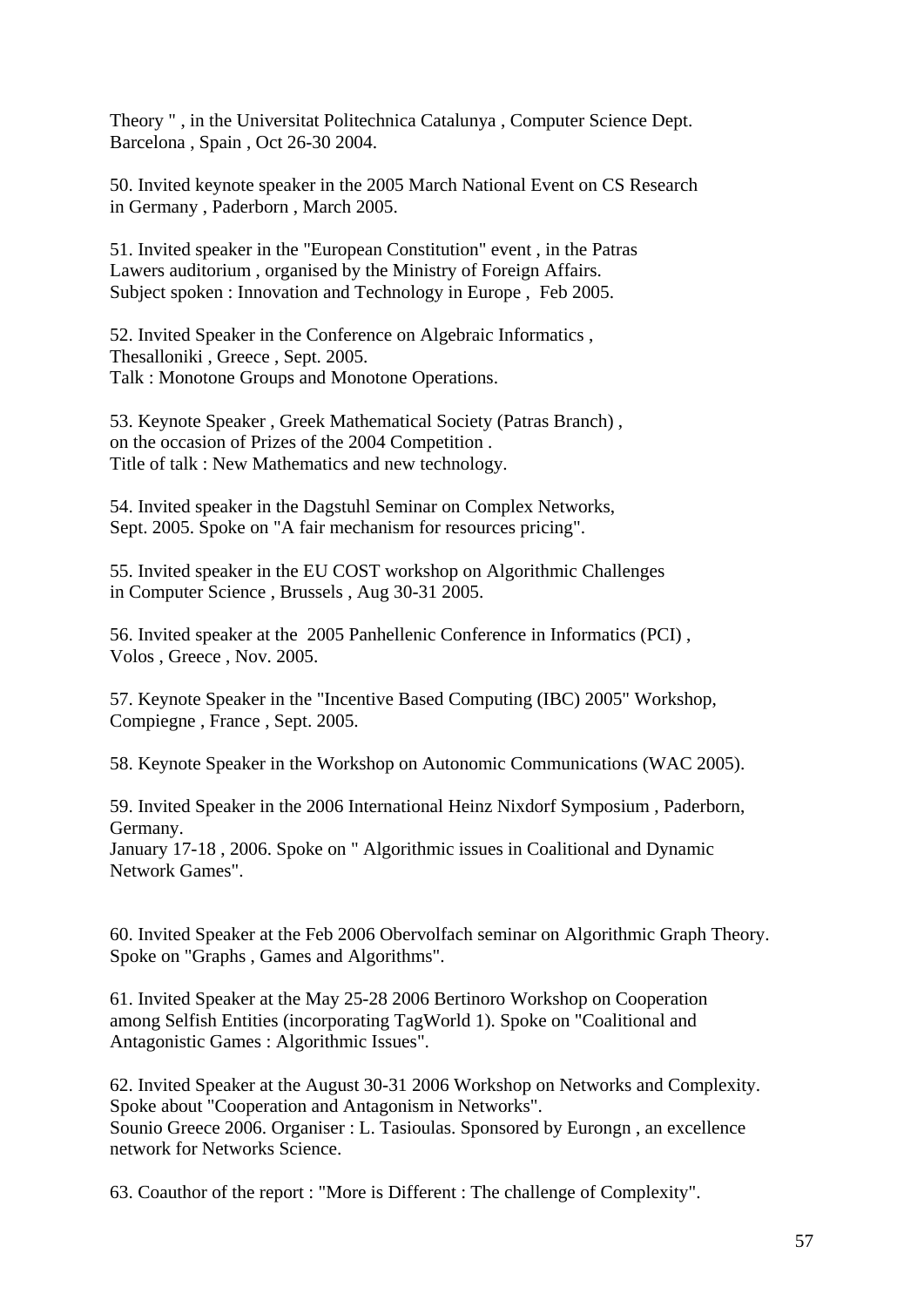Published by the Excellence Network EXYSTENCE (Complex Systems Network of Excellence), ISI , FET EU 2006.

67. Invited Lecturer of the UPC Barcelona minicourse on " Advances in Algorithmic Game Theory " , Oct 17-21 2006. Paul Spirakis was the single Lecturer in this course.

68. Invited Speaker in the DELIS CompNet workshop , Barcelona , Oct 20 2006. Title of talk : " Random Intersection Graphs"

69. Keynote speaker in the 23rd Conference of the Greek Mathematical Society (EME). Title of talk " Mathematics and Technology" , EME Proceedings , Nov 2006.

70. Invited Speaker in the Bertinoro Workshop on "Adversarial Networks Theory". Title of talk : Network Security Games. Nov 27-30 2006, Bertinoro , Italy.

71. Invited lecturer in the Aeolus School on "Algorithmic Network Theory" , Dec. 15-17 2006 , Patras , Greece.

72. Chair of the PERAD 2007 Workshop , jointly organised by the EU/FET and EATCS , on Pervasive Adaptation, Brussels, Jan 26 2007.

73. Keynote Speaker of the 2007 (March) Annual Meeting of the AG Monien of the Univ. of Paderborn , held in Cyprus (Paphos). Paul Spirakis spoke about Efficient Algorithms for the construction of Well-Supported Approximate Nash Equilibria.

74. Invited Speaker in the March 2007 (25-28 March) workshop on Algorithmic Game Theory (AGT) of the DIMAP Institute of the University of Warwick , UK. Paul Spirakis spoke about Efficient Algorithms for Well-Supported Approximate Nash Equilibria.

75. Invited speaker at the May 7-11 Oberwolfach seminar 2007 on "Algoritms Engineering" where he spoke on "Experiments in Algorithmic Game Theory". Oberwolfach Report 25 , 2007 , jointly with P. Panagopoulou.

76. Invited Visitor at the Univ. of Paderborn , AG Monien Group , June 25-30 2007.

77. Invited Speaker in the 2007 SAGA Conference (Symposium on Stochastic Algorithms and

Applications). Spoke about : Probabilistic techniques in Algorithmic Game Theory. Sept. 13 and 14 , 2007 , ETH , Zurich.

78. Invited Lecturer in the 2007 Aeolus School of the Univ. of Salerno and EU/FET. Spoke about : A formal model of trust in global computers and applications to key establishment protocols in sensor networks. Sept. 18 2007.

79. Invited Lecturer of the UPC Barcelona minicourse on "Foundational Aspects of Sensor Networks" , Sept. 24-28 2007. Paul Spirakis was the single Lecturer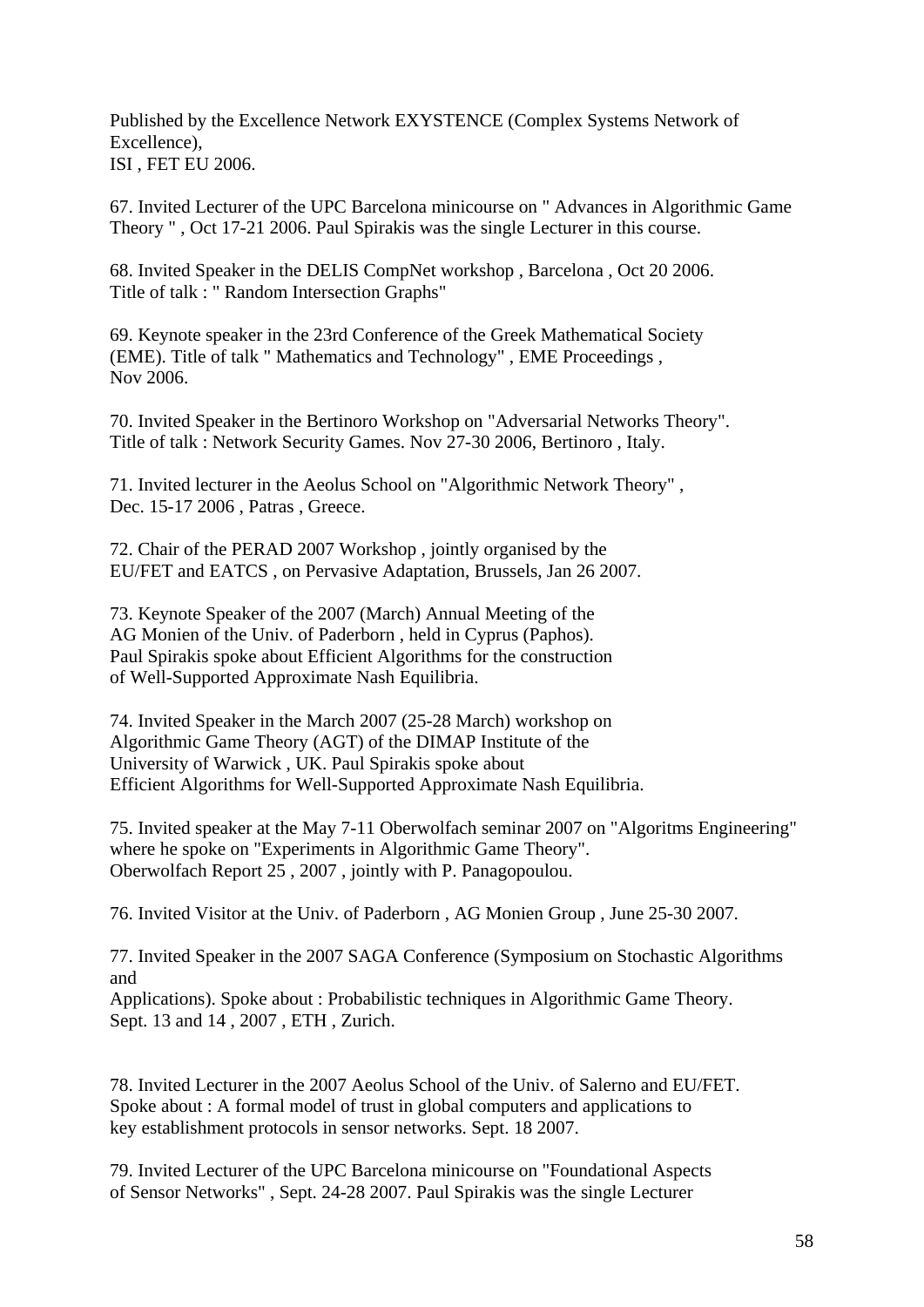in this course.

80. Invited speaker in the IFIP TC1 minicolloquium meeting during ETAPS in Budapest , March 2008. Paul Spirakis spoke on " Some issues in Algorithmic Game Theory".

81. Invited Keynote Speaker of the Moldova Academy of Sciences , April 16 to 19 2008. P. Spirakis spoke about "An example of a Research Institute in the Information Society".

82. Invited Lecturer in the Bertinoro School of "Hot Trends in Network Algorithms" (HoT-TiNA) , May 6-8 , 2008. P. Spirakis lectured about "Algorithmic Game Theory in Networks".

83. Invited Speaker in the 1st International Symposium on Algorithmic Game Theory (SAGT 2008) , Paderborn , Germany , Apr 30-May 2 2008. P. Spirakis spoke about "Efficient Approximations for Nash Equilibria in 2 person strategic games" .

84. Invited speaker in the meeting "ACM and Europe" , organised by the Association for Computing Machinery (ACM) , Paris , May 19 2008.

85. Semi-Plenary Speaker in the Annual FoCM (Foundations of Computational Mathematics Conference) 2008 in Hong-Kong , for the Workshop on "Relations to Computer Science" , June 20-24 2008. P. Spirakis spoke on "Efficinent Approximate Equilibria for 2 persons strategic games".

86. Invited speaker in the 3rd Athens Colloquium on Algorithms and Computation (ACAC 08). Spoke about "An Optimization Approach for Approximate Nash Equilibria". Athens Greece , Aug 26 2008.

87. Invited Speaker in the invited session 1 of the 2008 Pan\_Hellenic Conference in Informatics (Samos Greece , Aug 28-30 2008). Spoke about "Foundations of Economics and Web Science". Joint work with S. Kontogiannis.

88. Invited Speaker in the DYNAMO workshop , Arcachon , France , Sept. 2008. Spoke about "Probabilistic Population Protocols".

89. Invited Speaker in the Embedded Systems Platform for Western Greece workshop , Oct. 17 2008.

90. Invited speaker in the Patras Workshop of the Authority for the Privacy of Communications. Spoke about "Privacy : A view that puts the Citizen in the center". Oct. 13 2008.

91. Invited Speaker in the Open University of Cyprus. Spoke about "Foundational Aspects of Sensor Nets" , Jan 9 , 2009.

92. Keynote Speaker at the first Annual Workshop of FRONTS in Bertinoro , Italy , Jan. 23 2009. Spoke about "Generalized Population Protocols".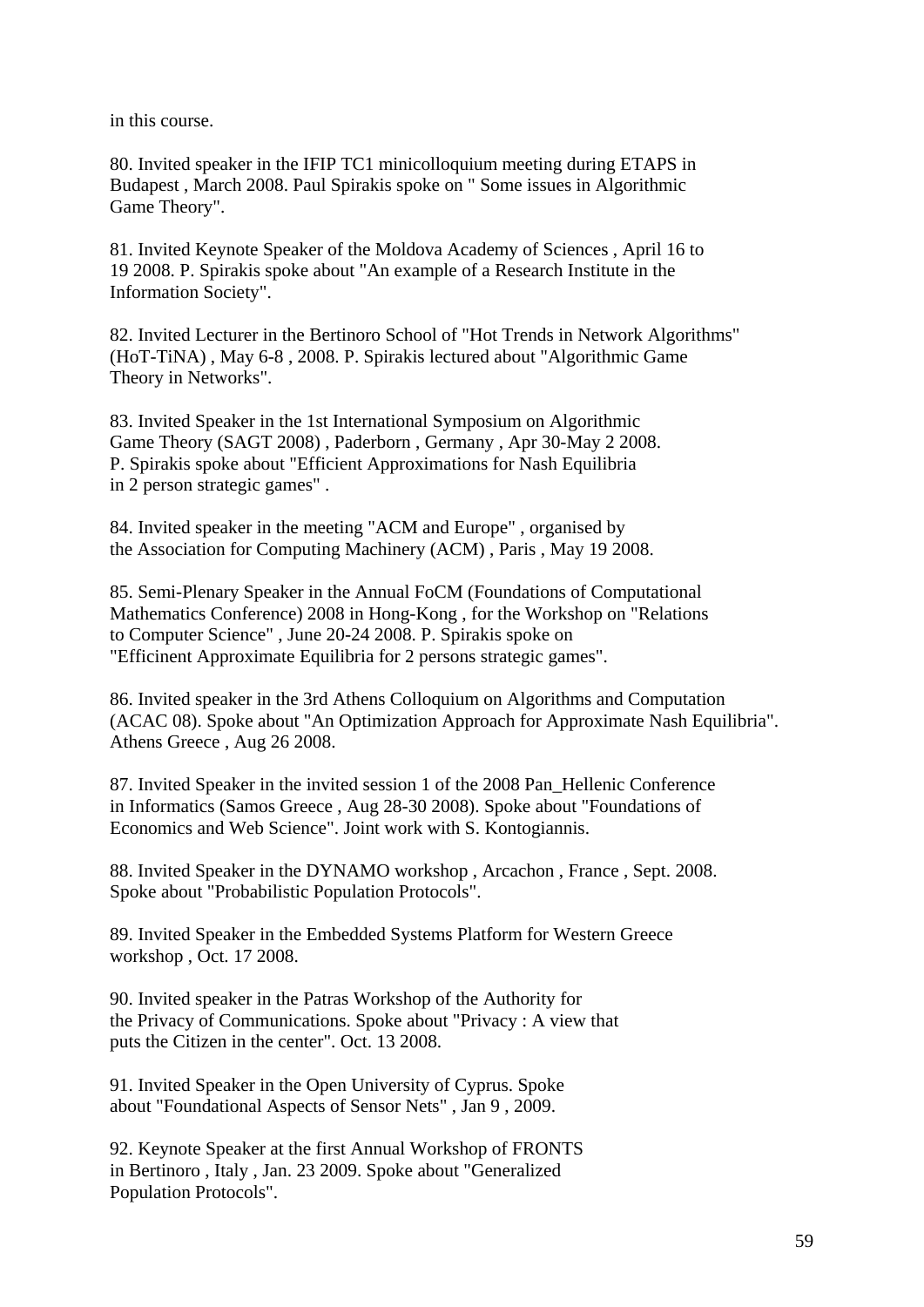93. Invited Speaker in the WebSci'09 Conference (Athens , Greece). Spoke about "Trust in the Web" , March 2009.

94. Invited Speaker in the Dagstuhl/DYNAMO workshop , June 1-5, 2009. Spoke about Mediated Population Protocols.

95. Invited Speaker in the 2009 Practical Aspects of Security Workshop (PRACSE 2009) , June 11-12 2009. Spoke about Trust in the Web.

96. Plenary Speaker in the Research Workshop of the Greek Military University (Evelpidwn). June 17-18 2009. Spoke about Research Policy.

97. Invited Tutorial Speaker in the 16th Interational Conference on Systems , Signals and Image Processing (IWSSIP 2009), Chalkis , Greece , June 19 2009. Spoke about Foundations of Sensor Networks.

Books in Greek

1. Operating Systems (Theory & Practice) (in Greek) Vol. I, Patras Univ. Publications, 1988

2. Notes in Theory of Computing (in Greek) Patras Univ. Publications, 1988.

3. Discrete Mathematics : The Mathematics of Computer Science (in Greek) , Patras University , also Gutenberg Eds , 1993 with C Bouras and L Kirousis

4. Discrete Mathematics : Problems and Solutions (in Greek) Gutenberg Eds , 1994 , with C Bouras , L Kirousis and A. Voutsadakis

5. Elements of the Probabilistic Method , with S Nikoletseas, Gutenberg Eds, 1997 .

6.Introduction to Graphs : Theory and Problems , with Y. Stamatiou , C Bouras , L Kirousis , Gutenberg Eds , 1999.

7. Operating systems principles . By P Spirakis , Greek Open University , 2001.

8. Algorithms , with D Fotakis , Greek Open University , 2002.

9. Security of Networks and Computing Systems ( Dare the Intruders), with Th. Komninos , Greek Letters , 2003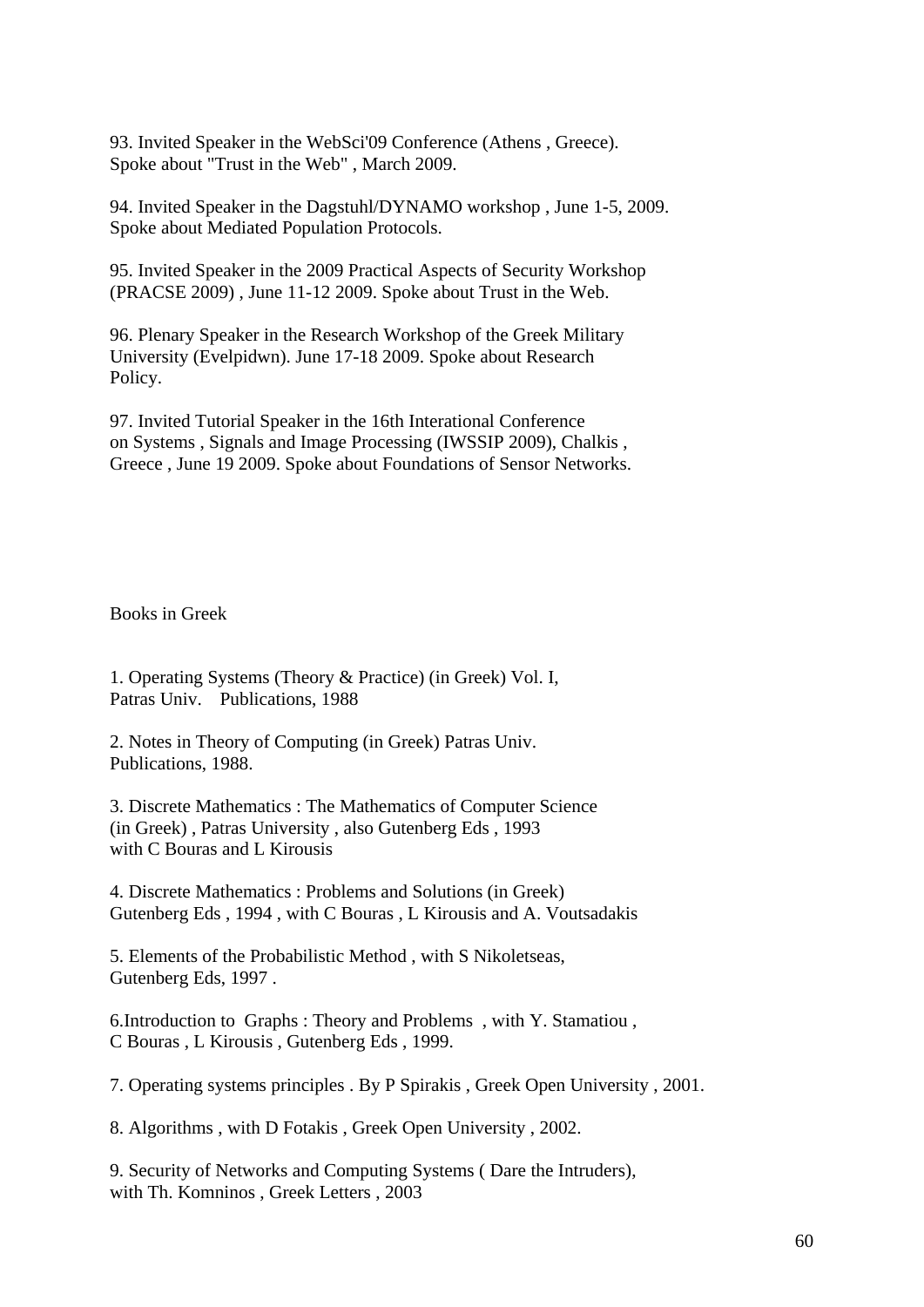10. Modern Cryptography : A pleasant ride. With P. Nastou and Y. Stamatiu. Greek Letters , 2004.

11. Discrete Mathematics , with problems and solutions" new Edition Gutenberg , Oct. 2008 , with C. Bouras, L.kirousis , and G. Voutsadakis.

Book Chapters and Journal Articles in Greek

1. "Large Scale Information Systems : Some faces of Complexity" in the "Project Management : The Greek Experience" (PROPOMPOS Publ. Ypsilantis-Syrakoylis Eds, Nov. 2005 , pp. 156-162)

2. "To the outlet for cheap and fast Internet" Journal International and European Politics (Diethnis and Eyrwpaiki Politiki) March 2006, Vol 1, Special Issue on the Information Society , PAPAZHSH Editors , pp 61-64.

3. "Internet and Democracy" with R. Efstathiadou and C. Manolopoulos, 2nd Conference on Electronic Democracy , Hellenic Sci. Council for the Information Society , Proceedings , March 2006.

4. "We and our smart machines" in the VHMA ideas journal (monthly , of the Greek newspaper "To Vima"). Sept 07 2007.

PhDs awarded with P Spirakis as thesis advisor

1.M Serna , now Full Professor in Univ Polytech Catalunya Spain

2.A Tuzhilin , now Full Professor in business school , NYU USA

3. G Pantziou , now Professor , Tech Eng School Athens

4. C Bouras , now Full Professor , CSE Dept Patras Univ.

5. J Garofalakis , now Associate professor , CSE dept Patras Univ.

6. C Zaroliagis , now Associate professor , CSE Dept Patras Univ.

7. P Tsigas (co advisor with L Kirousis) now Senior Lecturer in Sweden

8. M Papatriantafillou , now Professor in Sweden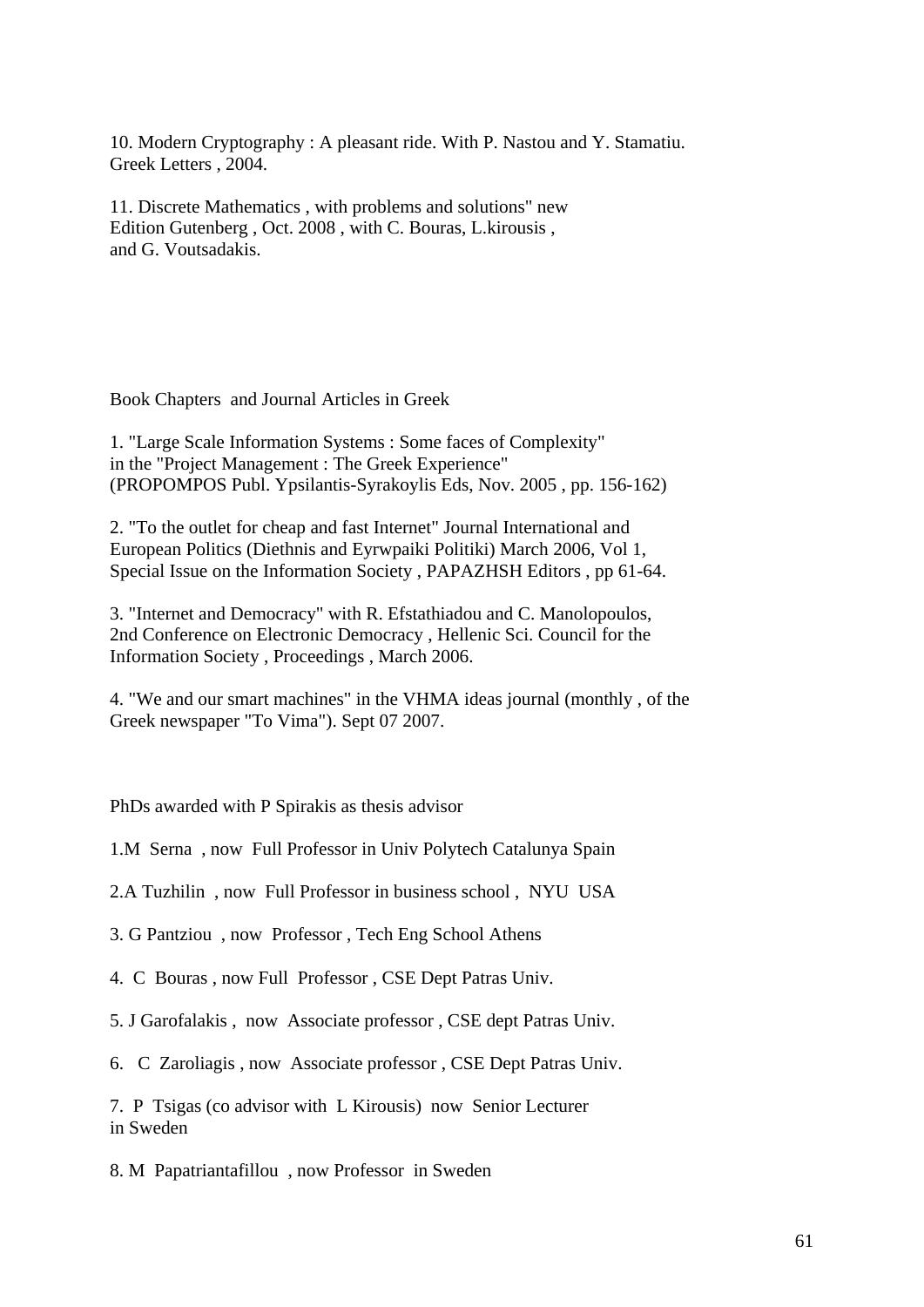- 9. V Triantafillou , now Professor at the Tech Institute of Mesologgi
- 10. H Antonopoulou , now professor Patras Tech Institute
- 11. B Tampakas , now Professor in Patras Tech Institute
- 12. P Psycharis , now industrialist.
- 13. B Mamalis , now Professor in the Athens Technological Institute.
- 14. P Fatourou , now lecturer in the CS Dept U.of Ioannina , Greece.
- 15. D Fotakis , now assistant Professor in the CS Dept U. of Aegean.

16. K Hadjis , now in Industry

- 17. K Antonis , now in Industry.
- 18. G Pentaris , now in Industry.

19. S Kontogiannis , now lecturer in the CS Dept. of U. of Ioannina , Greece.

20. S. Nikoletseas , now Assistant Professor in the Dept of Computer Engineering and Informatics , U Patras and Director of Research Unit 1 in CTI. Also Visiting Associate Professor , U. Geneva.

21. P. Efraimides , now lecturer in the Electrical Eng. Dept of the Univ of Thrace , Greece.

22. I. Chatzigiannakis , now Post Doctoral CTI Researcher and lecturer (Law 407) in the CSE Dept of Patras University .

23. V. Papadopoulou , now temporary faculty , U Cyprus.

24. D. Koukopoulos , now elected Assistant Professor at the U. Ioannina , department of Informatics and Culture.

25. M. Andreou , now temporary faculty at the Dept. of Electrical Eng. U Cyprus , Cyprus.

26. V. Kapoulas , now Researcher in RACTI Greece.

NOTE : P. Spirakis has also supervised many MSc and undergraduate Diploma Theses. Among them , most noticeable , the undergraduate Diploma Thesis of Dimitris Achlioptas. D. Achlioptas has won a prestigeous post-doctoral grant in the first call of the IDEAS Programme of EU.

27. V. Liagkou , now Researcher in RACTI Greece.

28. C. Raptopoulos , now Post Doc in U. Paderborn , Germany.

29. P. Panagopoulou , now Post Doc in RACTI.